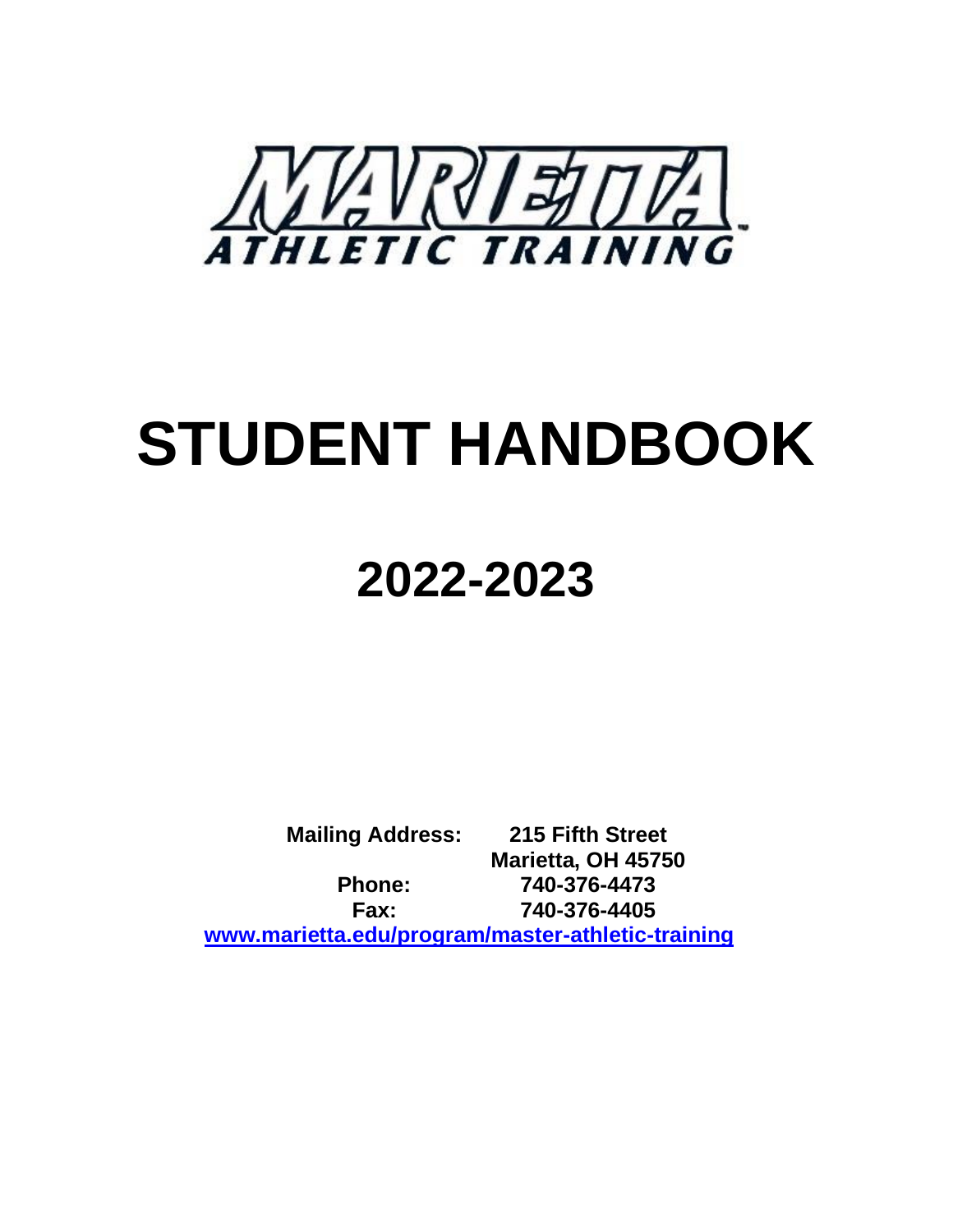## **TABLE OF CONTENTS**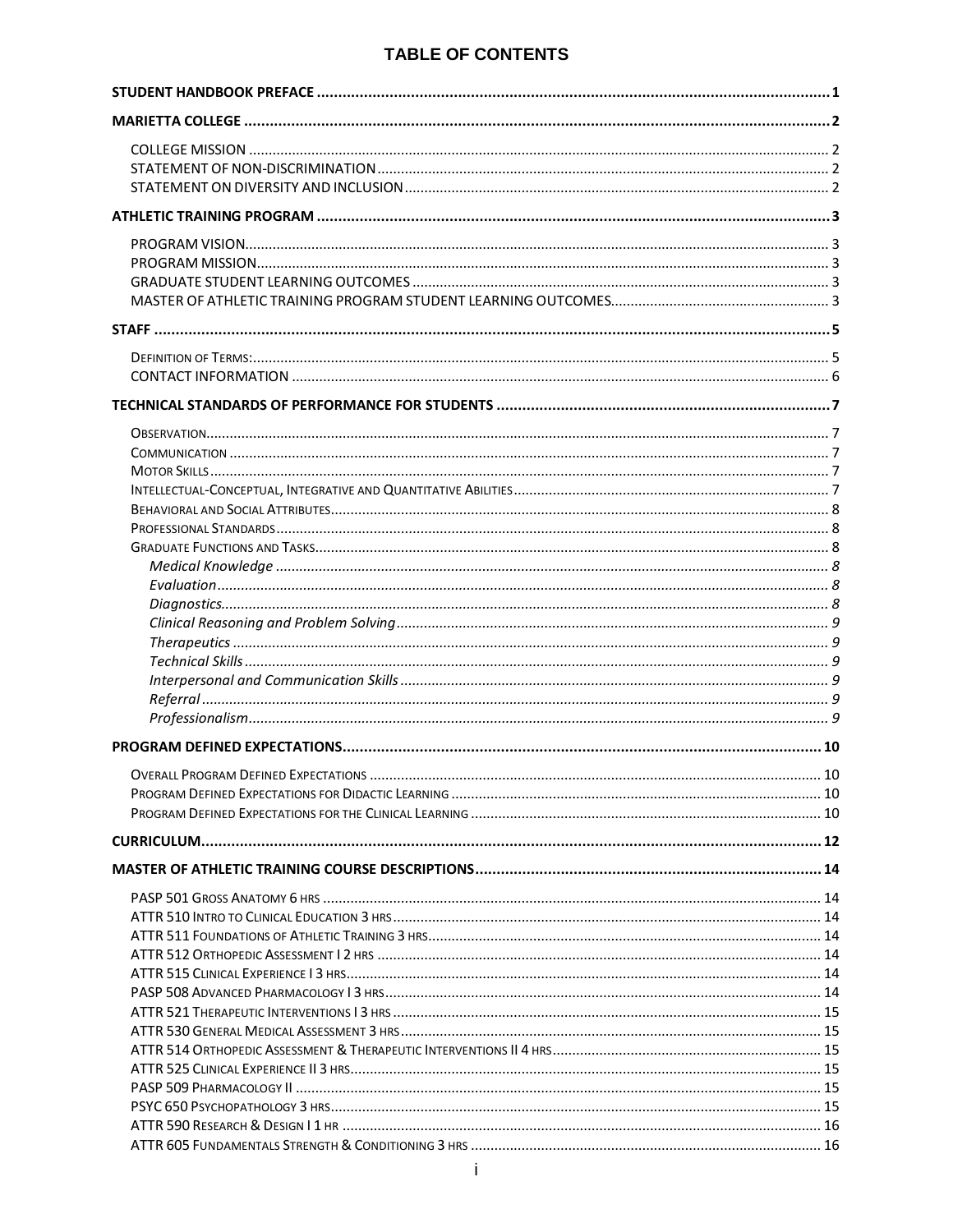| FAMILY EDUCATIONAL RIGHTS AND PRIVACY ACT OF 1974 (FERPA, "BUCKLEY AMENDMENT") - SOURCE: UNITED STATES |  |
|--------------------------------------------------------------------------------------------------------|--|
|                                                                                                        |  |
|                                                                                                        |  |
|                                                                                                        |  |
|                                                                                                        |  |
|                                                                                                        |  |
|                                                                                                        |  |
|                                                                                                        |  |
|                                                                                                        |  |
|                                                                                                        |  |
|                                                                                                        |  |
|                                                                                                        |  |
|                                                                                                        |  |
|                                                                                                        |  |
|                                                                                                        |  |
|                                                                                                        |  |
|                                                                                                        |  |
|                                                                                                        |  |
|                                                                                                        |  |
|                                                                                                        |  |
|                                                                                                        |  |
|                                                                                                        |  |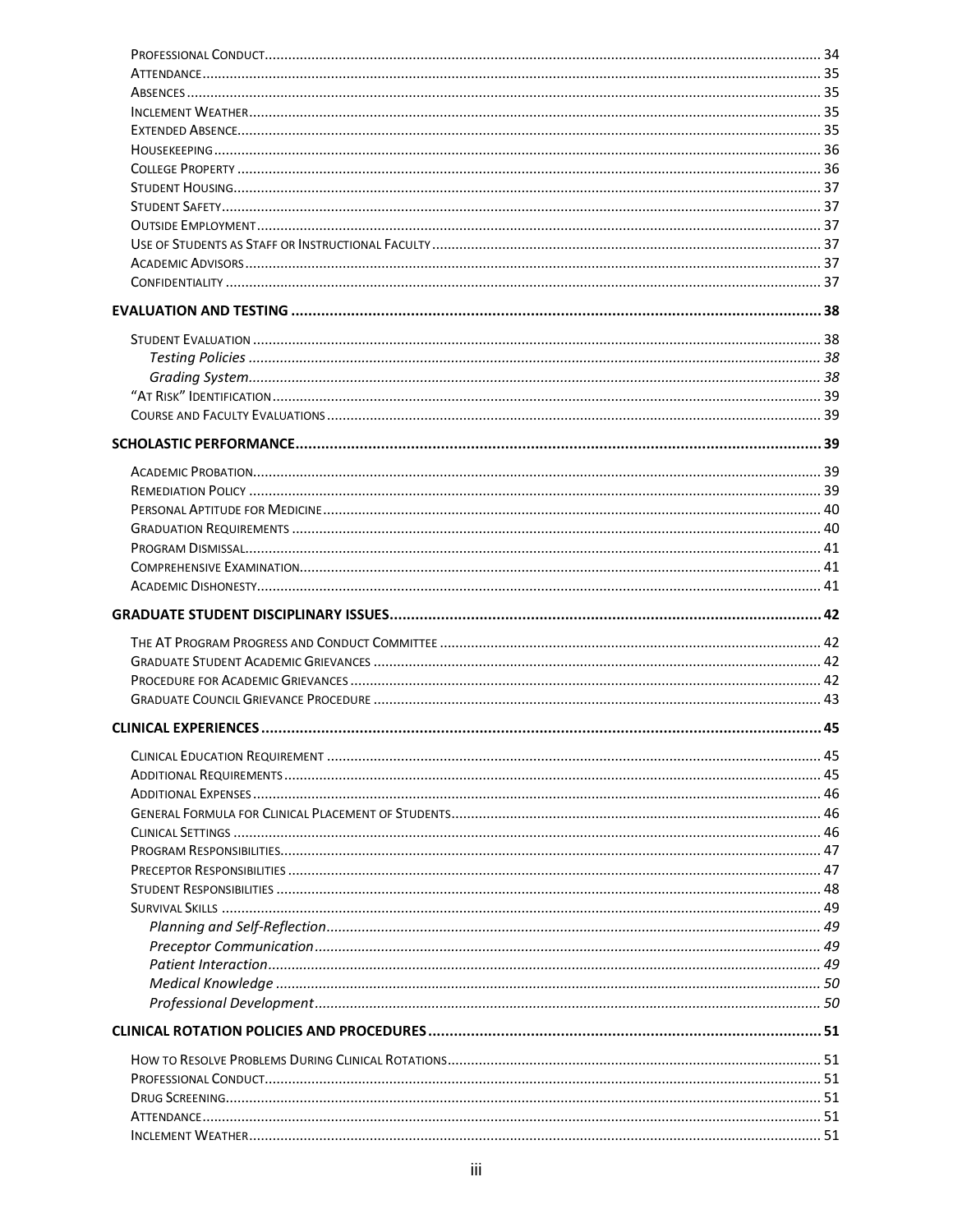| APPENDIX A: MARIETTA COLLEGE ATHLETIC TRAINING PROGRAM EXPOSURE REPORT 57 |  |
|---------------------------------------------------------------------------|--|
|                                                                           |  |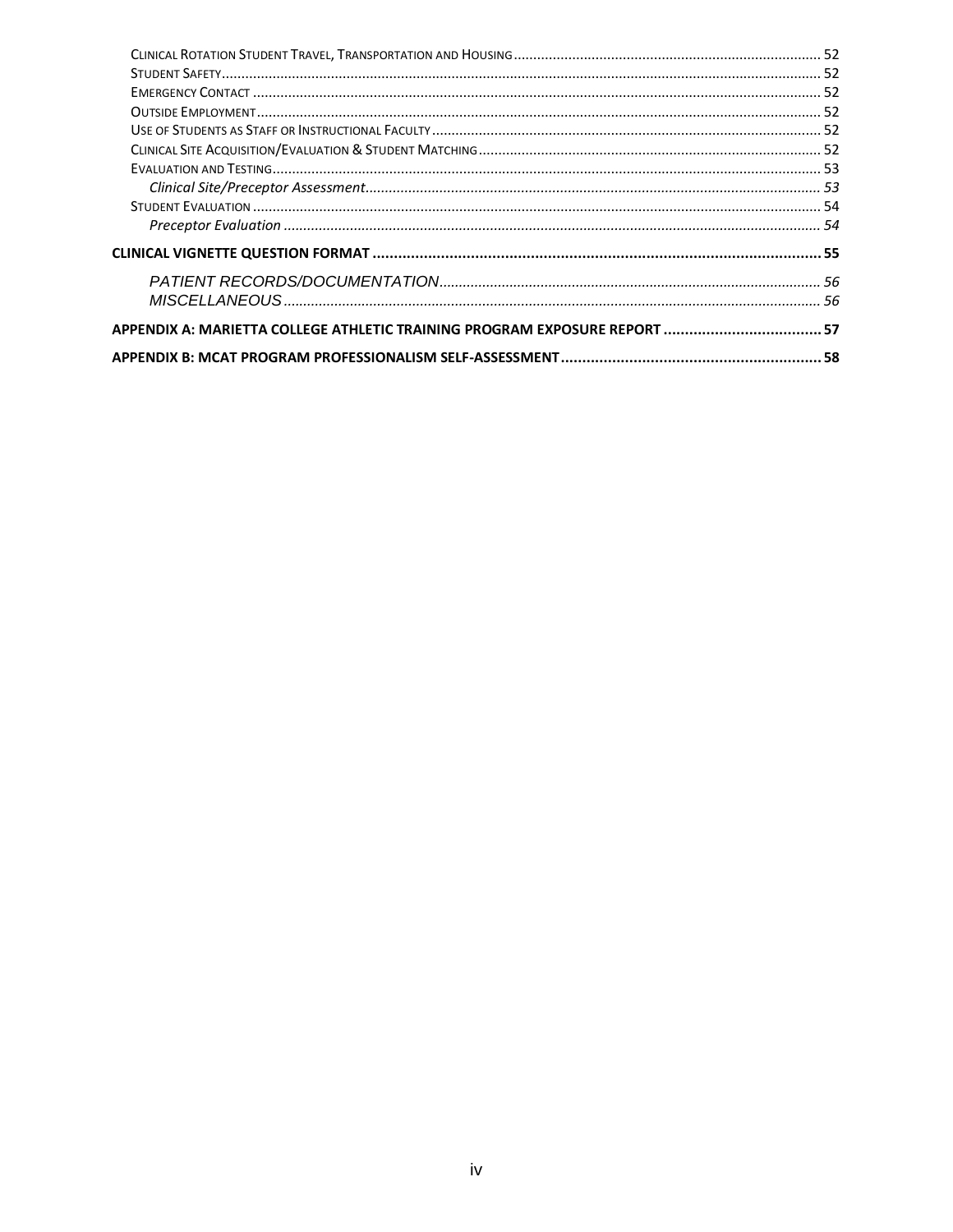#### **MARIETTA COLLEGE ATHLETIC TRAINING PROGRAM**

#### **STUDENT HANDBOOK PREFACE**

<span id="page-5-0"></span>This manual contains the policies and procedures to be followed by all students who wish to be accepted into, and graduate from, the CAATE-accredited Professional Athletic Training Program (ATP), housed within the Department of Athletic Training & Sports Medicine, at Marietta College. These procedures have been created and approved by the ATP faculty and staff and have been developed to assure a healthy and safe learning environment for athletic training students while providing a high standard of care for Marietta College athletes. Many of these rules, regulations, and guidelines are either NATA, BOC, and/or CAATE dictated.

While at Marietta, you will not merely learn the skills involved in Athletic Training, but you will be instructed in the code of professional conduct and ethics. Just as important as the technical skills you learn, is the manner in which you conduct yourself and display a good attitude. Failure to adhere to these standards may jeopardize your status in the Athletic Training Program.

As a member of the Marietta College Athletic Training Program, you will be expected to read and understand all information included in this manual, as well as thoroughly and strictly adhere to all policies and procedures contained herein. It is hoped that you will refer to this manual regularly to uphold your duties and responsibilities as an athletic training student at Marietta College.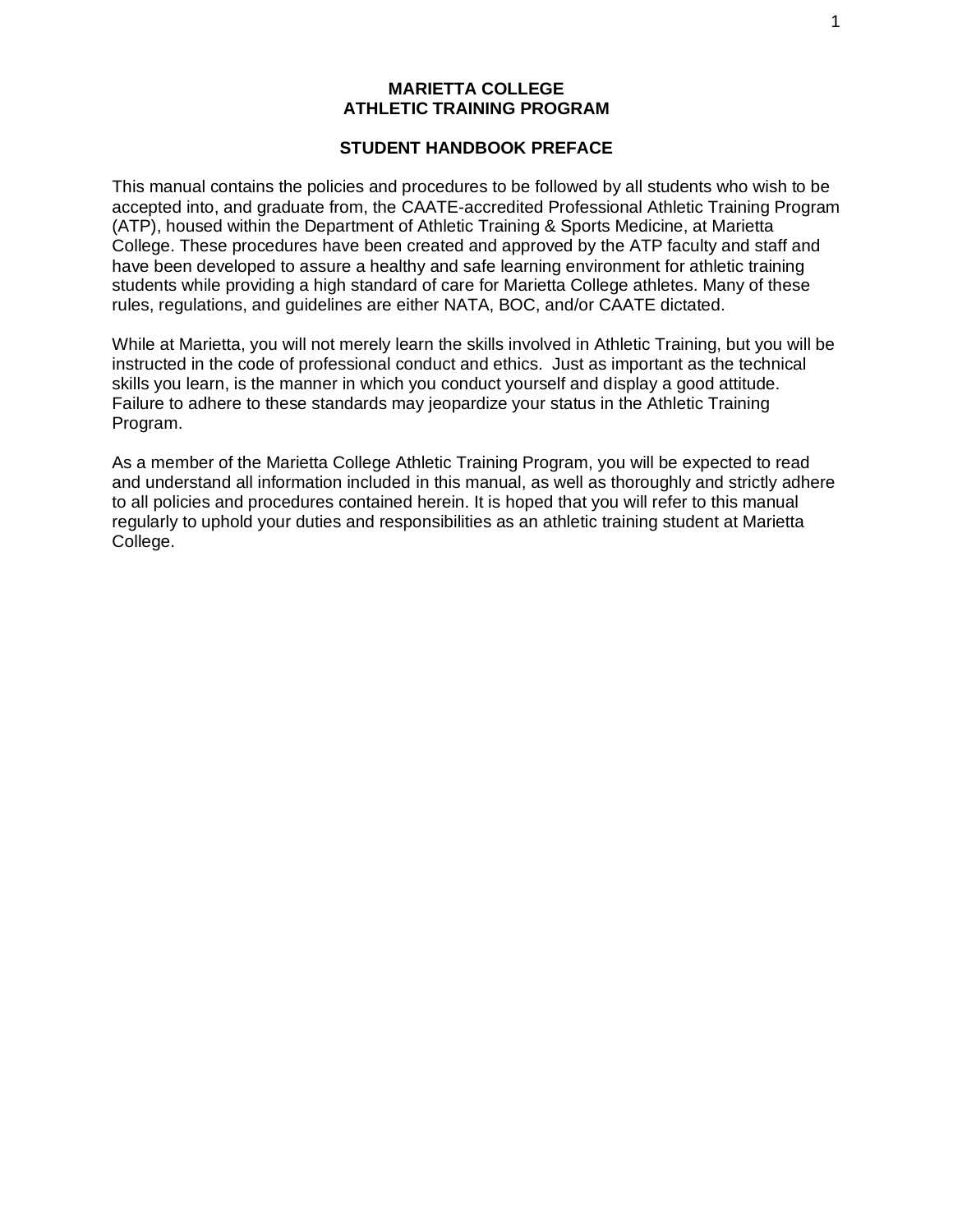#### **MARIETTA COLLEGE**

<span id="page-6-0"></span>Marietta College has been providing an education in "the various branches of useful knowledge" since its chartering in 1835. The College is committed to providing a liberal arts education while preparing its students for graduate school and the world of work. The depth of the intellectual experience is evidenced by the Ohio chapter of Phi Beta Kappa, established at the College in 1860; it was the third chapter in Ohio and the  $16<sup>th</sup>$  in the nation. As the only private liberal arts college in Southeast Ohio, Marietta College is uniquely positioned to serve the region as a cultural and intellectual center, while at the same time continuing its long tradition of educating students throughout the United States. Marietta College is accredited by the Higher Learning Commission.

## <span id="page-6-1"></span>**COLLEGE MISSION**

Marietta College provides a strong foundation for a lifetime of leadership, critical thinking, and problem solving. We achieve this mission by offering undergraduates a contemporary liberal arts education and graduate students an education grounded in advance knowledge and professional practice. Intellectual and creative excellence defines the Marietta experience.

## <span id="page-6-2"></span>**STATEMENT OF NON-DISCRIMINATION**

Marietta College is an equal opportunity educator and employer that values diversity. In our educational, admissions and employment policies, scholarship and loan programs, and athletic and other activities, Marietta College does not discriminate on the basis of age, race, color, national or ethnic origin, disability, sex, gender identity, gender expression, sexual orientation, religious affiliation, veteran status, or any other protected status.

Responsibility for coordination of compliance efforts and receipt of inquiries concerning Title VI of the Civil Rights Act of 1967, the Age Discrimination Act of 1975, and the Americans with Disabilities Act of 1990 (the latter related to employee concerns only) has been delegated to:

Vicki Ford Senior HR Administrator Marietta College 215 Fifth Street Marietta, OH 45750 (740) 376-4725 [fordv@marietta.edu](mailto:fordv@marietta.edu)

Responsibility for coordination of compliance efforts and receipt of inquiries concerning Title IX of the Education Amendments of 1972 has been delegated to:

Richard Danford Title IX Coordinator Marietta College 215 Fifth Street Marietta, OH 45750 (740) 376-4899 [danfordr@marietta.edu](mailto:danfordr@marietta.edu)

## <span id="page-6-3"></span>**STATEMENT ON DIVERSITY AND INCLUSION**

Marietta College embraces a shared commitment to diversity and inclusion, which supports our mission of providing a foundation for critical thinking, problem solving, and leadership. As a campus community, we promote practices, behaviors, and attitudes that are just and inclusive. Creating and sustaining a respectful and inclusive environment prepares our students to become citizens, leaders, and professionals in the 21<sup>st</sup> century's global society. Our engagement with diversity fosters mutual understanding and reaches beyond tolerance to produce a transformative view of diversity as a positive value. Questions regarding the College's approach to diversity may be directed to the Office for Diversity and Inclusion, located in Andrews Hall.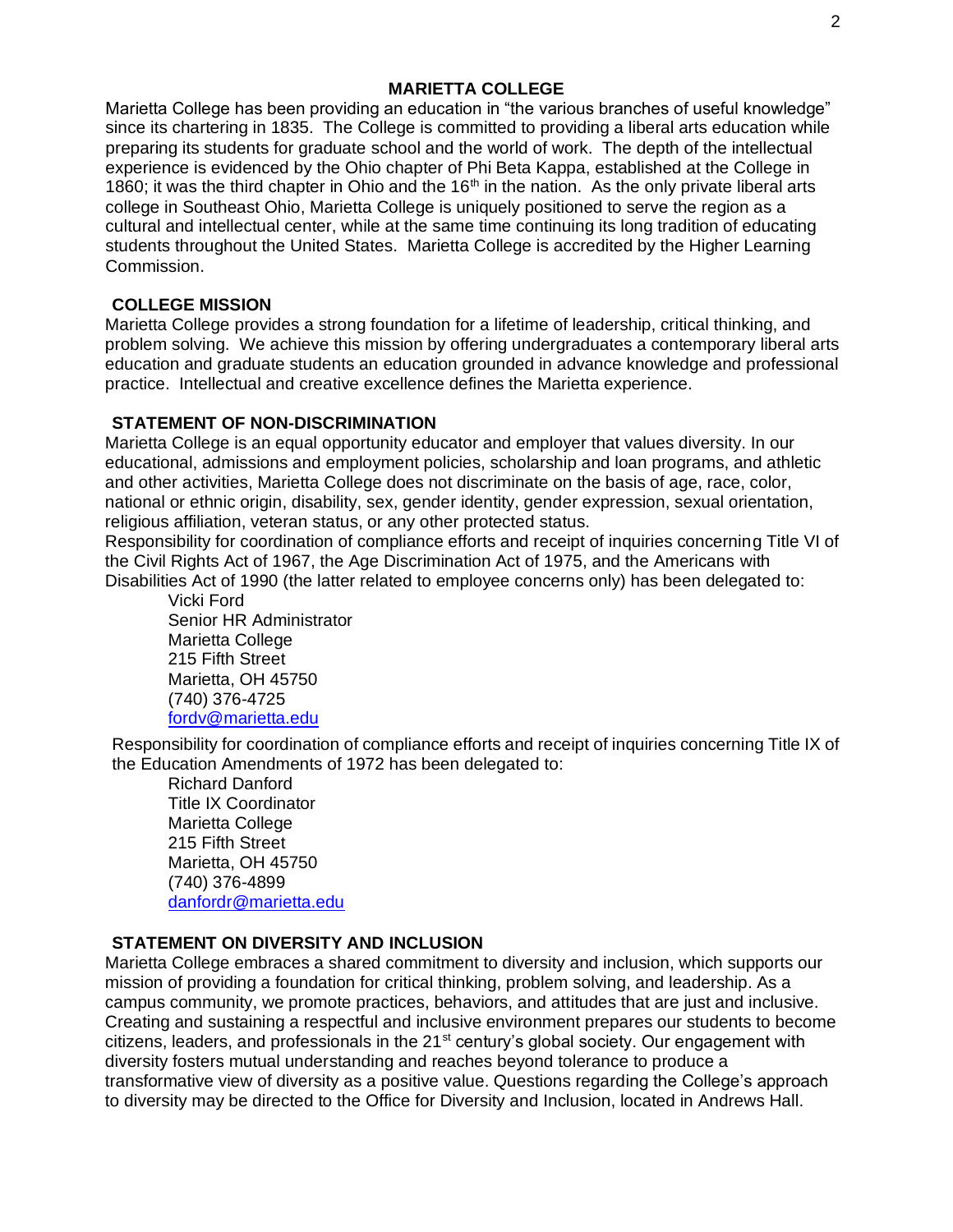#### **ATHLETIC TRAINING PROGRAM**

<span id="page-7-0"></span>The Sports Medicine major was first introduced in 1981 and was accredited by the National Athletic Trainers Association, and then the Commission on Accreditation of Allied Health Education Programs in 1984. It was the first sports medicine program in Ohio to receive accreditation and has maintained accreditation through the various accrediting agencies since its inception. In 2001, the Sports Medicine major became the Bachelor of Science in Athletic Training.

In May of 2015, the Strategic Alliance, composed of CAATE, Board of Certification (BOC), NATA, and the NATA Foundation announced the decision to change the entry-level Athletic Training degree requirement from a Bachelor to a Professional Master's degree. Because of this decision, all Athletic Training Programs must transition to a master's level or discontinue their program. The last year to admit students to an undergraduate athletic training program will be 2022. Because of the decision by the Strategic Alliance, the Athletic Training Program at Marietta College decided to transition to the master's level. Transitioning sooner rather than later was the goal to allow the College to get ahead of the curve and to carry on the tradition and reputation of the current undergraduate Athletic Training Program through the development of a strong master's program. The degree change from a bachelor to a master's in athletic training was approved by CAATE in the spring of 2020.

The Department of Athletic Training and Sports Medicine offers a 2-year Master of Athletic Training Program and upon successful completion of the Program, students graduate with a Master of Athletic Training degree. As a graduate of the CAATE-accredited program, students are eligible to sit for the Board of Certification Examination, which is required for certification and licensure. The first cohort of students began in June of 2021. The Program will undergo reaccreditation in 2025.

#### <span id="page-7-1"></span>**PROGRAM VISION**

The Master of Athletic Training Program's vision is to become the premier provider of athletic training education in the tri-state region of Ohio, Pennsylvania, and West Virginia. Measurement of this vision could be achieved by:

- 1. pass rate of BOC
- 2. percent of graduates who continue to advance the field of AT/Sports Medicine
- 3. depth and breadth of clinical opportunities and experience
- 4. mastery of skills

#### <span id="page-7-2"></span>**PROGRAM MISSION**

The Master of Athletic Training Program's mission is to develop and prepare graduates who possess a strong foundation in athletic training skills, a desire for lifelong learning, community service, and a passion for advancing the field of athletic training.

#### <span id="page-7-3"></span>**GRADUATE STUDENT LEARNING OUTCOMES**

- 1. Obtain a basis for disciplinary based decision-making utilizing evidence-based practices.
- 2. Develop the skills necessary for lifelong learning.
- 3. Emphasize and apply principles of interprofessionalism across practices.
- 4. Exhibit professionalism, integrity, and ethical standards in their respective fields.
- 5. Provide experiences to enhance awareness and understanding of global perspective and diversity.

#### <span id="page-7-4"></span>**MASTER OF ATHLETIC TRAINING PROGRAM STUDENT LEARNING OUTCOMES**

- 1. Demonstrate knowledge of evidence-based clinical decision making and research in the field of athletic training
- 2. Demonstrate the ability to be able to collaborate with other health care professionals to increase patient-centered care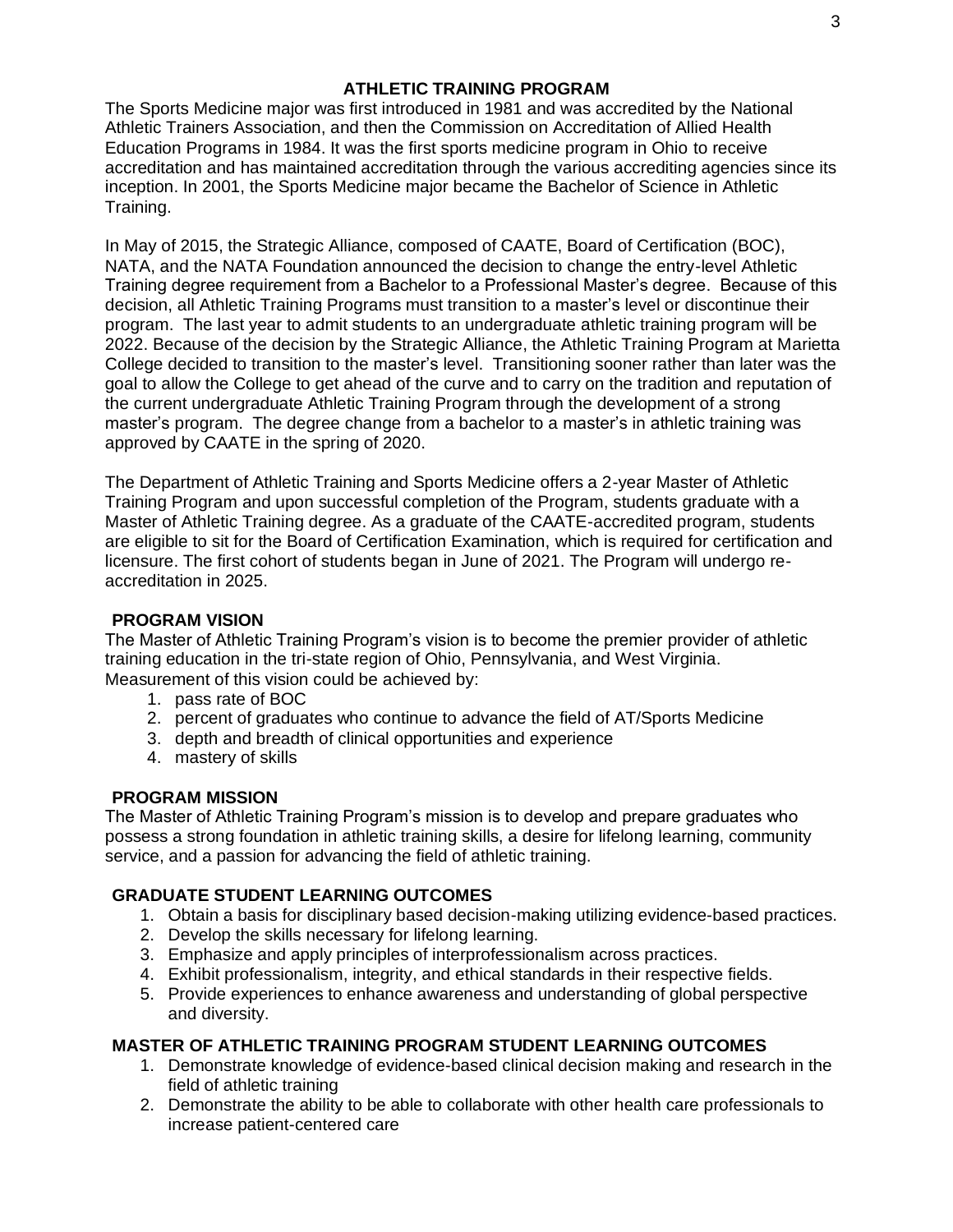- 3. Be able to apply skills and knowledge from the 5 domains of athletic training; Injury and Illness Prevention and Wellness Promotion, Examination, Assessment, and Diagnosis, Immediate and Emergency Care, Therapeutic Interventions, Healthcare Administration and Professional Responsibility
- 4. Demonstrates advocacy and professional development in the field of athletic training
- 5. Pass the BOC exam on the first attempt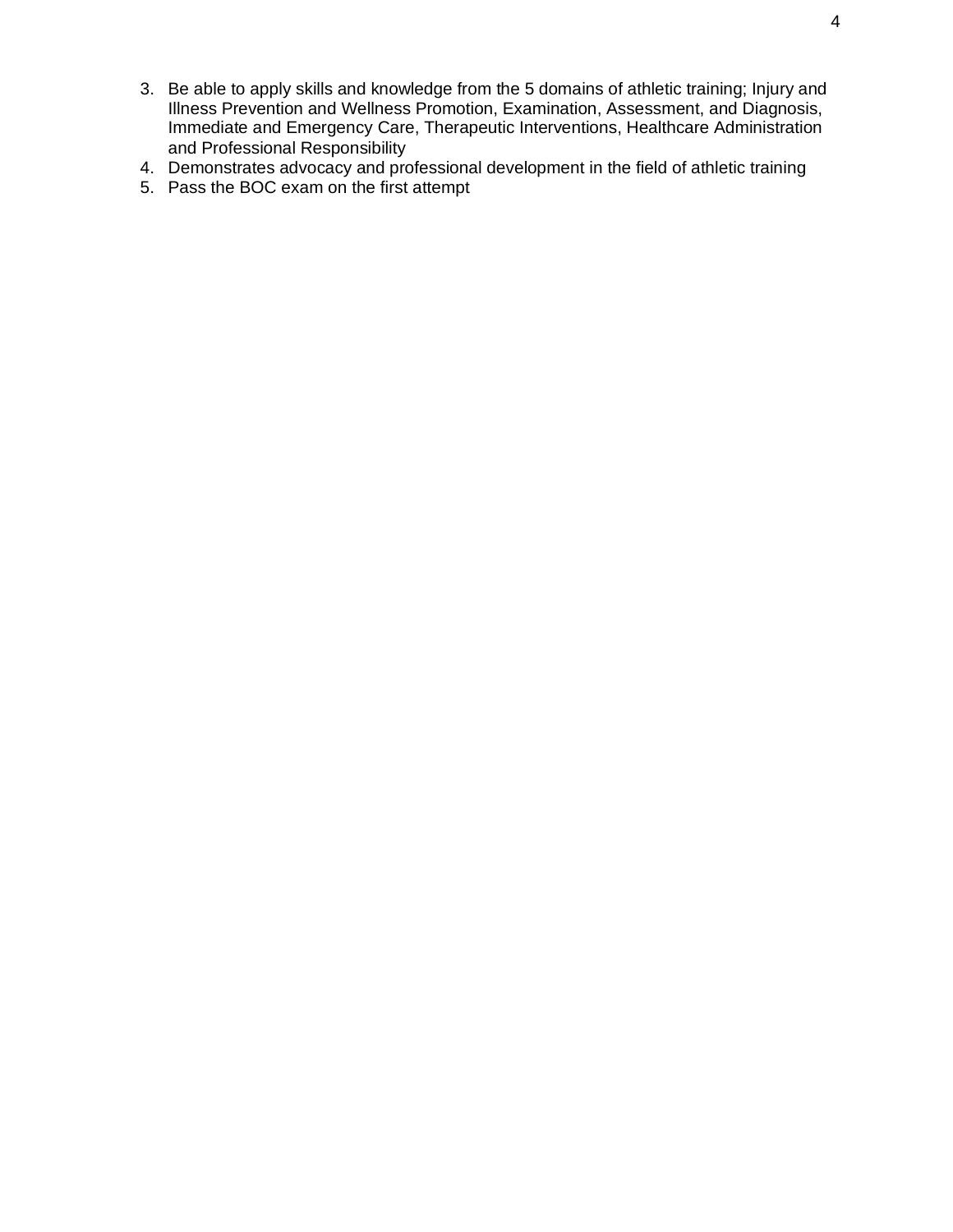#### **STAFF**

<span id="page-9-0"></span>The Athletic Training Program team at Marietta College shall consist of the Medical Director, Team Physician, the director of the Program, Coordinator of Clinical Education, Certified Athletic Trainers (ATCs), Clinical Preceptors, and Athletic Training Students (ATS). Definitions of each of these team members are listed below. A top-quality program requires total cooperation of the entire team.

In accordance with the law of the State of Ohio and the previously mentioned policy, the ATC's will work only with advice and supervision of the team physician and/or appropriate medical consult. The ATC's will in turn supervise and instruct ATS in their clinical duties and care of patients. Assigned members of the MAT/ATP team will administer first aid to the patient, administer therapeutic modalities with the advice of the team physician, direct and supervise the rehabilitation programs, and direct and supervise daily activities.

#### <span id="page-9-1"></span>**Definition of Terms:**

Medical Director- The Medical Director, in coordination with the Program Director, will act as a resource and expert for the medical content of the ATP in both formal classroom and supervised clinical experiences.

Team Physician- The Team Physician will assist the athletic training program by providing medical coverage to all home football games, as well as being a primary referral source for all athletes. The team physician may assist the athletic training program by providing preseason physical exams to the athletes. The team physician will assist the athletic training program by performing in-services for the athletic training students, along with allowing the athletic training students to observe him/her during patient evaluations and surgeries.

Program Director- The Program Director will oversee the ATP to ensure the program is in compliance with the CAATE standards and guidelines for athletic training programs. The program director will ultimately be responsible for the initiation and implementation of departmental curriculum changes, along with short- and long-term planning.

Clinical Education Coordinator- The Clinical Coordinator will be the designated person to be responsible for visiting on and off campus clinical sites to ensure the clinical site is appropriate for the athletic training student's clinical education experience. The clinical coordinator will be responsible for following up with the Clinical Preceptors to ensure athletic training student evaluations and athletic training evaluations of the Clinical Preceptors and clinical site are being performed on a regular basis.

Certified Athletic Trainer (ATC) - The ATC will be present at all assigned athletic team practices and games. The ATC will perform initial injury evaluations and make the decision regarding injury management, treatment, and possible referral. The ATC's may also serve as clinical preceptors and will have additional supervising and evaluation roles with the athletic training student(s) as described below.

Clinical Preceptor – A BOC Certified Athletic Trainer or physician who are licensed and in good standing in their state of practice. Additionally, preceptors have completed the Marietta College preceptor training. A Clinical Preceptor is an educator who supervises and engages students in clinical education and evaluates students' clinical proficiencies and performance on a regular basis.

Athletic Training Student (ATS) - An Athletic Training Student (ATS) is enrolled in a CAATEaccredited professional athletic training program. The ATS may also be referred to as a "student."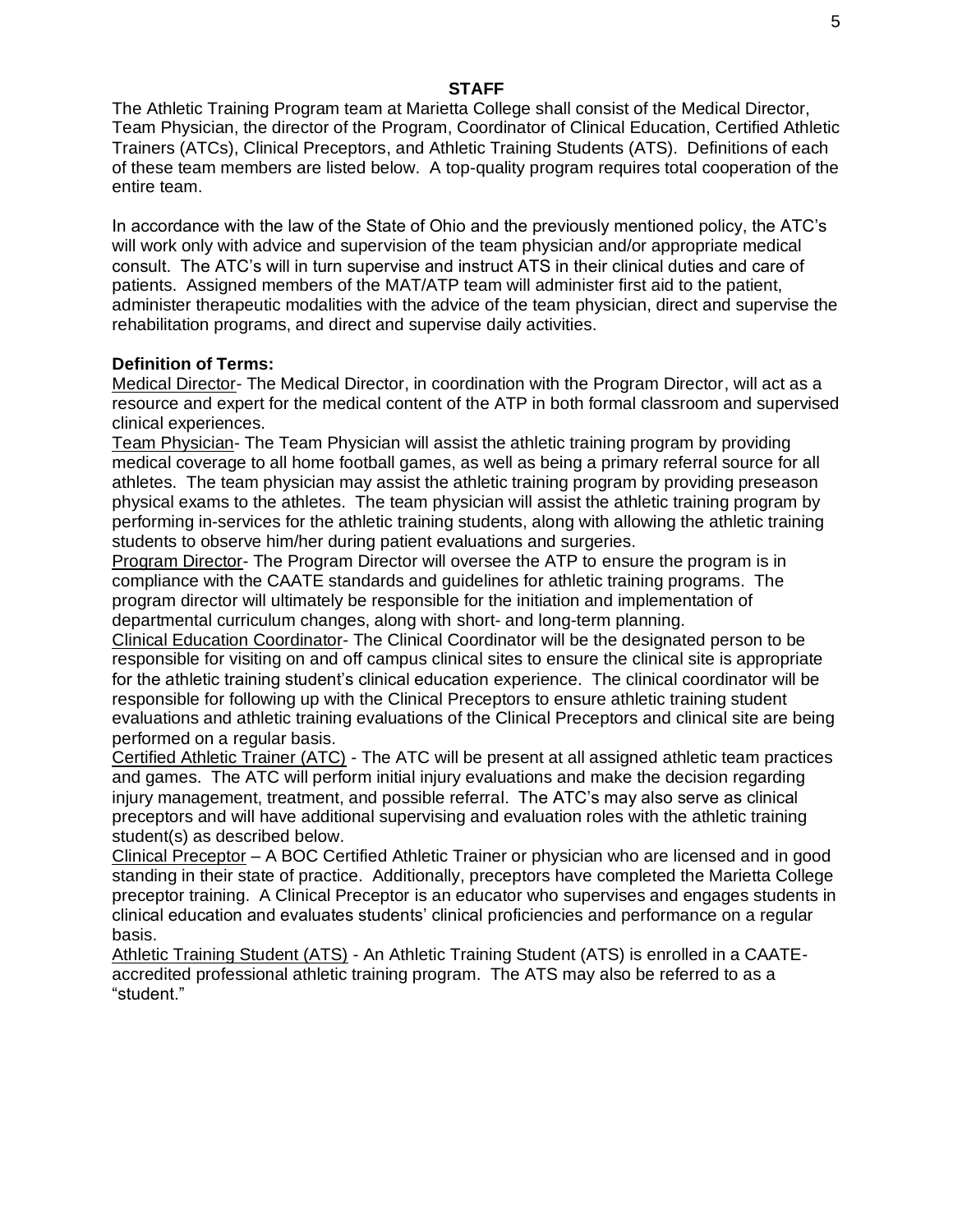## <span id="page-10-0"></span>**CONTACT INFORMATION**

| <b>Program Director/Professor</b><br>Jaclyn Schwieterman, EdD, AT                                                                                                                                                                                                                                                                   | sj004@marietta.edu  | 740-376-4773                                                                                                 |
|-------------------------------------------------------------------------------------------------------------------------------------------------------------------------------------------------------------------------------------------------------------------------------------------------------------------------------------|---------------------|--------------------------------------------------------------------------------------------------------------|
| <b>Medical Director</b><br>Mark Lane, MD                                                                                                                                                                                                                                                                                            |                     | 740-373-8756                                                                                                 |
| <b>Clinical Education Coordinator/Associate Professor</b><br>Chyrsten Gessel, EdD, AT                                                                                                                                                                                                                                               | clr005@marietta.edu | 740-376-4788                                                                                                 |
| <b>Adjunct Professor</b><br>Lynn Bostrom, PhD                                                                                                                                                                                                                                                                                       | slb008@marietta.edu | 740-376-4565                                                                                                 |
| <b>Adjunct Professor</b><br>Stephon Poulton, PharmD, RPh                                                                                                                                                                                                                                                                            | slp003@marietta.edu | 740-376-4458                                                                                                 |
| <b>Adjunct Professor</b><br>Ryan May, PhD                                                                                                                                                                                                                                                                                           | maye@marietta.edu   | 740-376-4767                                                                                                 |
| <b>Administrative Coordinator</b><br>Jena Blair                                                                                                                                                                                                                                                                                     | jlb013@marietta.edu | 740-376-4770                                                                                                 |
| <b>Athletic Trainer</b><br><b>Kurt Wile</b>                                                                                                                                                                                                                                                                                         | kmw002@marietta.edu | 740-376-4514                                                                                                 |
| <b>Athletic Trainer</b><br><b>Emily Manfresca</b>                                                                                                                                                                                                                                                                                   | ejm005@marietta.edu | 740-376-4575                                                                                                 |
| <b>Athletic Trainer</b><br><b>Bradley Jackson</b>                                                                                                                                                                                                                                                                                   | bcj001@marietta.edu | 740-376-4774                                                                                                 |
| <b>Athletic Trainer</b><br><b>Alexander Corbitt</b>                                                                                                                                                                                                                                                                                 | alc008@marietta.edu | 740-376-4575                                                                                                 |
| <b>Team Physicians</b><br>Dr. Mark Lane, Dr. Jason Gessel, and Dr. Mark Plumby                                                                                                                                                                                                                                                      |                     | 740-373-8756                                                                                                 |
| <b>OTHER IMPORTANT NUMBERS</b><br>Don Drumm<br><b>Pioneer Park</b><br>Michael J. Harding Center for Health & Wellness<br>Marietta Memorial Out-Pt. Physical Therapy<br>Marietta Memorial In-Pt Physical Therapy<br><b>First Settlement Physical Therapy</b><br><b>First Settlement Orthopedics</b><br>Scheduling<br>ext. 122 or 135 |                     | 740-376-8140<br>740-376-4999<br>740-376-4477<br>740-568-5325<br>740-374-1407<br>740-568-0650<br>740-373-8756 |
| <b>EMERGENCY NUMBERS</b><br><b>Campus Police</b><br><b>City Police</b><br><b>Fire and Rescue</b>                                                                                                                                                                                                                                    |                     | 3333<br>740-373-4141<br>740-373-3131                                                                         |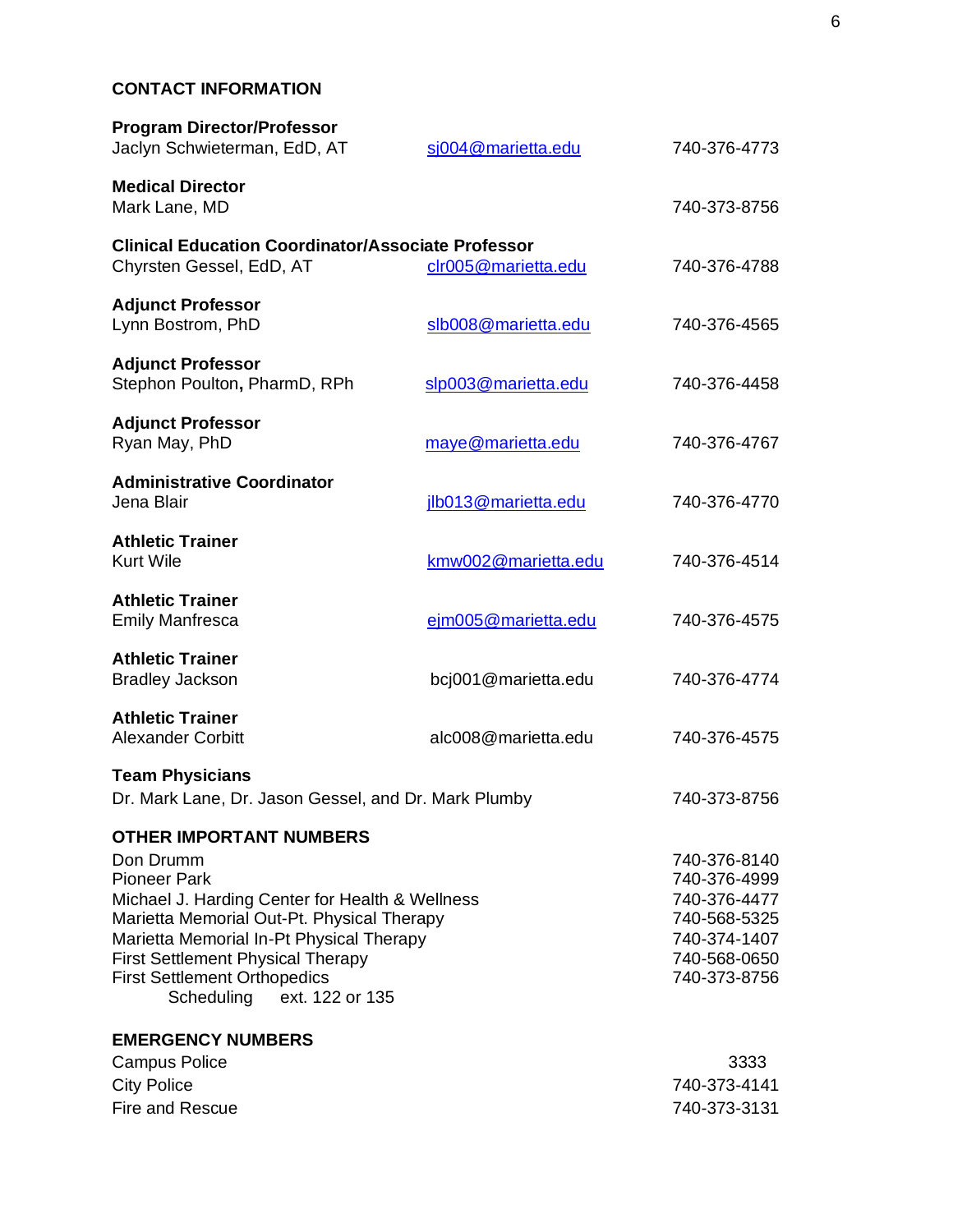#### **TECHNICAL STANDARDS OF PERFORMANCE FOR STUDENTS**

<span id="page-11-0"></span>Marietta College Athletic Training Program students are expected to perform and be competent in many functions and tasks, which signify they are prepared for entry-level employment as an athletic trainer. In a professional role, ATs can provide medical services under the supervision of a Doctor of Medicine or Doctor of Osteopathy in accordance with the laws of medical practice within each state. The AT must have the knowledge and skills to function in a broad variety of clinical situations and to render a wide spectrum of patient care. They must have abilities and skills including observation, communication, motor, conceptual, integrative, quantitative, behavioral, and social. Technological compensation can be made for some handicaps in the above areas, but such a candidate should be able to perform in a reasonably independent manner. They must be able to integrate all information received by whatever sense(s) employed, consistently, quickly, and accurately, and they must have the intellectual ability to learn, integrate, analyze, and synthesize data.

#### <span id="page-11-1"></span>**Observation**

A student must be able to observe in lecture, the laboratory setting and while examining patients. They must be able to differentiate normal versus pathological states. Observation necessitates the functional use of the sense of vision and tactile sensations (touch, pressure, temperature, vibration, etc.). It is enhanced by the functional use of the sense of smell, hearing, and equilibrium. Students must be able to integrate their observed findings into appropriate diagnostic and treatment plans.

#### <span id="page-11-2"></span>**Communication**

Students must be able to communicate effectively in classroom settings by verbal, written, and electronic means. Students must be able to communicate effectively and sensitively with patients, their families, and members of the healthcare team. Students must be able to communicate effectively with patients from different social and cultural backgrounds, as well as develop effective professional rapport with patients and co-workers. Students must be able to record examination and diagnostics results clearly, accurately, and efficiently. Students must be able to communicate effectively in English with patients, family, and other healthcare professionals in a variety of settings.

#### <span id="page-11-3"></span>**Motor Skills**

A student should have sufficient motor function to obtain information from patients by palpation, auscultation and percussion. They must possess sufficient postural and neuromuscular control and eye-to-hand coordination to utilize standard medical/surgical instruments to participate in basic clinical skills and procedures. A student should be able to execute motor movements reasonably required to provide general care and emergency treatment of patients. Such actions require coordination of both gross and fine muscular movements, equilibrium, and functional use of the senses of touch and vision. Students must maintain sufficient physical stamina to complete the rigorous course of didactic and clinical study. Long periods of sitting, standing, or moving are required in classroom, laboratory, and clinical settings.

#### <span id="page-11-4"></span>**Intellectual-Conceptual, Integrative and Quantitative Abilities**

Students must be able to learn through a variety of modalities including, but not limited to, classroom instruction; small group, team and collaborative activities; individual study; preparation and presentation of reports; and use of electronic technology. Students must have the mental capacity to assimilate and learn a large amount of complex, technical and detailed information to formulate diagnostic and therapeutic plans. The student must possess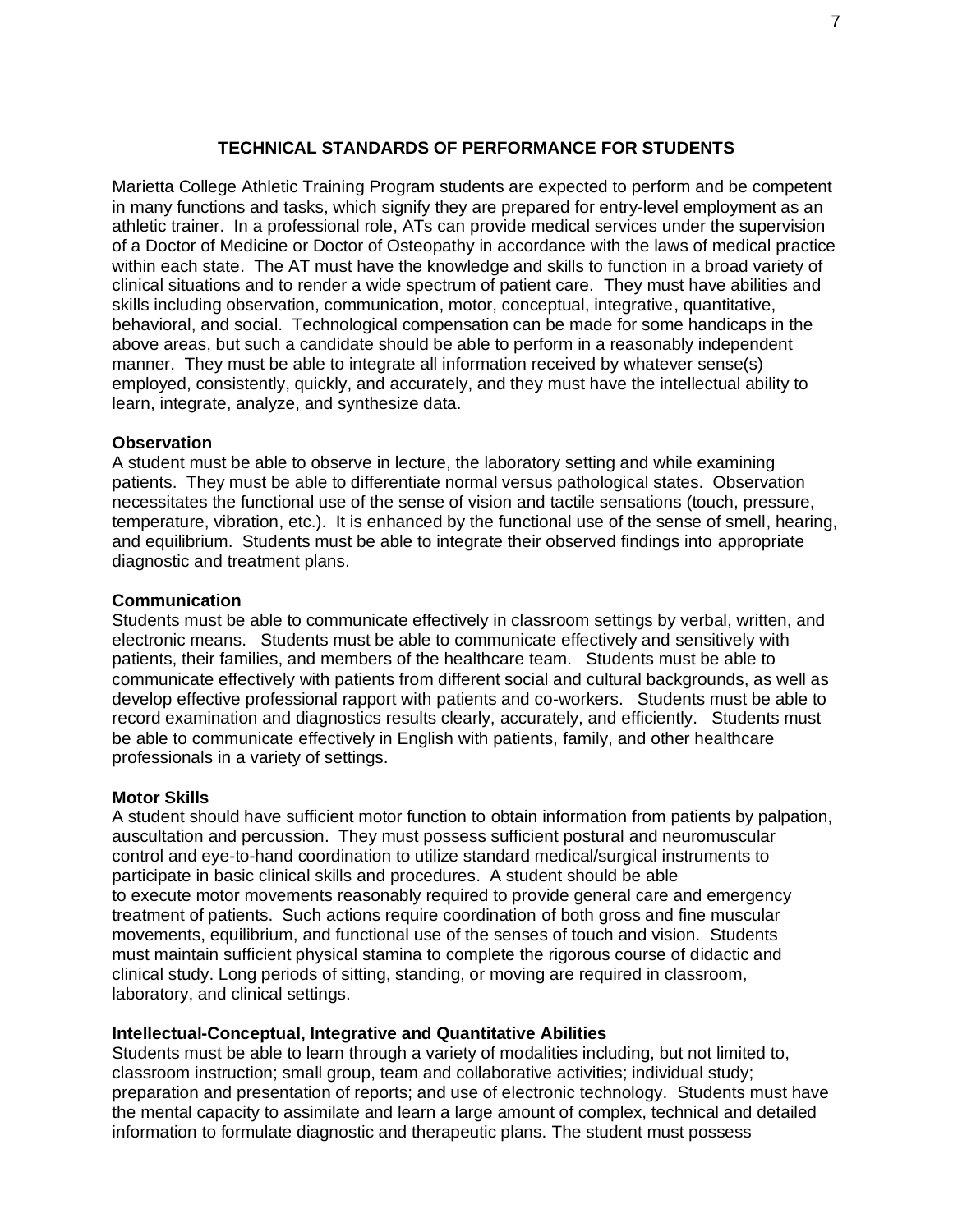abilities of measurement, calculation, reasoning, analysis, and synthesis. Problem solving is a critical skill demanded of athletic trainers and requires all of these intellectual abilities. In addition, the student should be able to comprehend three dimensional relationships and to understand the spatial relationships of structures.

#### <span id="page-12-0"></span>**Behavioral and Social Attributes**

The student must possess the emotional health and stability required to function effectively under stress. They must display flexibility to learning and be able to adapt to a sometimes rapidly changing environment. They must accept responsibility for learning, exercising good judgment and promptly completing all responsibilities during their academic training, as well as the responsibility attendant to the diagnosis and care of patients. They must understand the legal and ethical standards of the medical profession. Students must be able to work effectively, respectfully, and professionally as part of the educational and healthcare team, and to interact with instructors and peers, patients, patient families, and healthcare personnel in a courteous, professional, and respectful manner.

#### <span id="page-12-1"></span>**Professional Standards**

The student must be able to understand both general and medical ethics. Students must possess attributes such as compassion, empathy, altruism, integrity, responsibility, and tolerance. Students must be able to recognize limitations in their knowledge, skills and abilities and to seek appropriate assistance from their preceptor. The student must consistently display honesty, integrity and respect for self and others. They must maintain confidentiality and be dedicated to serving their preceptors, patients, peers, AT faculty and staff, Marietta College faculty and staff, the community, and the AT profession at all times.

#### <span id="page-12-2"></span>**Graduate Functions and Tasks**

Marietta College Athletic Training Program graduates will be competent in the functions and tasks necessary for entry into clinical AT practice. The graduate must function in various clinical settings including preventive, emergent, acute, chronic, and rehabilitative care. The graduate must be able to identify and critically analyze clinical problems while applying scientific methods to medical management. The functions and tasks of all Marietta College Athletic Training Program graduates are divided into five domains: injury and illness prevention and wellness promotion; examination, assessment, and diagnosis; immediate and emergency care; therapeutic intervention; and healthcare administration and professional responsibility.

#### <span id="page-12-3"></span>*Medical Knowledge*

The graduate will demonstrate a thorough knowledge base of statistics, research design, epidemiology, pathophysiology, biomechanics and pathomechanics, exercise physiology, nutrition, human anatomy, pharmacology, public health, and health care delivery and payor systems.

#### <span id="page-12-4"></span>*Evaluation*

The graduate will be able to perform accurate comprehensive and focused history and physical examinations for patients of any age and in any health care setting. They will be able to recognize and interpret pertinent factors from the history and physical exam findings and identify risk factors for medical conditions. The information obtained from history and physical exams will be logically organized and used to formulate differential diagnoses.

#### <span id="page-12-5"></span>*Diagnostics*

The graduate will have knowledge of clinical indications for, risks/benefits of and alternative options for routine and other more specialized diagnostic studies/procedures. They will be able to initiate requests for appropriate laboratory and diagnostic studies and/or procedures and accurately interpret the results to make medical decisions/interventions. Graduates will be knowledgeable about the indications for preventive screening tests and recommendations.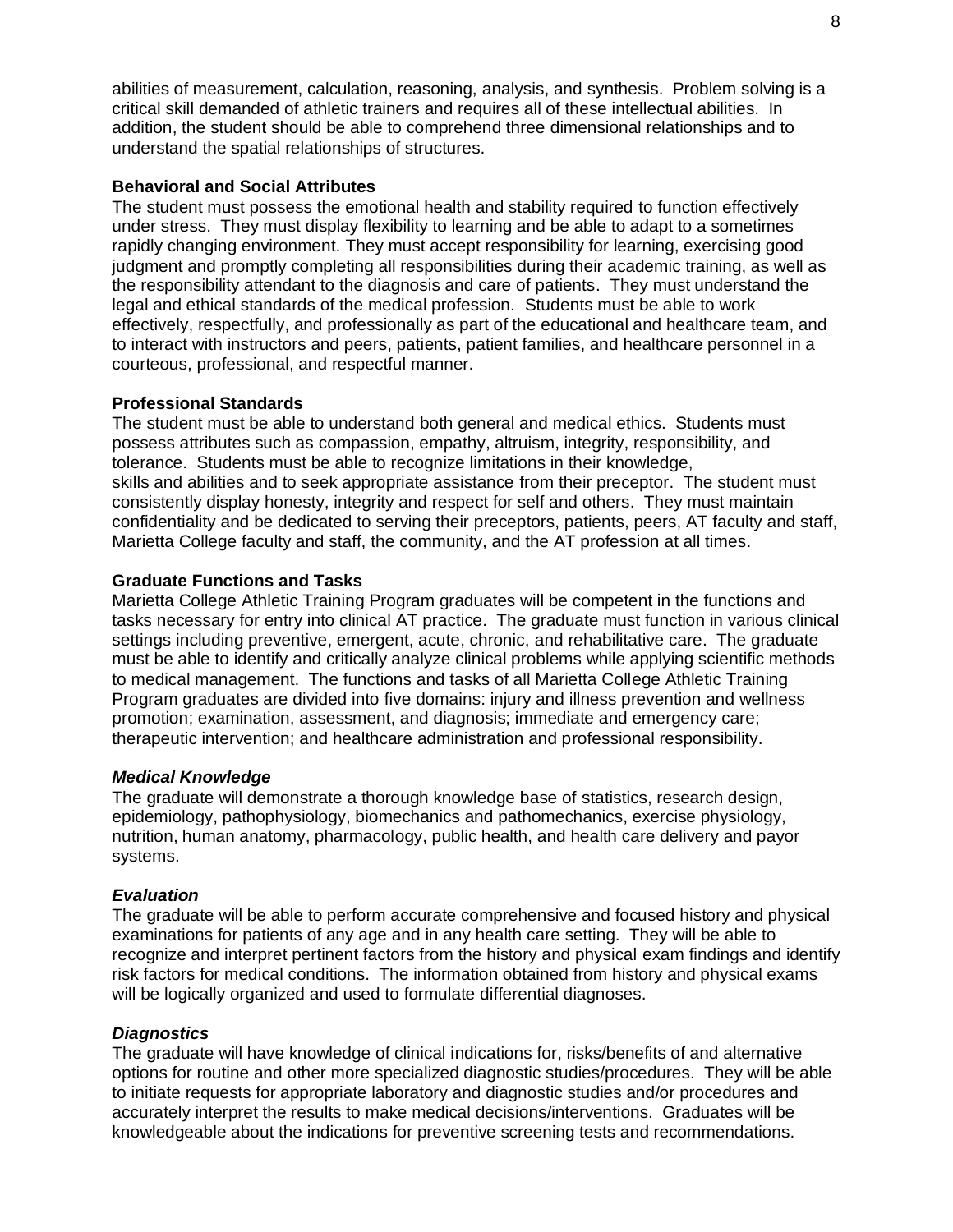#### <span id="page-13-0"></span>*Clinical Reasoning and Problem Solving*

The graduate will be able to make informed decisions about diagnostic and therapeutic interventions based on patient information and preference, up-to-date scientific evidence, and clinical judgment. Graduates will be able to use evidence-based medicine and critical thinking skills to investigate, evaluate, and improve patient care in disease prevention and management. They will analytically approach clinical situations to develop differential diagnoses and ultimately, make a final diagnosis and an acute, chronic, longitudinal and/or rehabilitative management plans. They will utilize clinical judgment as to initiate management for medical emergencies.

#### <span id="page-13-1"></span>*Therapeutics*

The graduate will understand the management of general medical and surgical conditions. They will be able to design and implement comprehensive treatment plans that include pharmacologic and other treatment modalities. They will have knowledge of pharmacology principles and pharmacotherapeutics to allow them to provide patient education about the indications, contraindications and potential side effects of pharmacologic agents prescribed in patient care. Graduates will have the ability to select appropriate pharmacologic therapy and dosing. They will have the ability to detect and refer substance abuse.

#### <span id="page-13-2"></span>*Technical Skills*

The graduate will competently perform all medical and procedures considered essential for entry into clinical AT practice.

#### <span id="page-13-3"></span>*Interpersonal and Communication Skills*

The graduate will demonstrate interpersonal and communication skills that enable them to establish and maintain professional relationships with patients, families, and other members of health care teams. Regarding patients, they will avoid personal stereotyping and biases to provide effective counseling, patient education and medical care to all patients regardless of age, gender, sexual orientation, culture, socioeconomic status or disability. They will work collaboratively with other members of the healthcare team to provide efficient and optimal patient care. They will understand the importance of the interprofessional healthcare team in providing effective patient care. They will concisely summarize patient data to effectively present patients to preceptors. They will be able to provide counseling and patient education regarding preventable conditions and lifestyle modifications. They will have the ability to document organized, concise, and complete medical notes.

#### <span id="page-13-4"></span>*Referral*

The graduate will recognize their own limitations and the limitations of their practice setting. They will facilitate timely consults/referral of patients to their supervising physician. They will appropriately obtain consults and/or refer patients to specialty physicians, other interdisciplinary health care team members and/or social service agencies.

#### <span id="page-13-5"></span>*Professionalism*

The graduate must consistently demonstrate intellectual honesty, integrity, respect for self and others, tolerance, empathy, fairness, confidentiality, and dedication to their supervising physician(s), other health care team members and patients. They will be committed to ethical principles and knowledge of current health care and legal issues such as; cultural and religious beliefs, informed consent, refusal process, etc. to ensure that best care practices are established. They will ensure that they are reliable, dependable and conscientious in their duties to deliver affordable and effective patient-centered healthcare. They will be committed to on-going professional development and excellence as they perform entry-level AT duties. They will be knowledgeable of the public health system and the role of providers in the prevention of disease and maintenance of population health. Graduates will demonstrate ethical principles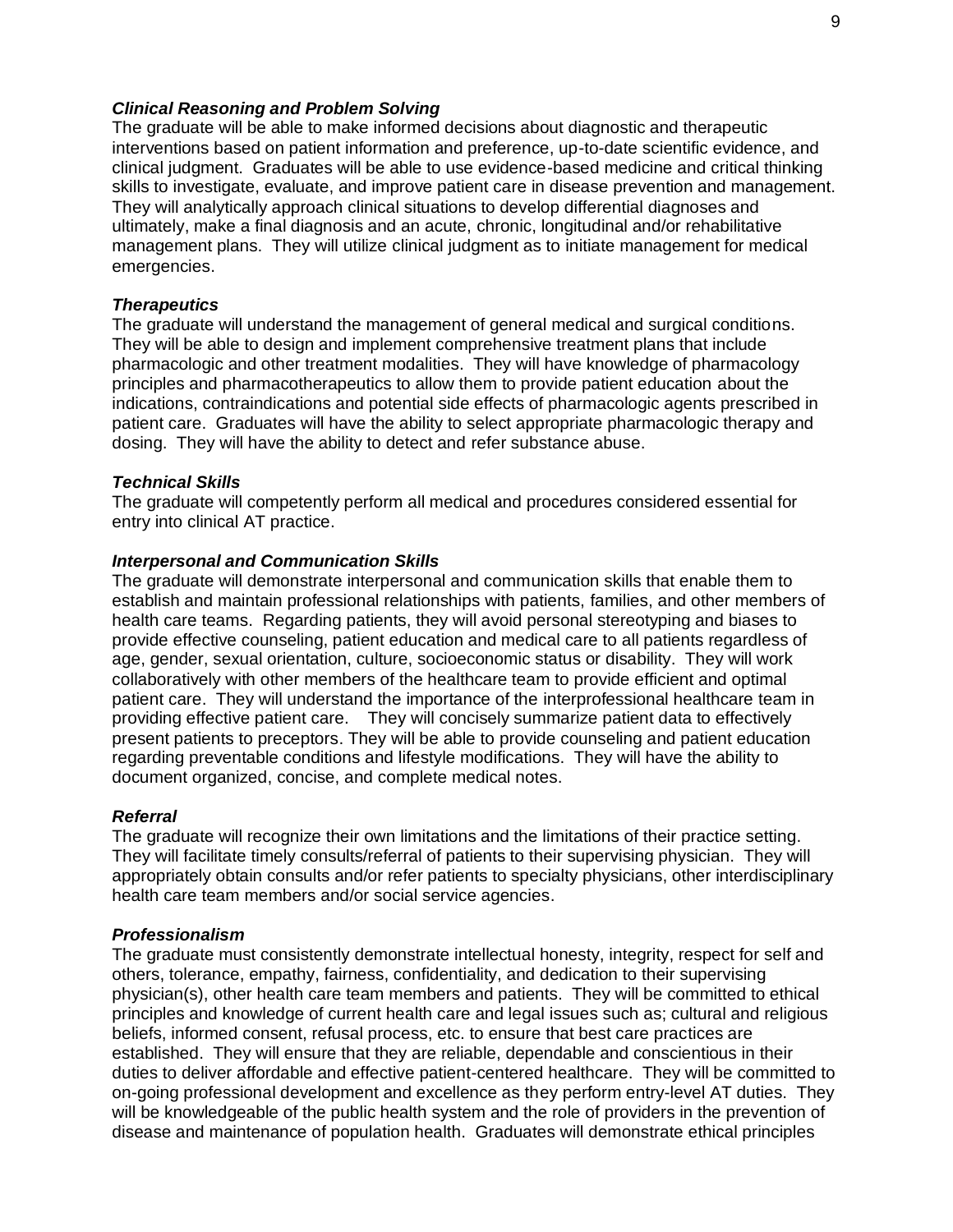and implement best practices regarding patient safety, quality improvement, preventing medical errors and risk management. They will maintain factual, accurate and complete medical documentation of care regarding billing and coding. They will abide by all practice laws and regulations about AT certification, licensure, and professional practice.

## **PROGRAM DEFINED EXPECTATIONS**

## <span id="page-14-1"></span><span id="page-14-0"></span>**Overall Program Defined Expectations**

- 1. Strictly adhere to all policies in the MAT Student Handbook.
- 2. Demonstrate moral and ethical behavior and show respect for self and others at all times.
- 3. Demonstrate honest, dependable, conscientious, and professional behavior at all times.
- 4. Maintain all required immunizations and major medical insurance throughout Program.
- 5. Comply with all HIPAA laws and universal compliance regarding patient care.
- 6. Display professional dress.
- 7. Earn a grade of "B-" or better in courses.
- 8. Complete the Program with an overall 2.75 GPA.
- 9. Complete all required Program evaluations.
- 10. Complete all required Program administered exams, quizzes, and assignments.
- 11. Reply within one business day to all Program related correspondence (i.e., phone calls, e-mails).
- 12. Take an active role in all educational experiences; be eager and excited to learn at all times.
- 13. Each student will meet with the Program Director and Clinical Education Coordinator at the end of each semester to discuss progress in didactic and clinical learning.

## <span id="page-14-2"></span>**Program Defined Expectations for Didactic Learning**

- 1. Attend all class and lab sessions.
- 2. Come to all classes prepared and ready to participate.
- 3. Earn a grade of "B-" or better in courses
- 4. Earn a "B-" or better on end of year exam and OSCE/practical exam
- 5. Complete the AT Milestones Self-Assessment in E-value and review it with assigned faculty advisor and/or preceptor during required semester meetings.
- 6. Complete E-Value tracking for all patients seen during clinical experiences, simulations, and standardized patient encounters.
- 7. Become BLS certified.
- 8. Critically search medical literature for information to complete a thesis.

## <span id="page-14-3"></span>**Program Defined Expectations for the Clinical Learning**

- 1. Be punctual and in attendance as instructed by each preceptor.
- 2. Promptly complete all hospital/facility paperwork requirements.
- 3. Demonstrate medical knowledge obtained during the didactic courses and enhance that knowledge during the clinical experience.
- 4. Display competency with technical skills during OSCEs.
- 5. Write five clinical vignette questions per rotation (as assigned) and be prepared to discuss.
- 6. Complete a case-based patient write up in PowerPoint to include history, palpation, differential diagnosis, assessment, treatment plan, and EBM evidence for a patient seen during clinical rotation (as assigned)
- 7. Orally present one case-based patient write-up during assigned day.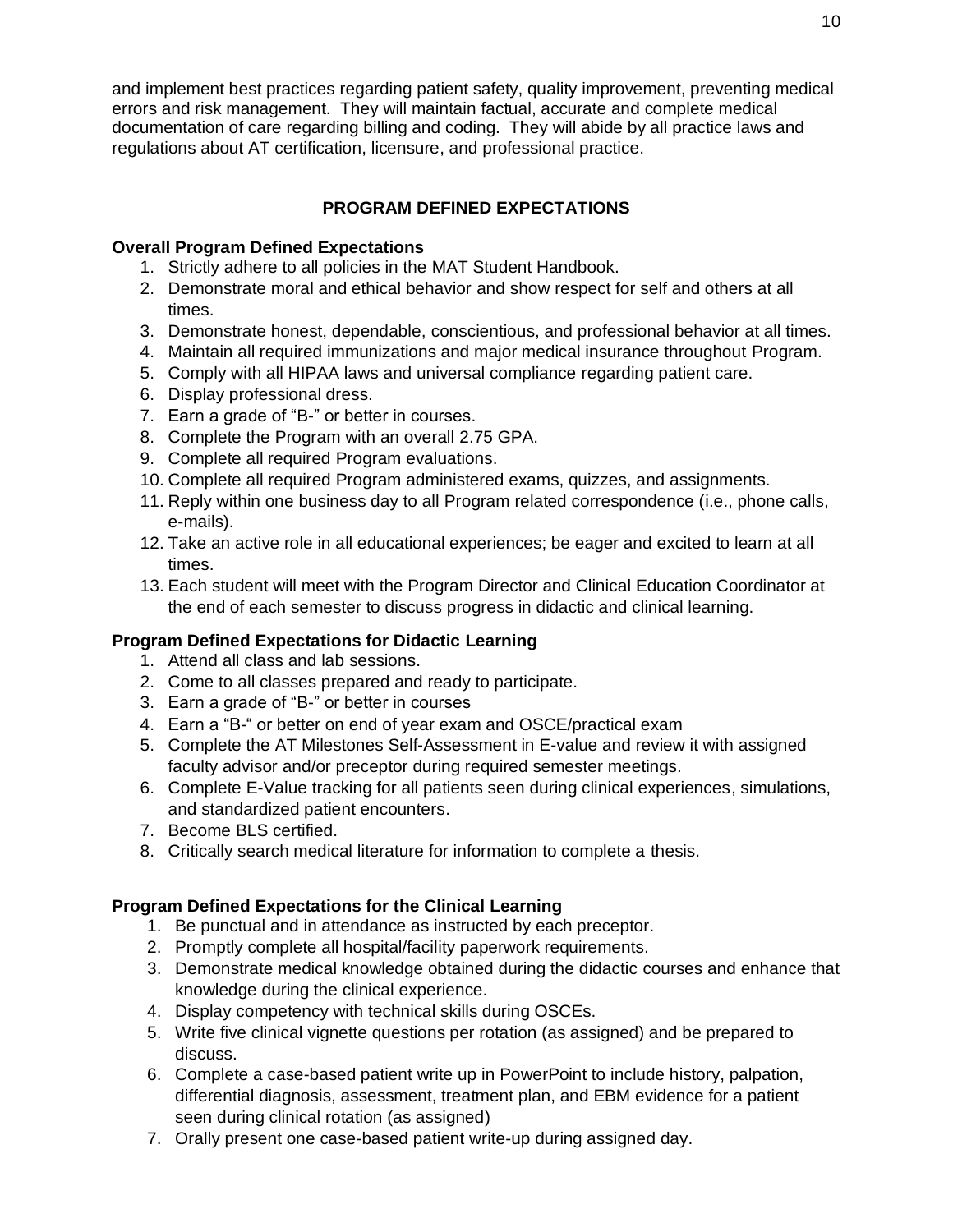- 8. Complete E-Value tracking for all patients seen during clinical experiences, simulations, and standardized patient encounters.
- 9. Perform organized, complete and problem focused H&P's on patients across the lifespan with the ability to recognize normal from abnormal findings and formulate differential diagnoses.
- 10. Interpret history and physical exam findings to appropriately order and interpret diagnostic studies/procedures to aid in the process of diagnosis.
- 11. Utilize critical thinking skills to interpret all exam and test findings to narrow the differential and utilize clinical judgement to make final diagnosis.
- 12. Utilize evidence-based medicine to aid in patient care.
- 13. Design and implement patient centered treatment plans.
- 14. Demonstrate ability to provide clearly articulated and accurate patient education taking into consideration diversity factors that may impact healthcare or health related decisions such as socioeconomic, familial, cultural, psychological, environmental and spiritual factors.
- 15. Promote preventive care and educate patients to maintain healthy lifestyles.
- 16. Display competency in performing clinical skills necessary for entry into clinical practice.
- 17. Demonstrate interpersonal and communication skills to establish and maintain professional relationships with patients, families and members of the health care team.
- 18. Demonstrate knowledge of various health insurance and professional laws.
- 19. Recognize limitations of knowledge and ability to obtain appropriate consults and/or patient referrals.
- 20. Provide objective and appropriate care to all patients, avoiding any personal stereotyping and/or biases.
- 21. Perform organized, concise yet thorough oral patient presentations to preceptors.
- 22. Logically and thoroughly document patient encounters in written or typed forms.
- 23. Demonstrate understanding of coding and billing to include ICD-10 and CPT codes.
- 24. Earn a minimum score of 70% on the Summative exam.
- 25. Complete preceptor and site evaluation at the conclusion of each rotation.
- 26. Complete an exit interview with the Program Director prior to graduation.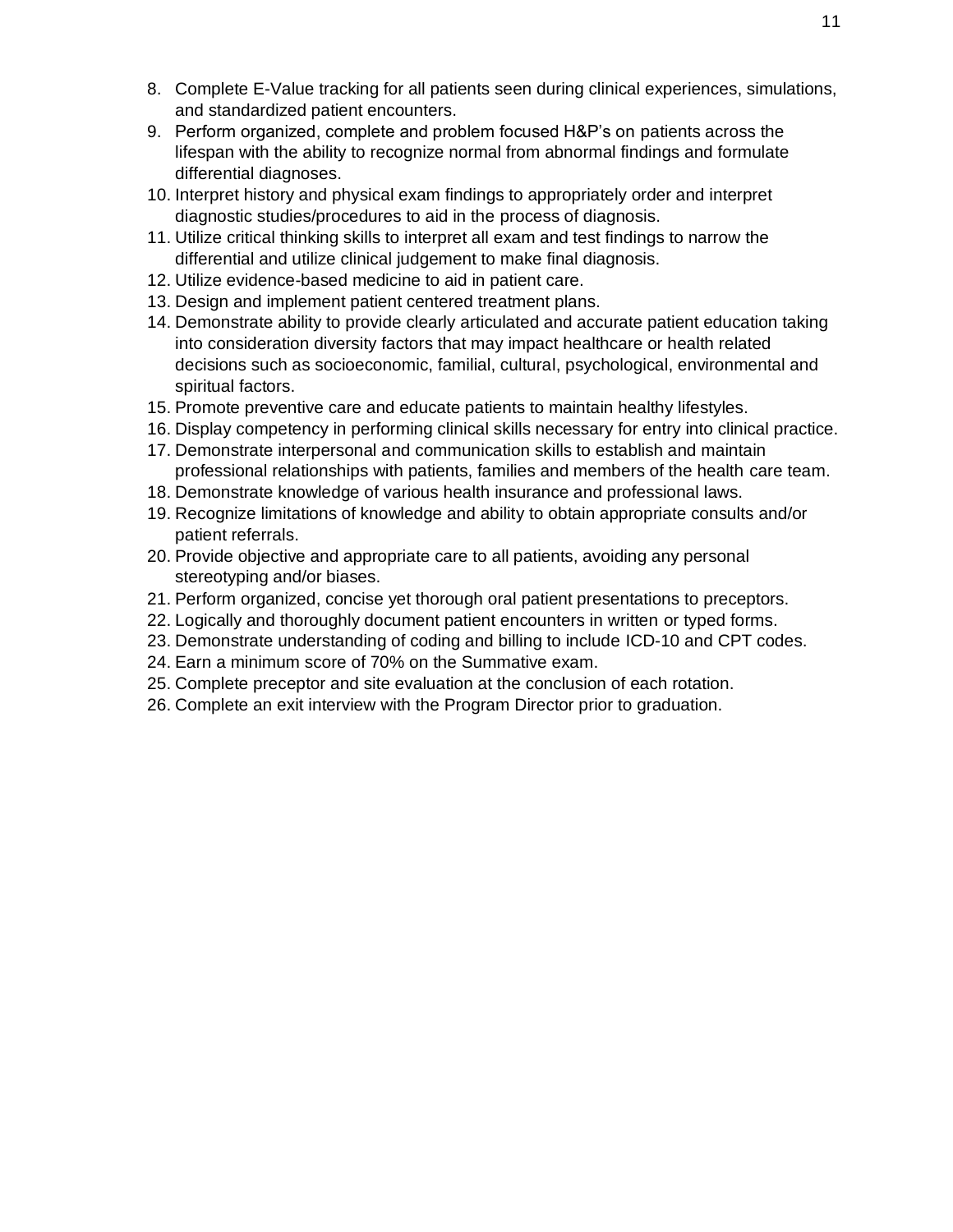#### **CURRICULUM**

<span id="page-16-0"></span>Medical education requires that the accumulation of scientific knowledge be accompanied by the simultaneous acquisition and competency of skills and professional attitudes and behavior. It is in the care of the patients that the athletic trainer learns the application of scientific knowledge and skills. It is impossible to consider changes in medical education without considering their impact on patients who are an integral part of the educational process. The faculty has immediate responsibilities to students and patients and ultimately responsibilities to society to graduate the best possible athletic trainers. As a member of this Program, students are expected to contribute their talents, learning abilities and energy to foster a professional learning and working environment for themselves, their classmates, and the AT faculty.

Graduation from the Program certifies that the individual has acquired competencies over a broad knowledge base and skills essential for practice as an athletic trainer. Students must possess the physical and mental potential for becoming generally trained athletic trainers. This involves a strong foundation of knowledge in all the major disciplines of the biological and behavioral sciences. Including, but not limited to, statistics, research design, epidemiology, pathophysiology, biomechanics and pathomechanics, exercise physiology, nutrition, human anatomy, pharmacology, public health, and health care delivery and payor systems. These must be taught in sufficient depth and breadth to ensure that there is a fundamental knowledge base for ongoing continuing medical education.

The curriculum requires the study of both mental and physical disease, as well as preventive medicine and the socioeconomic aspects of health and disease, in both well and ill persons and groups. Small group and case-based learning are used throughout the Program curriculum as a means of fostering attitudes and skills essential to critical thinking and life-long learning.

It is a responsibility of the Clinical Coordinator to ensure that each student is provided with an opportunity to observe and to participate in the expert care of varied patient populations and health conditions commonly seen in athletic training practice. Students will participate in a minimum of 4 clinical rotations throughout the program, one of which must be an immersive clinical experience lasting a minimum of 4 weeks.

Certification as an athletic trainer signifies that the AT is prepared for entry-level practice. Therefore, graduates must have the knowledge, skills, and ability to function in a broad variety of clinical situations and to render a wide spectrum of patient care. The continued competence of the AT in future years will require every student to utilize the fundamentals of both basic medical sciences and clinical knowledge so that they will be able to evaluate and understand current literature and advances in basic medical sciences, including their application to clinical medicine.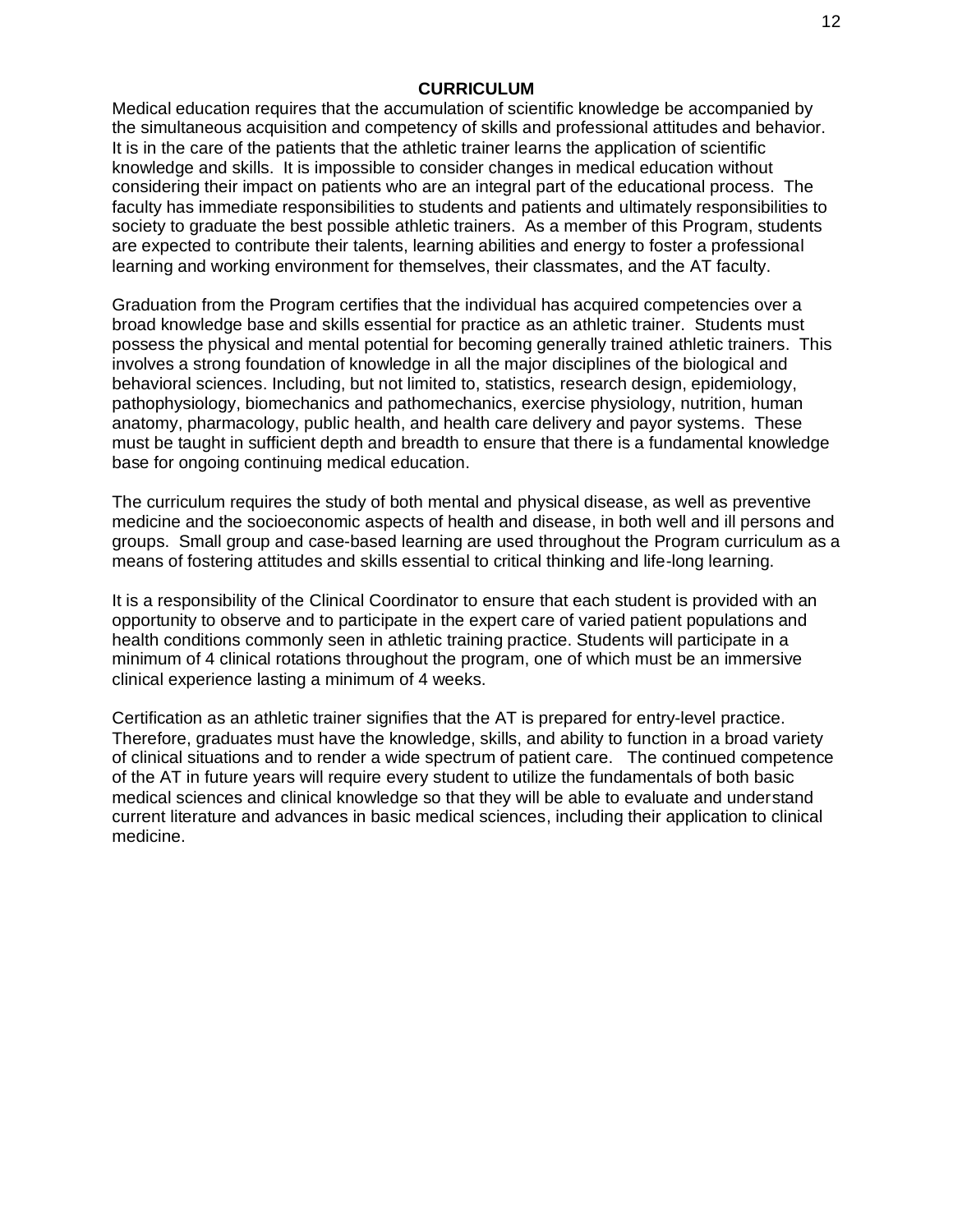|                 | Summer I                                             |                    |
|-----------------|------------------------------------------------------|--------------------|
| <b>PASP 501</b> | <b>Gross Anatomy</b>                                 | 6 credits          |
| <b>ATTR 510</b> | Intro to Clinical Education                          | 3 credits          |
| <b>ATTR 511</b> | Foundations of Athletic Training                     | 2 credits          |
|                 | <b>Total</b>                                         | 11 credit hours    |
|                 | Fall I                                               |                    |
| <b>ATTR 512</b> | <b>Orthopedic Assessment I</b>                       | 2 credits          |
| <b>ATTR 515</b> | <b>Clinical Experience I</b>                         | 3 credits          |
| <b>PASP 508</b> | <b>Advanced Pharmacology I</b>                       | 3 credits          |
| <b>ATTR 521</b> | Therapeutic Interventions I                          | 3 credits          |
|                 | <b>Total</b>                                         | 11 credit hours    |
|                 | <b>Spring I</b>                                      |                    |
| <b>ATTR 530</b> | <b>General Medical Assessment</b>                    | 3 credits          |
| <b>ATTR 621</b> | Orthopedic Assessment & Therapeutic Interventions II | 4 credits          |
| <b>ATTR 525</b> | <b>Clinical Experience II</b>                        | 3 credits          |
| <b>PSYC 650</b> | Psychopathology                                      | 3 credits          |
| <b>PASP 509</b> | Pharmacology II                                      | 3 credits          |
|                 | <b>Total</b>                                         | 16 credit hours    |
|                 | <b>Summer II</b>                                     |                    |
| <b>ATTR 590</b> | Research & Design I                                  | 3 credits          |
| <b>ATTR 605</b> | Fundamentals of Strength & Conditioning              | 3 credits          |
| <b>ATTR 680</b> | Topics Course: Study Abroad (optional)               | 3 credits          |
|                 | <b>Total</b>                                         | 6-9 credit hours   |
|                 | <b>Fall II</b>                                       |                    |
| <b>ATTR 690</b> | Research & Design II                                 | 1 credit           |
| <b>ATTR 615</b> | <b>Clinical Experience III</b>                       | 3 credits          |
| <b>ATTR 610</b> | Organization & Administration in Athletic Training   | 3 credits          |
|                 | <b>Total</b>                                         | 7 credit hours     |
|                 | <b>Spring II</b>                                     |                    |
| <b>ATTR 691</b> | Research & Design III                                | 1 credit           |
| <b>ATTR 625</b> | <b>Clinical Experience IV</b>                        | 3 credits          |
| <b>ATTR 620</b> | <b>Athletic Training Seminar</b>                     | 2 credits          |
| <b>ATTR 650</b> | <b>Advanced Therapeutic Interventions</b>            | 1 credit           |
|                 | <b>Total</b>                                         | 7 credit hours     |
|                 |                                                      |                    |
|                 | <b>Program Total</b>                                 | 55-58 credit hours |

## **MARIETTA COLLEGE ATHLETIC TRAINING PROGRAM COURSE SEQUENCE**

**The Program reserves the right to change curriculum offerings and sequence**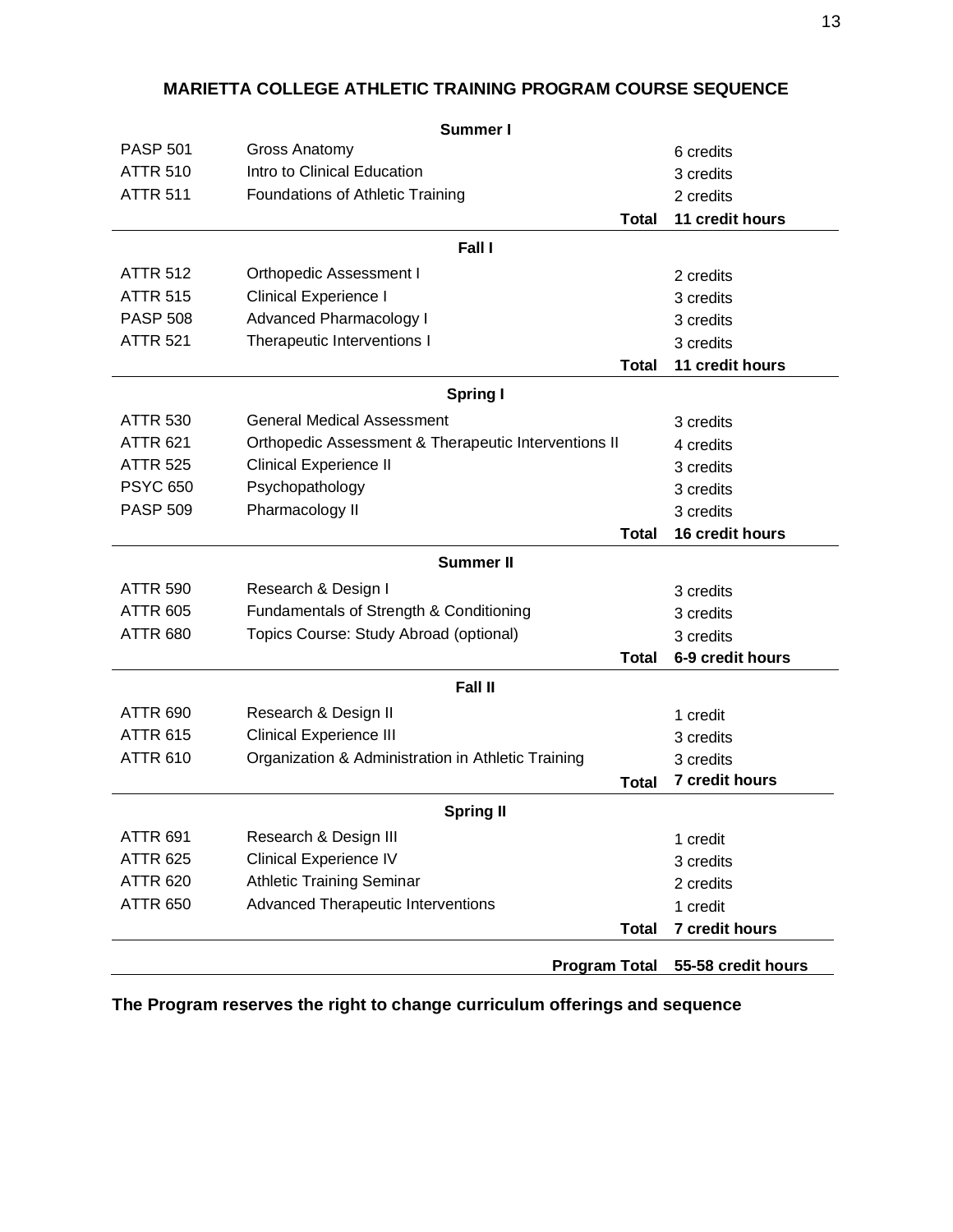## **MASTER OF ATHLETIC TRAINING COURSE DESCRIPTIONS**

## <span id="page-18-1"></span><span id="page-18-0"></span>**PASP 501 Gross Anatomy 6 hrs**

Human Gross Anatomy (PASP 501) is a complete regional study of human structure and function as they relate to clinical topics. The course will include lectures, a human cadaver dissection, examination of radiographs, and case study presentations. Microanatomy and embryology will be presented when necessary in order to increase the understanding of adult gross anatomy. Basic radiological concepts will be introduced and correlated with the anatomical structures of each body region. Clinical topics will be presented within the lectures and related to the normal structure and function of the body.

## <span id="page-18-2"></span>**ATTR 510 Intro to Clinical Education 3 hrs**

This course is designed to introduce students to clinical education. Topics included in this course: sports emergency care, oxygen administration, CPR/AED use, respiratory conditions, Spine boarding, first aid, emergency injuries to the spine, and concussions. Students will be able to care for medical emergencies upon successful completion of this course. Students will also be able to gain certification in Red Cross Basic Life Support. This course will be a combination of a lecture and a lab.

## <span id="page-18-3"></span>**ATTR 511 Foundations of Athletic Training 2 hrs**

This course provides an introduction to the profession of athletic training, as well as an overview of essential principles of athletic training. Emphasis will be on the history of the profession, career opportunities and job settings; recognition, prevention, and care of athletic injuries; preparticipation physical exams, emergency preparation and procedures, environmental illnesses, tissue healing; proper selection, care, and use of protective equipment, taping, wrapping, bracing procedures. This course is designed for the graduate athletic training student.

## <span id="page-18-4"></span>**ATTR 512 Orthopedic Assessment I 2 hrs**

This course is a lecture/lab course designed to introduce students to orthopedic examination, diagnosis, and referral of orthopedic injuries to the lower extremity and lumbar spine. This course will focus on teaching students how to perform a complete orthopedic examination and develop a proper diagnosis based on the exam. Instruction will include taking a patient's history, inspecting the area, palpation of anatomical landmarks, measuring range of motion, proper performance and interpretation of ligamentous, nervous, and special tests. Focus will also include postural assessments of the lower extremity and incorporation of patient-centered care. Students will be evaluated through examinations and clinical practical tests. Prerequisite: Completion of PASP 501

## <span id="page-18-5"></span>**ATTR 515 Clinical Experience I 3 hrs**

This rotation will be the first clinical experience for the Athletic Training Student. Students will be assigned to an Athletic Training clinical preceptor at Marietta College or at affiliated sites in the Marietta Community. Students can expect to spend around twelve weeks with this rotation.

## <span id="page-18-6"></span>**PASP 508 Advanced Pharmacology I 3 hrs**

This course constitutes a broad survey of the general principles of pharmacology including drugs and their application in clinical medicine. The primary objective of the course is to lay a foundation on which sound knowledge of medical therapeutics is built. Pharmacology is presented from the standpoint of action and uses of drugs in diagnosis, prevention, and treatment of human disease, or in the prevention of pregnancy. Pharmacological data per se are valueless unless the student is able to apply this information in the practice of medicine. Although pharmacology is a basic medical science in its own right, it borrows freely from, and contributes generously to, the subject matters and techniques of many medical disciplines, clinical as well as preclinical. Therefore, the correlation of pharmacological information with medicine is essential for a proper presentation of pharmacology to students. During this course, lectures and presentations will emphasize basic principles of drug action and include specific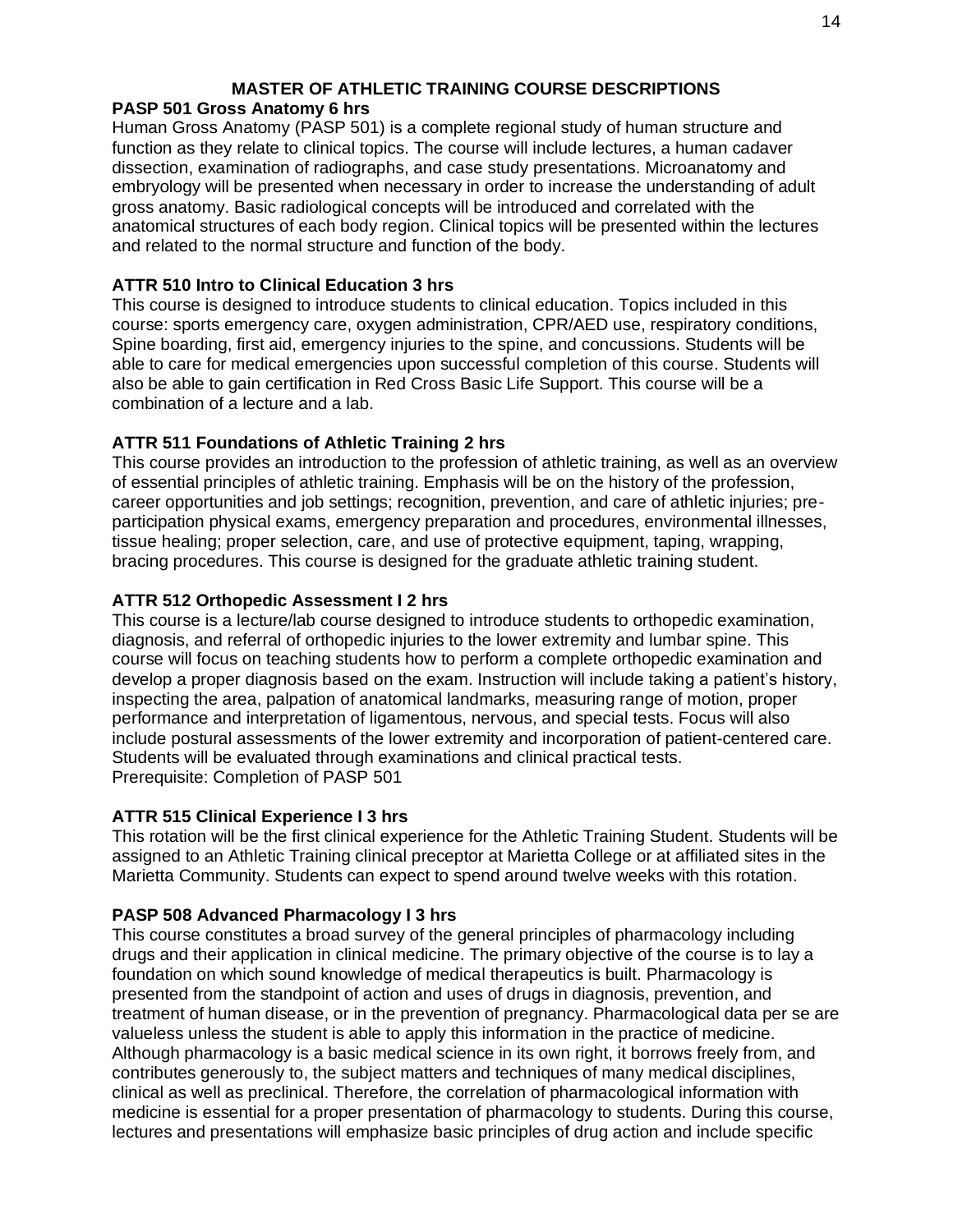information concerning classical and prototype drugs and especially drugs employed in clinical medicine. The physiological basis and clinical characteristics of disease states receptive to drug therapy are discussed where appropriate and feasible. Special attention will be devoted to the mechanisms of drug action, fate of drugs in the body, drug interactions, and untoward effects of drugs. Lesser emphasis is placed upon relatively unproven agents, except where these agents present unique characteristics. Likewise, the chemistry of therapeutic agents, preparations available, pharmaceutical arithmetic, doses, and other 'clinical' topics better covered in other sources, e.g. Physicians' Desk Reference, will not be discussed to any extent in this course.

#### <span id="page-19-0"></span>**ATTR 521 Therapeutic Interventions I 3 hrs**

This course will cover aspects of the broad field of therapeutic exercise & rehabilitation techniques for the lower extremity. Instruction covers various protocols for therapeutic rehabilitation following injury, surgery, or disease. The purpose of this course is to teach students about the orthopedic rehabilitation following injury, illness, or disease. Material will focus on the rehabilitation team, performing initial rehabilitation assessments, taking objective measurements to determine deficits in strength, range of motion, and flexibility, designing rehabilitation protocols, adjusting those protocols, and learning indications, contraindications, precautions, and adverse effects of therapeutic techniques. This course will also focus on documentation and legal issues surrounding clinicians and patients in the rehabilitation setting. The course will include a brief overview of Biomechanics including gait and posture evaluation.

#### <span id="page-19-1"></span>**ATTR 530 General Medical Assessment 3 hrs**

This course is designed to enable the student to learn advanced assessment techniques and skills involving the ears, eyes, nose, and throat, along with assessment of the cardiovascular and respiratory systems and abdominal viscera.

#### <span id="page-19-2"></span>**ATTR 621 Orthopedic Assessment & Therapeutic Interventions II 4 hrs**

This course is a lecture/lab course. This course is designed as a continuation of Orthopedic Assessment I and Therapeutic Interventions I where orthopedic examination, diagnosis, therapeutic interventions, and referral of orthopedic injuries will be introduced. This course will focus on teaching students how to perform a complete orthopedic examination and develop a proper diagnosis based on the exam. Instruction will include taking a patient's history, inspecting the area, palpation of anatomical landmarks, measuring range of motion, proper performance and interpretation of ligamentous, nervous, special tests, as well as various protocols for therapeutic rehabilitation following injury, surgery, or disease. Focus will also include postural and functional assessments and incorporation of patient-centered care. Students will be evaluated through examinations and clinical practical exams.

#### <span id="page-19-3"></span>**ATTR 525 Clinical Experience II 3 hrs**

This rotation will be the second clinical experience for the Athletic Training Student. Students will be assigned to an Athletic Training clinical preceptors at Marietta College or at affiliated sites in the Marietta Community. Students can expect to spend around twelve weeks with this rotation.

#### <span id="page-19-4"></span>**PASP 509 Pharmacology II**

This is a Spring course that provides the student a broad survey of the general principles of pharmacology including drugs and their application in clinical medicine through classroom lecture, case analysis, debate, independent/library/internet research, problem solving, practice/drills, group discussions and reading assignments. The goal of the course is to prepare prospective practitioners for the safe and appropriate application of pharmacological patient care through a study of pharmacotherapeutic agents and dosage, mechanisms of action, and intended outcomes

#### <span id="page-19-5"></span>**PSYC 650 Psychopathology 3 hrs**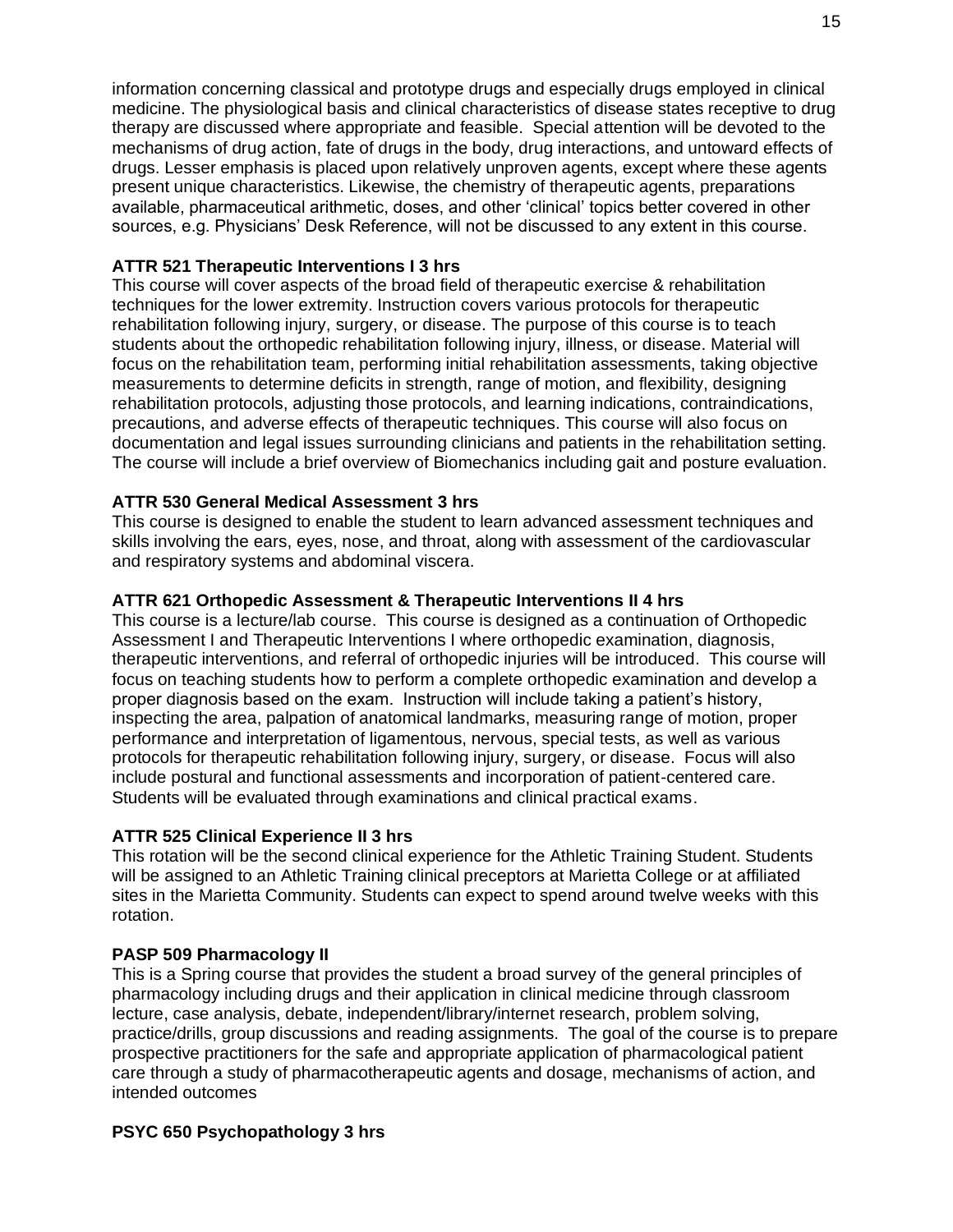This course is designed to provide students with an advanced understanding of psychopathology, the empirical study of psychological disorders. In addition to developing an indepth understanding of the etiological and sustaining factors contributing to abnormal behavior, it is the desire of the instructor that this course will facilitate the maturing of a critical approach to these and related matters. During this course discussion will also focus on the assessment of various disorders, as well as important psychometric issues (i.e. reliability and validity) of assessment instruments.

#### <span id="page-20-0"></span>**ATTR 590 Research & Design I 3 hrs**

This course is designed to introduce first year Master's level students to the research process. This course will introduce students to research design and dissemination, research ethics, PICO question formatting, literature searching, literature appraisal, and research methods. This course will require the use of library resources. This course is designed specifically for Masters level Athletic Training majors.

#### <span id="page-20-1"></span>**ATTR 605 Fundamentals Strength & Conditioning 3 hrs**

This course is designed to provide students with knowledge and practical experience in the design and implementation of a strength and conditioning program. The focus of this course is to introduce the concepts of program design, movement assessment and performance evaluation, performance preparation, periodization, resistance and metabolic training, training differentiation and modification, agility, speed, energy system development, recovery and regeneration, nutritional programming, and the art of coaching.

#### <span id="page-20-2"></span>**ATTR 680 Topics Course: Study Abroad (Optional) 3 hrs**

This course will allow students to learn different medical techniques and cultural differences in the United States and other countries. It will also allow students to gain hands-on practical experience in Australia. This course is linked to a study abroad trip. The class will leave in the summer. Students will participate in class work online as well as some lectures in country. Students may also be able to gain practical hours working with different clinics, teams, or hospitals. Additional costs besides tuition will be needed to pay for the trip.

#### <span id="page-20-3"></span>**ATTR 690 Research & Design II 1 hr**

This course is a continuum of the Athletic Training Research and Design series. It is designed to teach students how to implement an original research methods and collect data. In this course students will be required to implement the methods they developed in Research and Design I. In addition, this course will teach students how to write a Critically Appraised Topic paper. In this course students will gain experience with the publication process through submission of the critically appraised topic paper to a journal for publication. This course will require the use of library resources, clinical laboratory tools, and clinical supplies. Prerequisite: Completion of ATTR 590 with grade of B or higher

#### <span id="page-20-4"></span>**ATTR 615 Clinical Experience III 3 hrs**

This rotation will be the third clinical experience for the Athletic Training Student. Students will be assigned to Athletic Training clinical preceptors at affiliated sites. Students can expect to spend around fourteen weeks with this rotation

#### <span id="page-20-5"></span>**ATTR 610 Organization & Administration in Athletic Training 3 hrs**

This course will focus on the organization and administration of athletic training programs (i.e., State regulation, program management, budgeting, insurance, facility planning, ethics, legal issues, and pre-season physicals).

#### <span id="page-20-6"></span>**ATTR 691 Research & Design III 1 hr**

This course is the culmination of the Research & Design series and is designed to teach students how to effectively discuss research findings and limitations as well as develop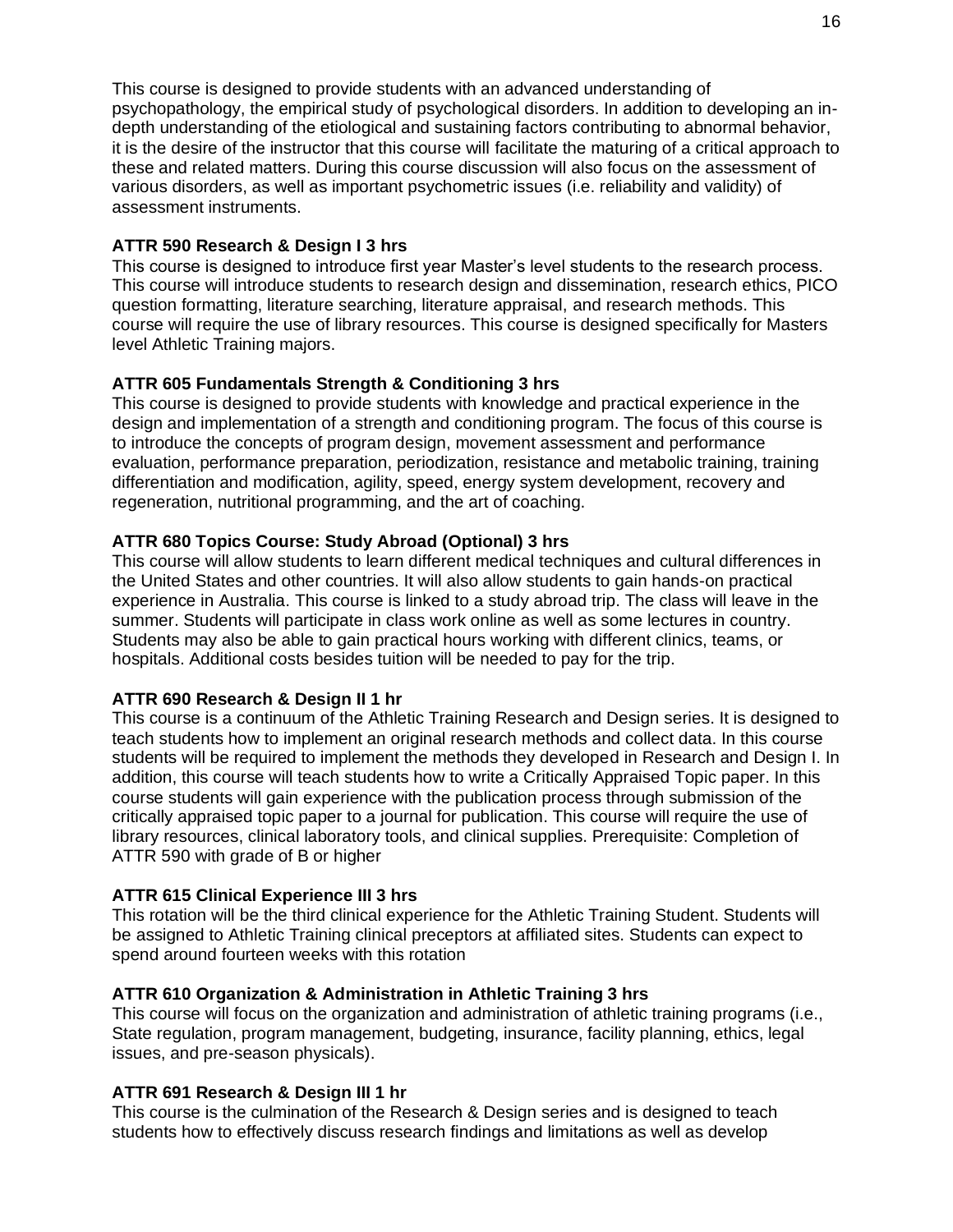conclusions based on findings. Students will be required to compose the discussion of results, conclusion, limitations, and future research sections of their original research study. In addition, students will learn how to conduct professional research. They will be required to analyze EMR and calculate number needed to treat, number need to harm, and number needed to benefit, injury risk, injury rate, injury incidence and prevalence ratio. Students will be required to collect and analyze outcomes relative to their clinical assignment and address findings. This course will require the use of library resources, utilization of clinical sports assignment, and utilization of clinical supplies. This course is designed specifically for Master's level Athletic Training majors. Prerequisite: Completion of ATTR 590 and ATTR 690 with grade of B or higher

#### <span id="page-21-0"></span>**ATTR 625 Clinical Experience IV 3 hrs**

This rotation will be the fourth clinical experience for the Athletic Training Student and will be the immersive clinical experience. Students will be assigned to Athletic Training clinical preceptors at affiliated sites for Marietta College. Students can expect to spend around four weeks with this rotation.

#### <span id="page-21-1"></span>**ATTR 620 AT Seminar 2 hrs**

The course is designed as a culminating experience that presents an overview of current trends and topics necessary for students to understand in order to enter the field of Athletic Training. Course content will be driven by changing concepts in the field of Athletic Training and related fields. This course will include preparation for BOC exam, developing a resume and cover letter, interview skill building, inter-professional collaborations, and more.

#### <span id="page-21-2"></span>**ATTR 650 Advanced Therapeutic Interventions 1 hr**

This one credit course is designed as a continuation of therapeutic interventions I and II and will be a lecture/lab format. Students will further their knowledge and skills in therapeutic interventions. Therapeutic interventions are being developed and adjusted based on the data and science that continue to evolve. Interventions may include positional or active release, Graston, Dry Needling, and Blood Flow Restriction Training. Due to outside presenters, this course may be at various times or on the weekend pending availability.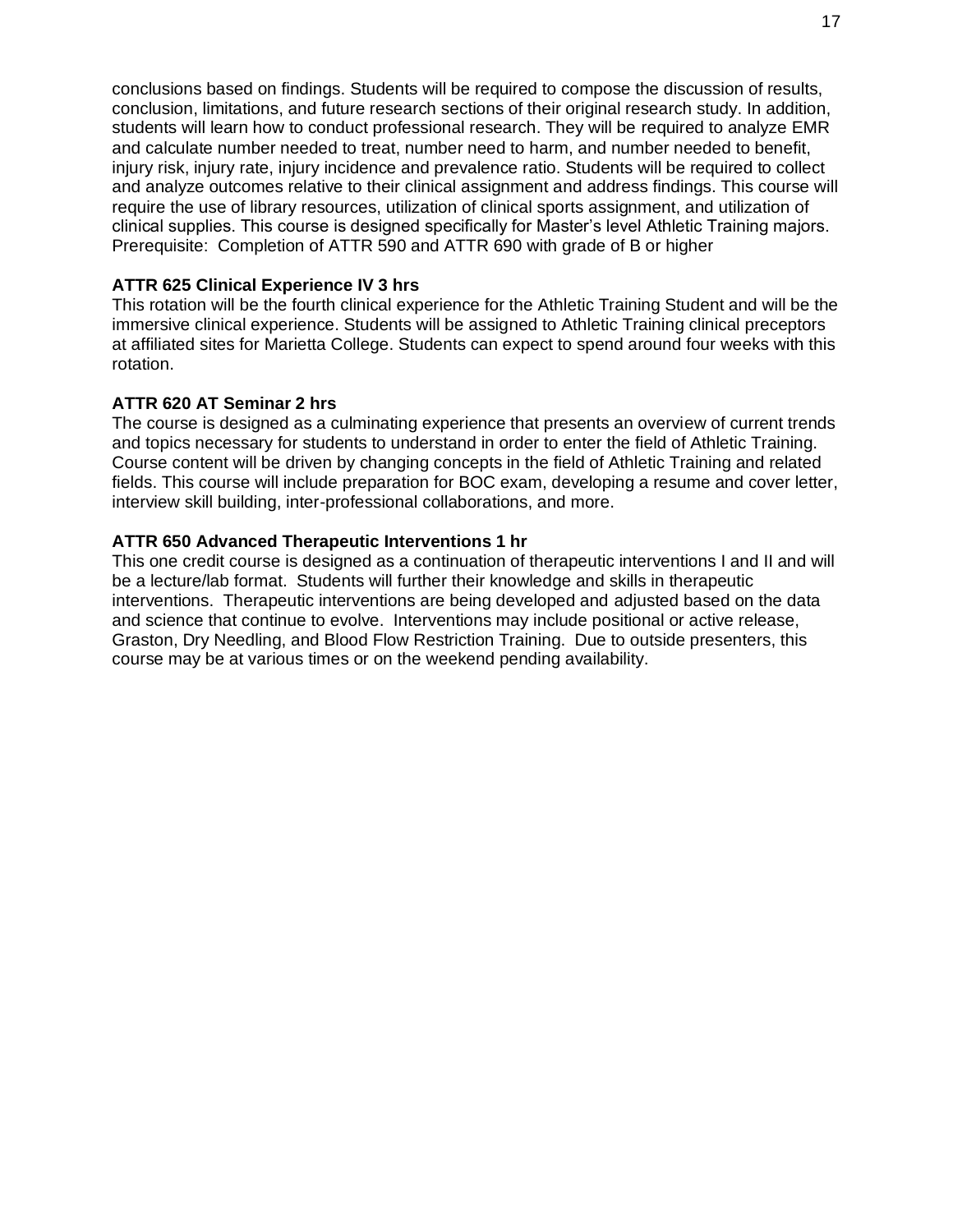#### **COLLEGE STUDENT SUPPORT SERVICES**

<span id="page-22-0"></span>It is important that all students achieve their potential and to this end, the College provides the following support services to all Marietta College students.

#### <span id="page-22-1"></span>**The Legacy Library**

Website:<http://library.marietta.edu/> Athletic Training specific resources:<https://library.marietta.edu/ATTR> Phone: Reference Desk: 740-376-4543, Circulation Desk: 740-376-4757 Hours: Posted on website The Legacy Library opened for services as Marietta College's new library building in Spring 2009. The 53,000 square foot facility is located at the center of campus. On its main floor the Legacy Library features an Information Commons for technologically intensive research. This area combines a traditional reference desk staffed to provide research assistance with numerous Internet workstations. Additionally, the building offers other useful features, including a cybercafé operated by the College's dining services and accessible to students 24 hours per day during the Fall and Spring terms; wireless Internet access throughout the building; generous space for Special Collections research and storage of materials; a hands-on computer classroom for library instruction; varied and comfortable spaces for student study, including several group study and media viewing rooms; a Center for Teaching Excellence, with an experimental classroom and a program of support for instructional technology; and compact, moveable shelving to maximize space for other functions.

An integrated, multi-function library management system enhances the capabilities of users to search for materials in the library's collections and includes an automated circulation system, as well as serials check-in and electronic ordering modules. As a member of OhioLINK, a statewide consortium of 90 Ohio college and university libraries and the State Library of Ohio, the Library provides access to 47.6 million books and other library materials, millions of electronic articles, 12,000 electronic journals, over 100 electronic research databases, 40,000 e-books, thousands of images, videos and sounds, and 17,500 theses and dissertations from Ohio students. Students and faculty, using the patron-initiated, online borrowing feature, can request books directly from other OhioLINK libraries.

The Legacy Library's print collections include over 245,000 print volumes, including General Collection books, Bound Periodicals, and Special Collections books. Audio-visual holdings include more than 2700 audio CDs and 2200 videos. As a designated government document depository the Library also receives selected documents of the United States Government and the State of Ohio.

Marietta College is a charter member of OHIONET, a cooperative serving Ohio libraries, and of OCLC Inc., a national computerized electronic network organized in 1967 and located in Columbus, Ohio, which links together over 60,000 academia, public, and special libraries and library systems worldwide.

#### <span id="page-22-2"></span>**The Academic Resource Center (Arc)**

Website: <http://www.marietta.edu/arc-about> Location: Andrews Hall - Third floor Phone: 740-376-4700 Hours: Monday – Friday 8:30 am – 4:30 pm

The primary mission of the Academic Resource Center (ARC) is to provide resources and services to assist all Marietta College students in the acquisition of information and development of skills to achieve their academic potential. In addition to the individualized services for students, ARC resources are available to all members of the campus community. The ARC also coordinates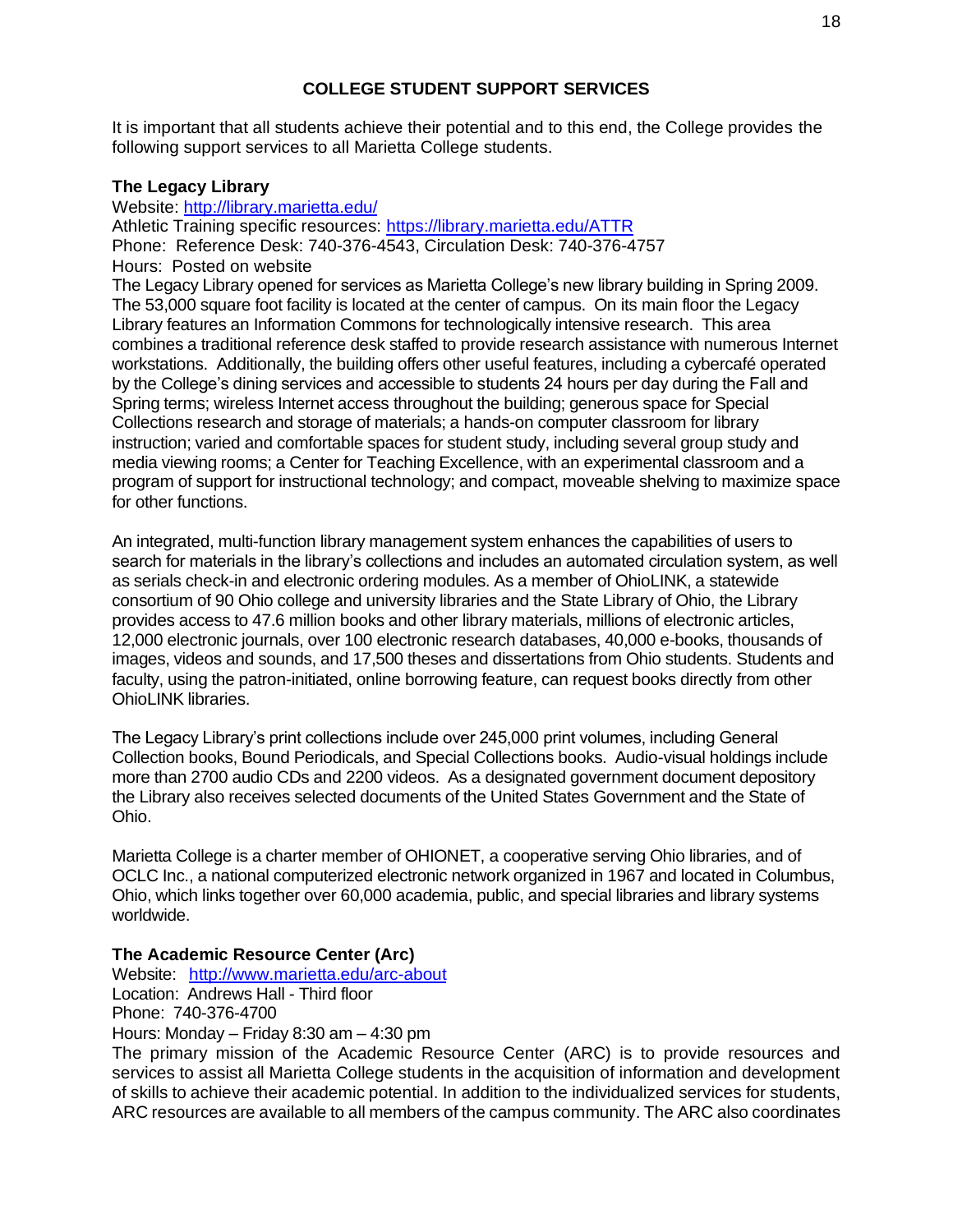campus services for students with disabilities. (See Services for Students with Disabilities section below).

Services offered by the ARC include, but are not limited to:

- Individualized academic support learning style and study strategy assessment
- Study strategy development
- Academic success plan development
- Time management development
- Early alert and intervention system for students having academic difficulty
- Workshops on various academic development topics
- Free individual, small group, and drop-in peer tutoring provided for most classes
- Services for students with disabilities including classroom accommodations and ongoing support
- Access to computers, printers, scanners, and assistive technology, including the Kurzweil 3000 Scan/Read System, the Dragon Naturally Speaking Voice Dictation Software, Math Talk, and Scientific Notebook
- Quiet study area
- Academic and personal development workshops
- Resource library of materials and tutorials on general study strategies, time management, learning disabilities and more
- Referrals to other campus resources and outside agencies as needed

#### <span id="page-23-0"></span>**The Campus Writing Center**

Website:<http://www.marietta.edu/arc-about>

#### Thomas Hall - Room 221

All writers, regardless of their ability, can benefit from the process of peer review. The Writing Center at Marietta College provides a collaborative, supportive, and instructional environment where writers work closely with peer Writing Consultants to strengthen their writing. We strongly believe that the process of peer collaboration plays a key role in fostering growth and understanding in the writer, not just in the paper.

The Center is a place of learning and is open to all writers across the college community who desire to improve their writing confidence and self-editing skills. Writers seeking help with the brainstorming, researching, drafting, or revising stages of their papers are welcome. The Writing Center is in Thomas Hall 221, and some support for writers is also available in the Academic Resource Center on the third floor of Andrews Hall (Fall semester only) and Legacy Library Room 219 (both Spring and Fall semesters).

#### <span id="page-23-1"></span>**Services For Students with Disabilities**

Marietta College complies with Section 504 of the Rehabilitation Act of 1973, the Americans with Disabilities Act, as amended, regarding non-discrimination against persons with disabilities. The College seeks to offer support to all students and strives to make reasonable accommodations for individuals with documented disabilities. All campus services for students with disabilities are coordinated through the College's Academic Resource Center, located in Andrews Hall.

Responsibility for coordination of compliance efforts and receipt of inquiries concerning Section 504 of the Rehabilitation Act of 1973, and the Americans with Disabilities Act of 1990 (the latter related to student concerns only) has been delegated to:

> Kristin English Disabilities Specialist/504 Coordinator Marietta College 215 Fifth Street Marietta, OH 45750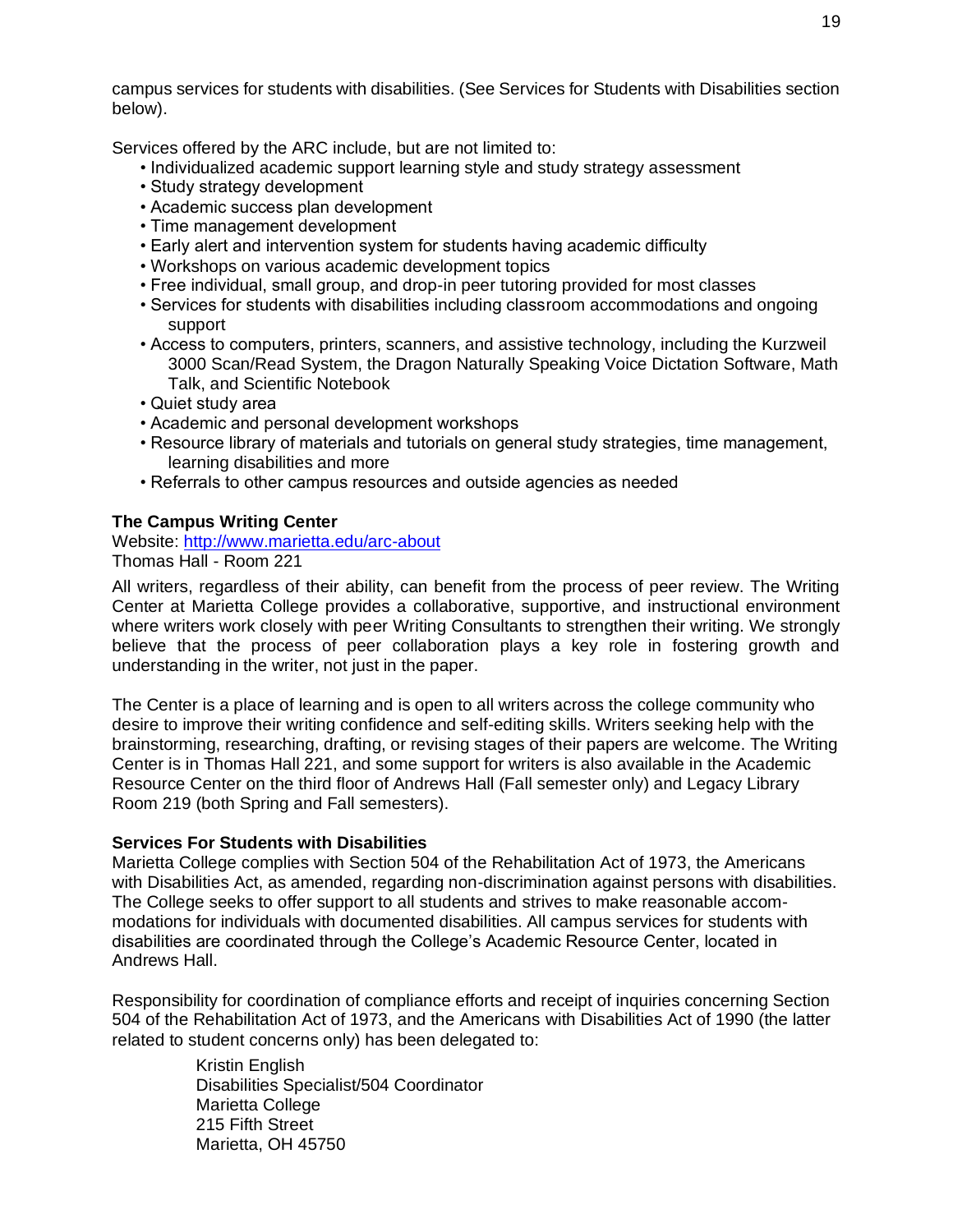(740) 376-4467 thomask@marietta.edu

#### <span id="page-24-0"></span>**The Career Center**

Website: <http://www.marietta.edu/career-center> Location: Upper Level, Gilman Center Phone: 740-376-4645

The Career Center at Marietta College is staffed by professionals who prepare students for successful futures by providing career advising; access to experiential education; state-of-the-art job search and graduate school resources and programs; and the necessary tools to transition from Marietta College to the "world of work". Students are encouraged to visit the Center for individual advising, and they can take advantage of the variety of career workshops and events offered throughout the year.

#### <span id="page-24-1"></span>**Marietta College Police Department**

Website:<http://www.marietta.edu/college-police-department> Location: 7th and Butler Streets; next to The Gathering Place Phone: 740-376-3333 or directly from on-campus phone by dialing 3333

The Marietta College Police Department is a 24/7 full-service police agency responsible for the safety and security of the Marietta College campus community and all investigations on campus, enforcement of criminal laws, college policy and the issuance of timely warnings to the campus community. The Police Officers are fully certified under Ohio Revised Code section 1713.50 and have all the powers of any police officer in the State of Ohio. Many college police officers are certified Emergency Medical Responders and can provide students or staff members with stabilizing emergency care while they await the arrival of an ambulance. The department also works closely with other local, state and federal law enforcement agencies. The department is comprised of full time and part time Police Officers and an Administrative Investigator who handles all investigations, oversees student dispatchers and the parking permit program. In addition, the department also employs student workers who assist with dispatch, building open/closing/escorts, parking enforcement and crowd control for special events. The MCPD issues parking permits for on campus parking and is responsible for the enforcement of parking regulations. MCPD will also assist motorist with vehicle unlocks, jump-starts or changing a tire. Marietta College Police Officers also provide evening campus escorts to or from academic buildings, vehicle, or resident halls (a 15-minute advance notification call is appreciated, if using this service).

#### <span id="page-24-2"></span>**Office Of Student Financial Services**

Website:<http://www.marietta.edu/tuition-financial-aid>

Location: Main floor Irvine building

Phone: 1-800-331-2709

The majority of PA students rely on federal loans to pay for their education. A loan is a form of financial aid that must be repaid, with interest. Students are encouraged to visit Federal Student Aid<https://studentaid.ed.gov/sa/> and the following web sites to learn more about the different types of loans available through Marietta College.

- Federal Direct Unsubsidized Stafford Loan <https://studentaid.ed.gov/sa/types/loans/subsidized-unsubsidized> This is a federal student loan with no interest subsidy. Demonstration of financial need is not required to receive this loan. As with the Subsidized Stafford Loan, loans are processed directly between the College and the federal lender.
- Graduate PLUS loan <https://studentaid.ed.gov/sa/types/loans/plus> PLUS stands for Parent Loan for Undergraduate Students. This is a federal loan that a creditworthy parent of a dependent student may borrow. It does not have an interest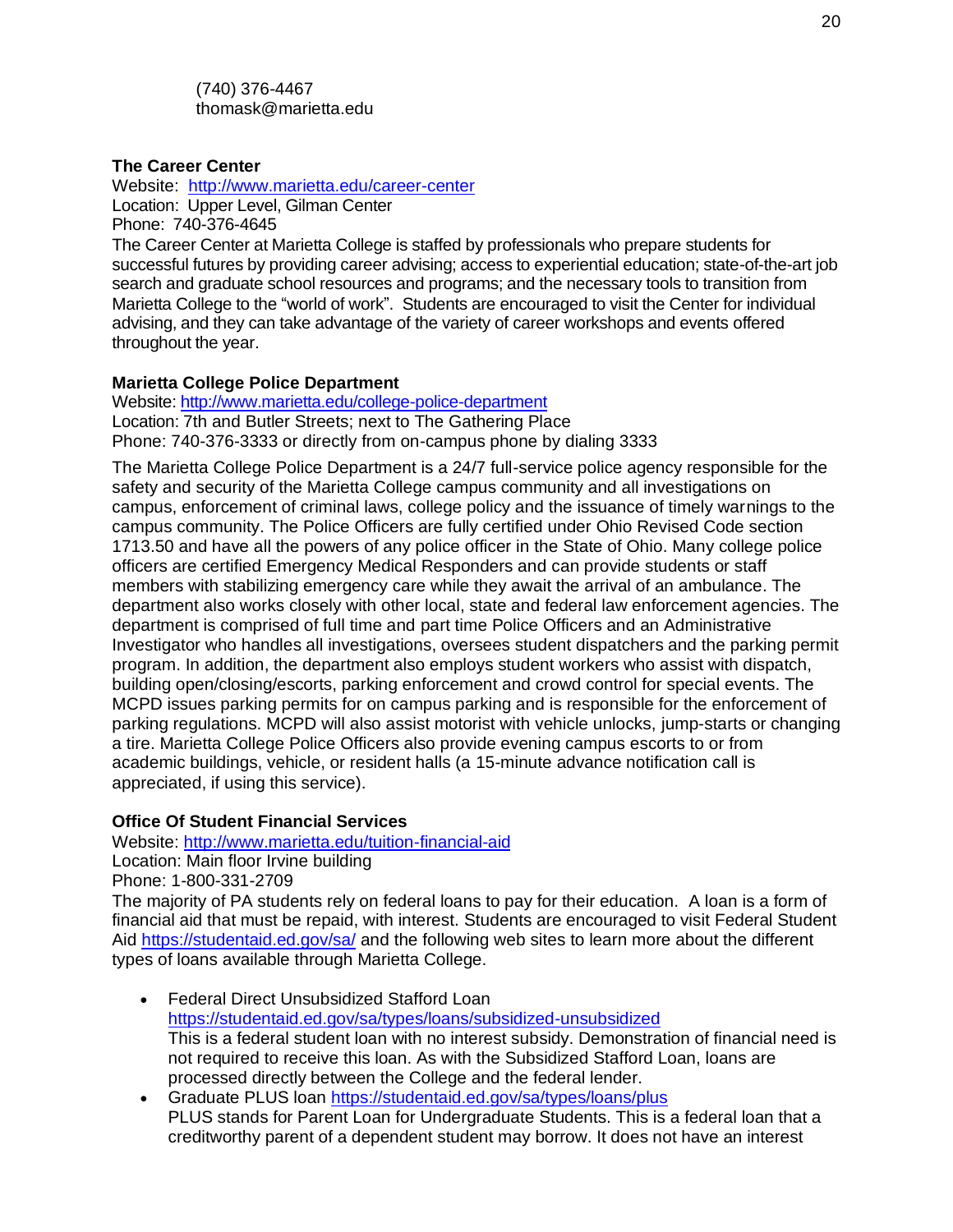subsidy and repayment starts within 60 days after the loan is fully disbursed.

Alternative/Supplemental Loans are another option for students. A creditworthy co-signer is usually required unless the student has an acceptable credit history. As a student loan, they are deferrable but do not have an interest subsidy.

Students should complete their FASFA, compare the different loan options and work with the Marietta College Office of Student Financial Services early to ensure the funding for their education is secured.

#### <span id="page-25-0"></span>**Information Technology (It)**

Website<http://www.marietta.edu/technology>

Phone: Help Desk 740-376-4860

The Office of Information Technology (IT) keeps Marietta College in step with the latest computer and wiring systems, helping the College to maintain an academic atmosphere that encourages access to global knowledge and the sharing of information. To that end, IT delivers assistance and support for e-mail and Internet users, faculty using technologies in the classroom, student groups who post messages or online forums, and resident hall occupants.

The IT Department offers assistance from the campus IT Help Desk. The phone number for the Help Desk is (740) 376-4860. The Help Desk is available 24 hours per day, seven days per week, and 365 days per year. Unfortunately, the IT Department does not have sufficient staff to send personnel to student rooms to work on computers. We have a list of area [businesses](https://help.marietta.edu/repairs) that can provide computer software and/or hardware services. For those students who bring laptops, they may bring their computer by the IT Department for an analysis of the problem. A maintenance agreement with a computer vendor for hardware repairs is recommended.

The Network Use Policy constitutes Marietta College's policy for the management of computer networks, all computers and other devices connected to those networks, and the resources made available thereby. Responsible, acceptable use always is ethical, reflects academic honesty, and shows restraint in the consumption of shared resources. Marietta College's information technology resources exist to support the educational mission of the College and must be used appropriately and in accordance with local, state, and federal laws. You will be held accountable for your use of Marietta College information technology resources.

#### <span id="page-25-1"></span>**Center for Health and Wellness (CHW)**

Website: <http://www.marietta.edu/center-health-and-wellness>

Location: Harrison Hall, 7<sup>th</sup> Street entrance

Phone: 740-376-4477

Hours: During academic year: Monday - Friday 8 a.m. – 5 p.m. Walk-in and evening appointments may be available.

The Dr. J. Michael Harding Center for Health and Wellness (CHW) is an integrated wellness center offering services in three areas: *Health Services, Counseling & Psychological Services* and *Sexual Assault Prevention*. Their mission is to provide high quality medical and psychological services as to achieve and/or maintain a healthy lifestyle for each student and to create a learning environment that supports that status.

As such, they have specific goals, which guide their work:

- Provide high quality psychological and medical services to students in need.
- Provide primary prevention programming and consultation to students, faculty and staff that aims to facilitate healthy development and psychological functioning of students and systems
- Ensure that the services we provide are vital, current, and ethical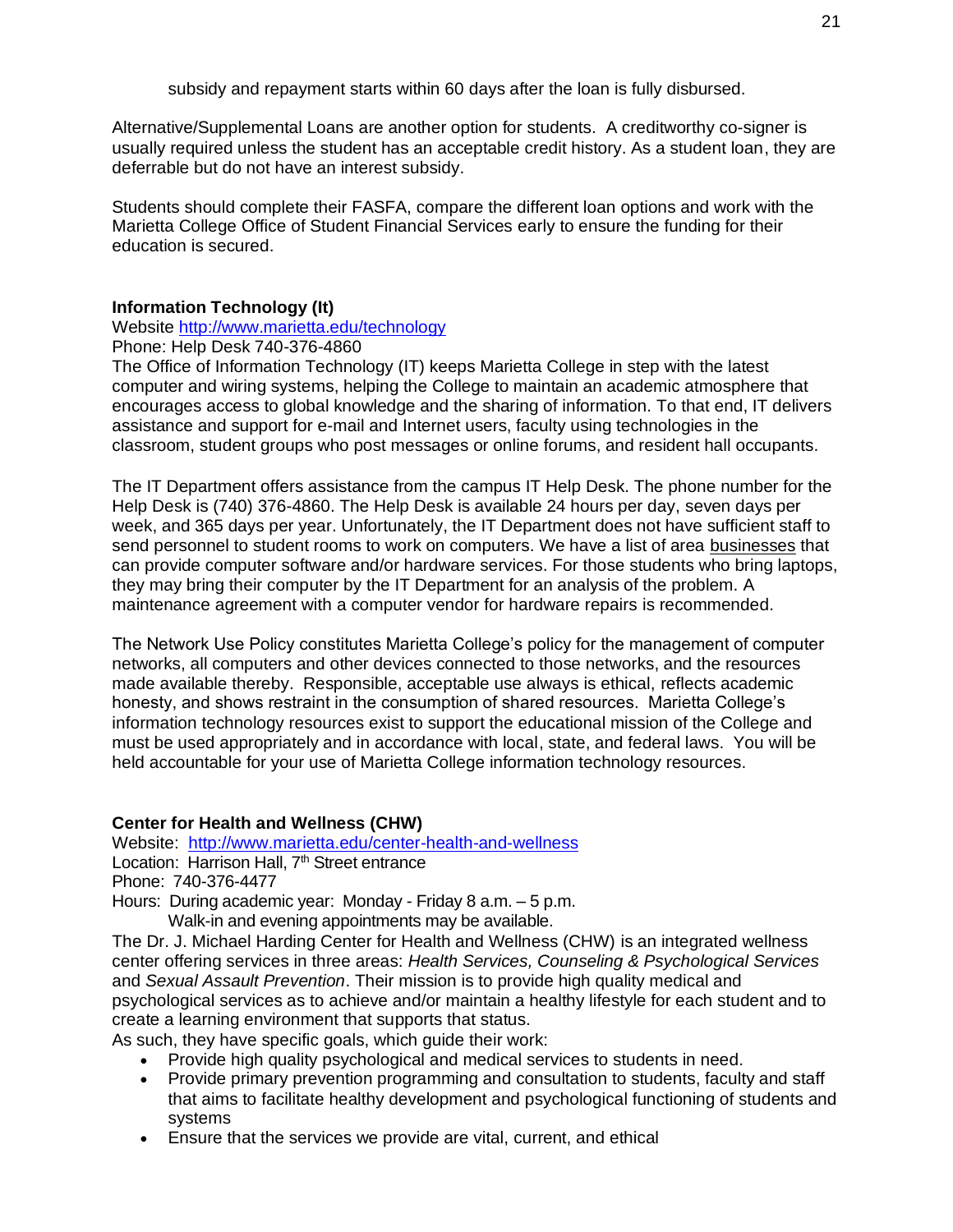All sessions are confidential, and no information is released to anyone without student permission. The obvious exceptions to confidentiality include cases that involve imminent harm and danger to self or to others.

The CHW is staffed with qualified healthcare providers, including a medical doctor, a physician assistant, and a nurse. Our services include general medicine, injury and wound care, physical exams, routine gynecology, allergy shots (when coordinated with the student's current provider), travel medicine, and limited lab screenings and vaccinations. All services provided by the CHW on site are covered by student fees. However, students will be responsible for any charges not covered by the student fees (i.e., outside consultations, lab work, X-rays, prescriptions, etc.). While the health services provided on campus are very comprehensive, they are not complete. At times students may require outside consultations, hospitalization, or ancillary services. Unless otherwise requested, Marietta Memorial Hospital has agreed to perform emergency services, lab work, diagnostic imaging for Marietta College students. Any other outside consultations required will be done per the student's preference. We encourage any student with special or chronic health concerns to stop by the clinic so that we may be aware and more able to serve any particular need.

The CHW provides individual, couples' and group counseling focused on a range of clinical issues. The CHW has a diverse professional staff that works from a variety of theoretical perspectives. Marietta College students come to the CHW for a wide variety of reasons. Some students find that talking with a counselor once is sufficient to resolve the immediate concern. Many of the students who come into the CHW are experiencing academic difficulties, including time management issues, concentration problems, lack of motivation, or questions about study skills. Some students are having trouble adjusting to college life or are having conflict with a roommate or their parents. Many of our clients have a specific concern related to depression, anxiety, alcohol or substance abuse, eating concerns or a similar clinical issue.

The AT Program Director, Medical Director, and Program faculty are **UNABLE** to provide healthcare to AT students. All students requiring medical care or counseling will be referred to the Center for Health and Wellness. To make an appointment, call during office hours. In emergency situations, students generally can be seen almost immediately.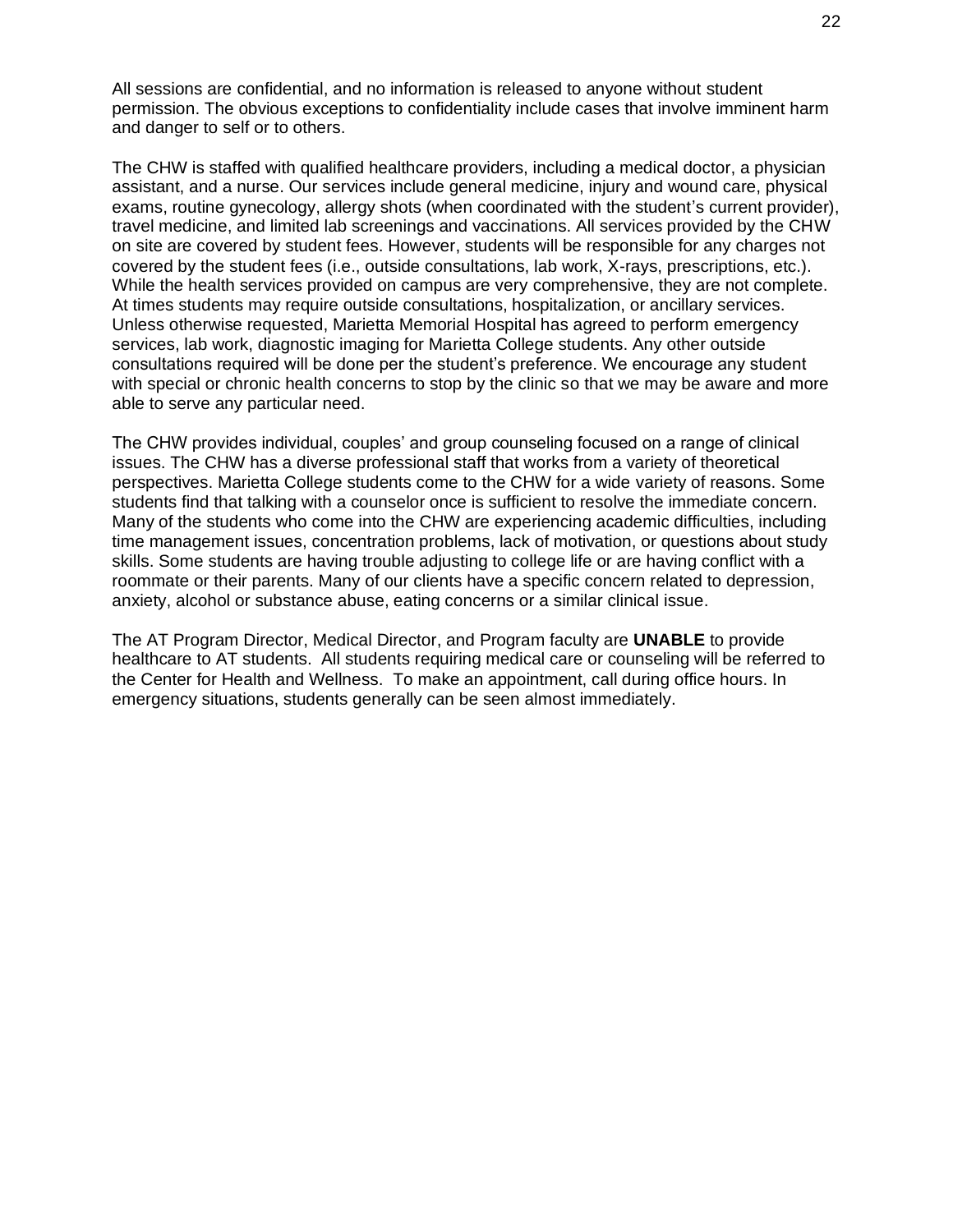#### **PROGRAM REQUIREMENTS AND TRAINING**

#### <span id="page-27-1"></span><span id="page-27-0"></span>**Health Insurance**

Students must carry major medical health insurance during their education at Marietta College. Students may maintain coverage through parent, spouse, or a private plan for the medical health insurance. Students are **required** to upload proof of their coverage through E-value **PRIOR** to matriculation and as needed if changes are made. The College does offer secondary accident insurance.

#### <span id="page-27-2"></span>**Background Checks**

Students are required to obtain a Federal/BCI Background Check and submit results to the Program. **Finalization of admission acceptance is contingent upon successfully passing this background check**. Additional background checks may be completed as required by clinical sites throughout the program; these background checks will be facilitated by the Program.

#### <span id="page-27-3"></span>**Medical Health Form**

Students are required to have a complete history and physical examination **PRIOR** to matriculation into the Program and to submit the "Medical Health Form" to the Marietta College Center for Health and Wellness. All student health forms will be confidentially maintained at the Marietta College Center for Health and Wellness office.

#### <span id="page-27-4"></span>**Immunization Policy**

The Program takes seriously its responsibility to maximally protect students, staff, and patients from all potential health threats including infections and follows the Center for Disease Control (CDC) recommendations for health care workers [https://www.cdc.gov/vaccines/adults/rec](https://www.cdc.gov/vaccines/adults/rec-vac/hcw.html)[vac/hcw.html.](https://www.cdc.gov/vaccines/adults/rec-vac/hcw.html) Students must provide proof of all of the following immunizations **PRIOR** to entry into the Program with the exception of the 2-step tuberculin skin test (TST) and the influenza vaccine: these will be administered on campus during the fall of the first and second year in the Program. It is the student's responsibility to keep up to date with all immunizations throughout the Program. Failure to do so will prohibit the student from starting/continuing their clinical experiences.

| Vaccine                                       | <b>Documentation Required</b>                                                                                                                                                                                                                                                                                                                                                                                                     |  |
|-----------------------------------------------|-----------------------------------------------------------------------------------------------------------------------------------------------------------------------------------------------------------------------------------------------------------------------------------------------------------------------------------------------------------------------------------------------------------------------------------|--|
| Measles, Mumps &<br>Rubella (MMR)<br>Vaccines | Documentation of dates of immunizations (2 doses).<br>٠                                                                                                                                                                                                                                                                                                                                                                           |  |
| <b>Hepatitis B Vaccines</b>                   | Documentation of dates of immunizations.<br>$\bullet$                                                                                                                                                                                                                                                                                                                                                                             |  |
|                                               | Documentation of one of the following:<br>$\bullet$                                                                                                                                                                                                                                                                                                                                                                               |  |
| Varicella (Chicken Pox)                       | Dates of immunizations (2 doses)<br>$\Omega$                                                                                                                                                                                                                                                                                                                                                                                      |  |
|                                               | Documentation from a healthcare provider of varicella or herpes<br>$\circ$                                                                                                                                                                                                                                                                                                                                                        |  |
|                                               | zoster disease                                                                                                                                                                                                                                                                                                                                                                                                                    |  |
| Tetanus, Diphtheria, &<br>Pertussis (Tdap)    | Documentation of Tdap booster within the past 10 years.<br>٠                                                                                                                                                                                                                                                                                                                                                                      |  |
| <b>Tuberculosis</b>                           | Students will receive a baseline 2-step tuberculin skin test (TST) prior<br>$\bullet$<br>to beginning their fall clinical experience. This will be arranged by the<br>Program and administered by the Marietta College Center for Health<br>and Wellness. A subsequent (annual) TST will be arranged by the<br>Program and administered by the Marietta College Center for Health<br>and Wellness in the fall of the second year. |  |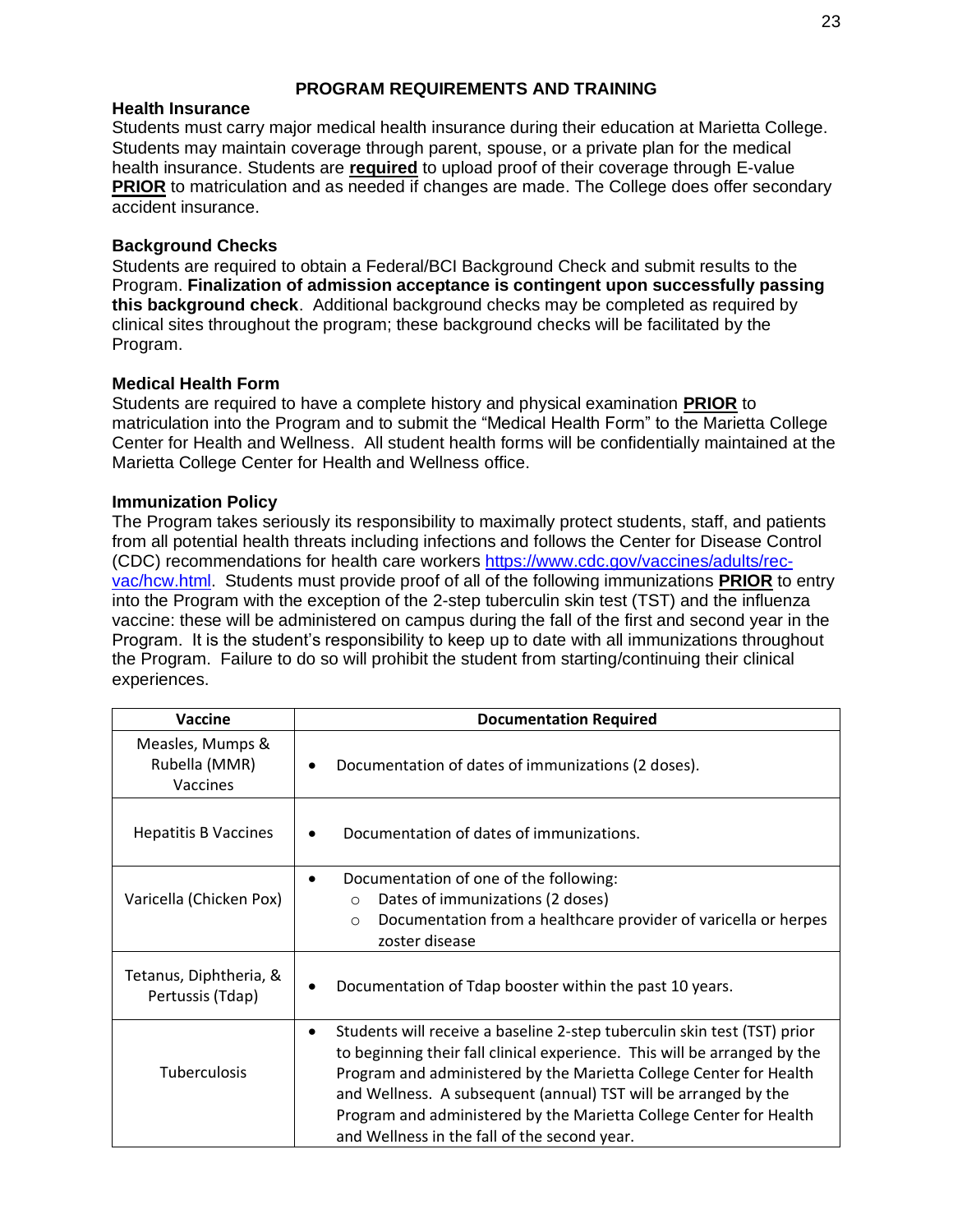|                             | If the TST is positive, a clear baseline chest X-ray (report) is required.<br>$\bullet$<br>Students with a positive test and a clear chest in year 1 are only<br>required to complete a health questionnaire in the clinical year. |
|-----------------------------|------------------------------------------------------------------------------------------------------------------------------------------------------------------------------------------------------------------------------------|
| Influenza                   | The Program will arrange for students to be vaccinated annually (in<br>$\bullet$<br>the fall) by the Marietta College Center for Health and Wellness.                                                                              |
| <b>COVID-19 Vaccination</b> | Students are required to be vaccinated for COVID-19 prior to the start<br>$\bullet$<br>of the program. See the institutional policy here<br>Provide documentation of full vaccination when received.<br>$\bullet$                  |

The student must submit their immunization records to E-value. The Clinical Education Coordinator will review submitted records and notify the student of any incomplete immunizations. It is the student's responsibility to keep all immunizations up to date throughout the duration of the Program.

#### <span id="page-28-0"></span>**Cardiopulmonary Resuscitation (CPR)**

All students must upload verification of CPR certification to E-value. It is the student's responsibility to maintain their CPR certification throughout the Program. Students will be CPR BLS certified in their first semester of the program.

#### <span id="page-28-1"></span>**HIPPA Compliance**

Prior to any clinical experience, students are trained in the Health Insurance Portability Accountability Act (HIPAA) [\(http://www.hhs.gov/ocr/privacy\)](http://www.hhs.gov/ocr/privacy) medical privacy regulations. Students will not be permitted to perform clinical activities without HIPAA training. Students must demonstrate continuous compliance with these regulations throughout the entire Program. Failure to do so may result in suspension or dismissal from the Program.

#### <span id="page-28-2"></span>**Compliance with Universal Precautions**

The Program recognizes that as students interact with patients during their clinical training, they will encounter the risk of exposure to infectious diseases. Safety is an important objective for the student and for patients. Prior to starting clinical rotations, each student receives training in accordance with the requirements of the Occupational Health & Safety Administration on Universal Precautions and learns appropriate methods of handling blood, tissues and bodily fluids as well as dealing with the management of communicable diseases.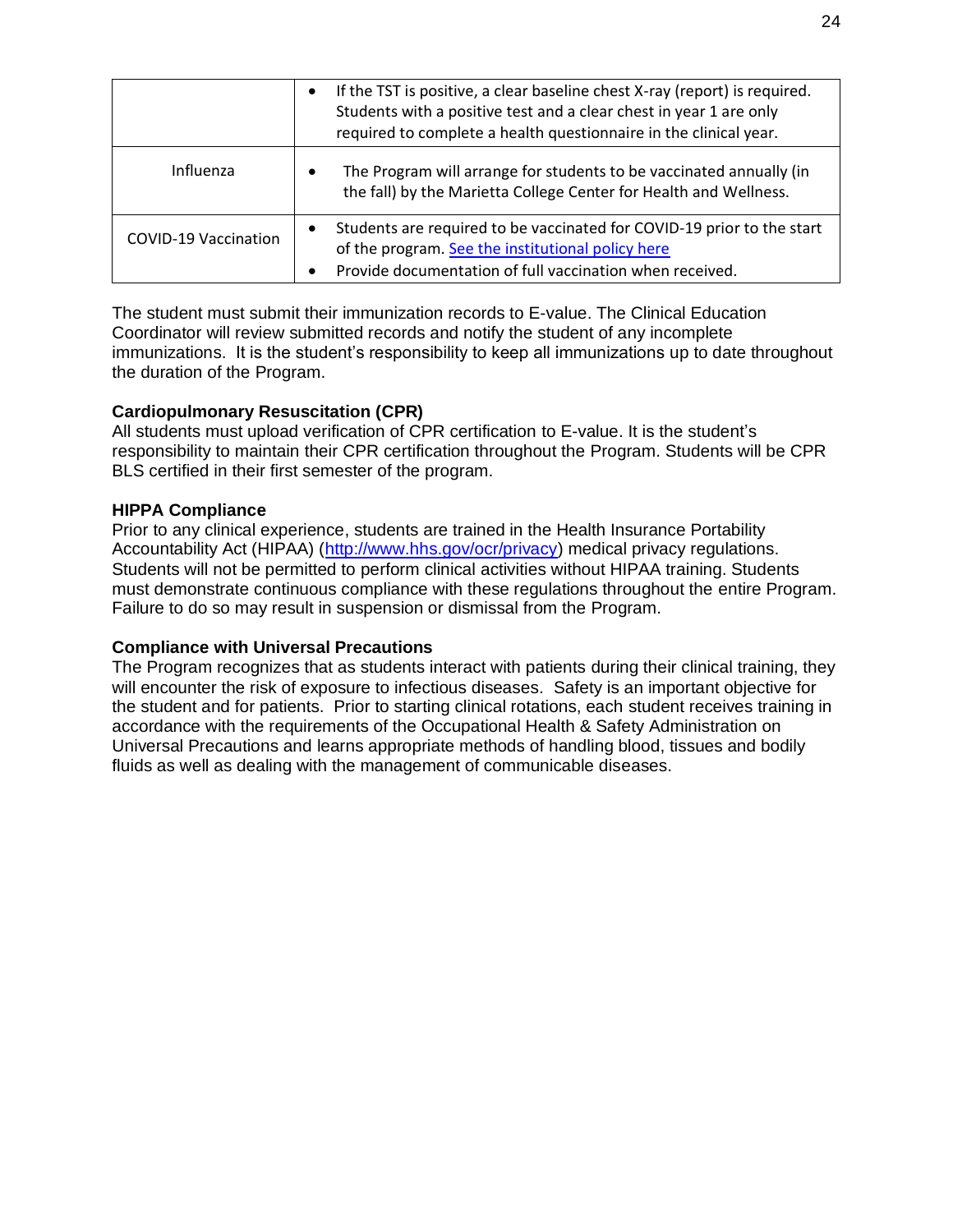## **Guidelines For Student Exposure According to CDC**

<span id="page-29-0"></span>Seek medical treatment IMMEDIATELY and follow the procedure outlined below:

- Wounds and skin sites that have been in contact with blood or body fluids should be washed with soap and water; mucous membranes/eyes should be flushed/irrigated well with water.
- Immediately report incident to appropriate office or hospital personnel (and the preceptor) and follow established protocol.
	- $\circ$  If no established protocol, seek treatment at the nearest emergency department.

The following information should be included in the exposure report, recorded in the exposed person's confidential medical record, and made available to qualified health care professionals:

- Date and time of exposure.
- Details of the procedure being performed, including:
	- o Where and how the exposure occurred
	- $\circ$  Whether the exposure involved a sharp device. If so, include the type of device, whether there was visible blood on the device, and how and when during its handling the exposure occurred.
- Details of the exposure, including:
	- $\circ$  The type and amount of fluid or material and the severity of the exposure.
		- For a percutaneous injury, include the depth of the wound, the gauge of the needle, and whether fluid was injected
		- For a skin or mucous membrane exposure, include the estimated volume of material, the duration of contact, and the condition of the skin (e.g., chapped, abraded, or intact).
- Details about the exposure source, including:
	- $\circ$  Whether the source material contained hepatitis B virus (HBV), hepatitis C virus (HCV); or human immunodeficiency virus (HIV). If the source was infected with HIV - the stage of disease, history of antiretroviral therapy, viral load and antiretroviral resistance information, if known.
- Details about the exposed person (e.g., hepatitis B vaccination and vaccine-response status); and
- Details about counseling, post exposure management, and follow-up.
- Additional information, including:
	- o Who assigned the duties
	- o Personal protective equipment worn at the time of the exposure
	- o Decontamination provided at time of incident
	- o Name(s) of other personnel that witnessed incident
	- o Name(s) of personnel notified of incident

For more information go to:

<https://www.cdc.gov/oralhealth/infectioncontrol/faqs/occupational-exposure.html>

Students should immediately notify the Clinical Coordinator (740-376-4987) of any incident. They will also need to submit a completed Exposure to the Clinical Coordinator.

#### **Cost of testing and treatment following incident, if not covered by the facility or student's health insurance, will be the responsibility of the student.**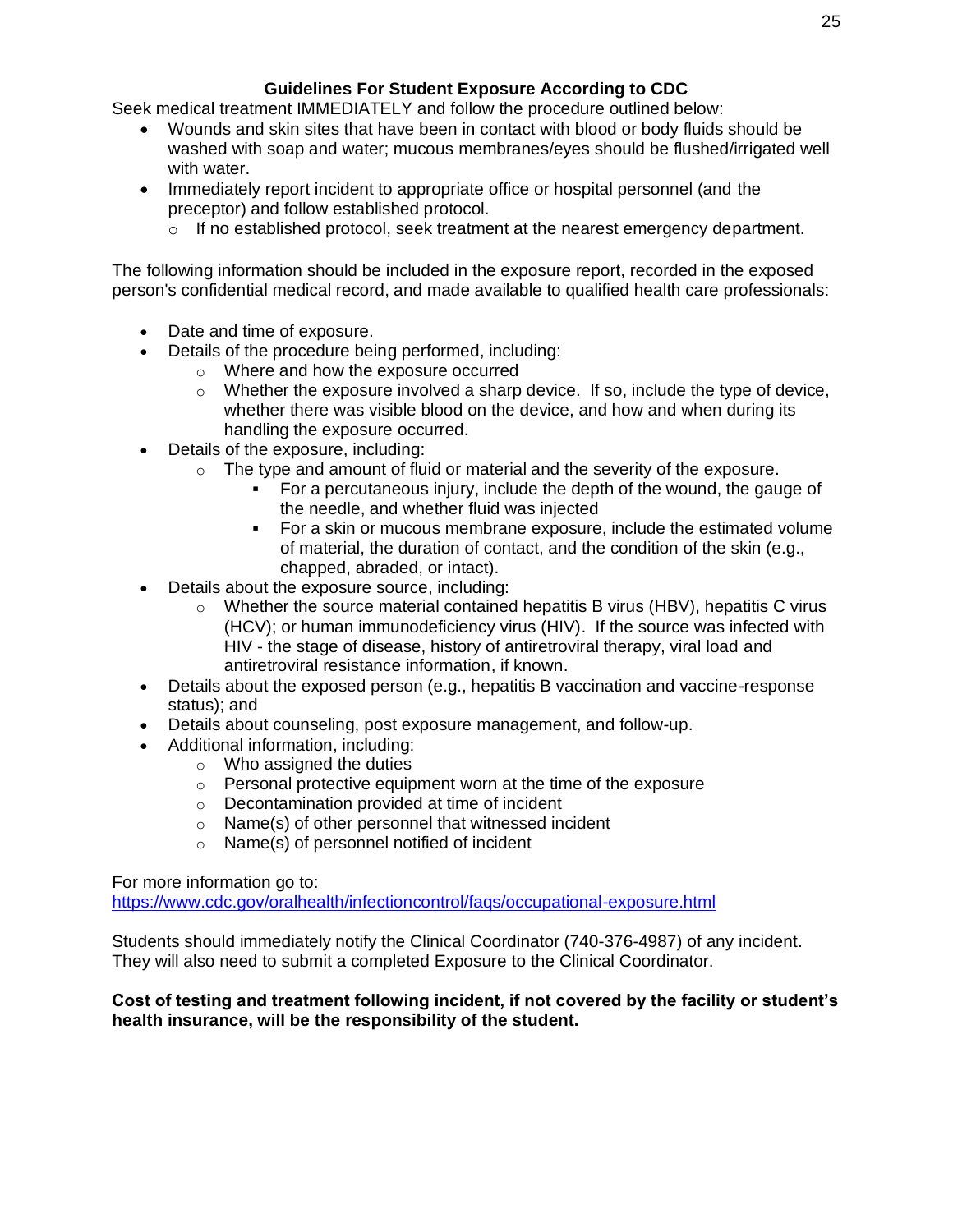## **Student Records and FERPA**

## <span id="page-30-1"></span><span id="page-30-0"></span>**Student Records**

Are maintained by the following departments:

- 1. The AT Program official application, didactic and clinical academic performance, disciplinary actions, healthcare insurance documentation, immunization verification and faculty advising forms. All records are maintained by the Program electronically on ATCAS, E-value, and through the MC Self-Service portal during the student's time in the program and after graduation.
- 2. The Registrar's Office official transcripts.
- 3. The Marietta College Center for Health & Wellness health information.

It is the responsibility of the student to keep his/her records current. Information on file in the Program office may be reviewed anytime. The Program must be notified immediately for changes in:

- 1. Legal name
- 2. Current mailing address
- 3. Current phone number
- 4. Name and contact number of person to call in case of emergency
- 5. Medical insurance information

#### <span id="page-30-2"></span>**Family Educational Rights and Privacy Act of 1974 (FERPA, "BUCKLEY AMENDMENT") - Source: United States Department Of Education**

The FERPA is a Federal Law designed to protect the privacy of a student's education records. The law applies to all schools which receive funds under an applicable program from the U.S. Department of Education.

The FERPA gives certain rights to parents regarding their children's education records. These rights transfer to the student or former student who has reached the age of 18 or is attending any school beyond the high school level. Students and former students to whom the rights have transferred are called eligible students.

- Parents or eligible students have the right to inspect and review all the student's education records maintained by the school. Schools are not required to provide copies of materials in education records unless, for reasons such as great distance, it is impossible for parents or eligible students to inspect the records personally. The school may charge a fee for copies.
- Parents and eligible students have the right to request that a school correct records believed to be inaccurate or misleading. If the school refuses to change the records, the parent or eligible student then has the right to a formal hearing. After the hearing, if the school still refuses the correction, the parent or eligible student has the right to place a statement in the records commenting on the contested information in the records.
- Generally, the school must have written permission from the parent or eligible student before releasing any information from a student's record. However, the law allows schools to disclose records, without consent, to the following parties:
	- o School employees who have a need-to-know;
	- o Other schools to which a student is transferring;
	- o Parents when a student over 18 is still dependent;
	- o Certain government officials in order to carry out lawful functions;
	- $\circ$  Appropriate parties in connection with financial aid to a student;
	- o Organizations doing certain studies for the school;
	- o Accrediting organizations;
	- o Individuals who have obtained court orders or subpoenas;
	- o Persons who need to know in case of health and safety emergencies;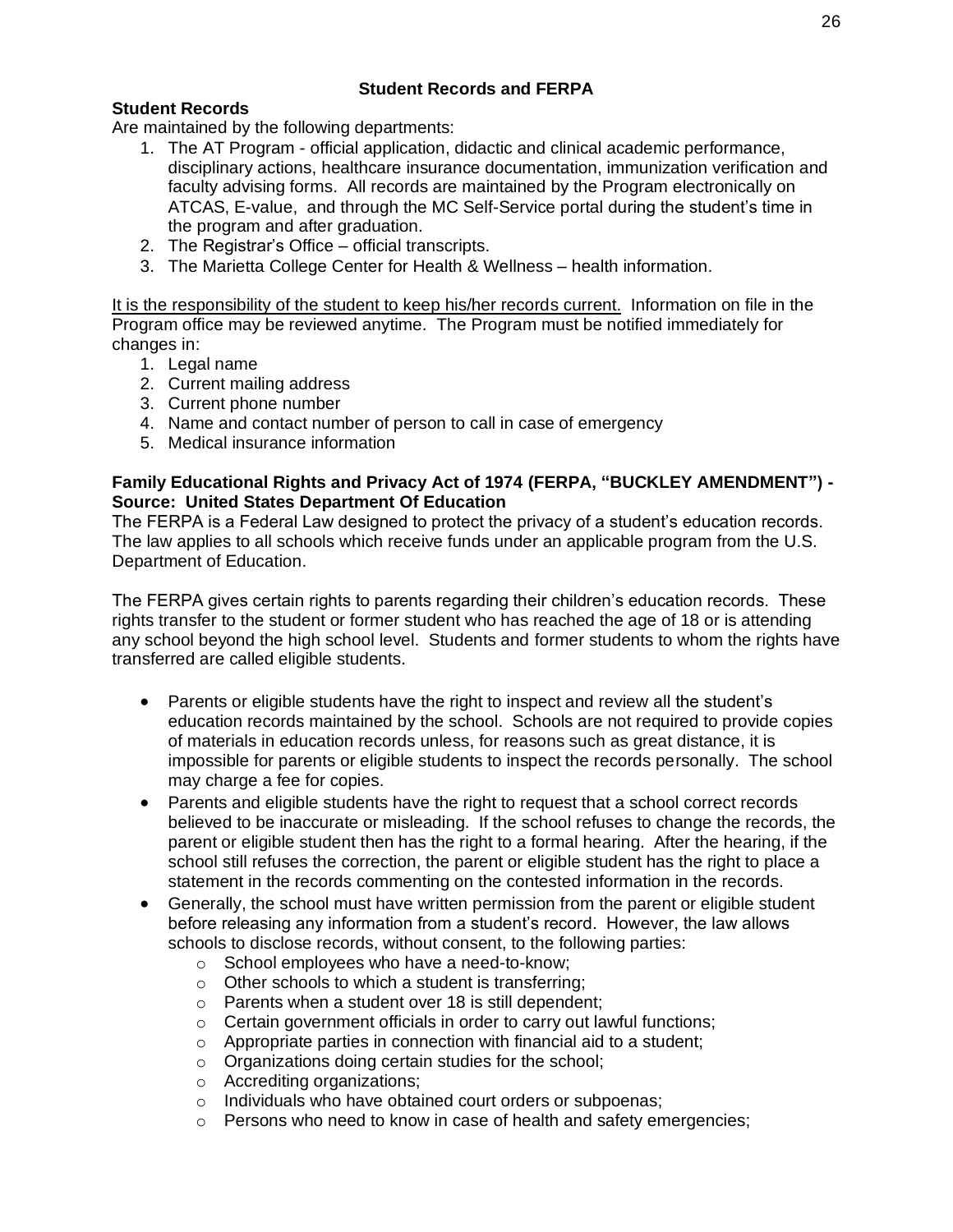- $\circ$  State and local authorities to whom disclosure is required by state laws adopted before November 19, 1974;
- Schools may also disclose, without consent, "directory" type information such as a student's name, address, telephone number, date and place of birth, honors and awards, and dates of attendance. However, the school must tell parents and students of the information that is designated as directory information and provide a reasonable amount of time to allow the parent or eligible student not to disclose that information about them.
- Schools must notify parents and eligible students of their right under this law. The actual means of notification (special letter, inclusion in a PTA bulletin, student handbook, or newspaper article) is left to each school.
- Schools must adopt a written policy about complying with the FERPA. Schools must give parent or eligible student a copy of the policy, on request.
- Parents that see their child's education records, or if a student is over 18 or are attending college and would like to see educational records, they should contact the school for the procedure to follow.

Questions about the FERPA or issues with securing rights under this Act should call 1-800-872- 5327 or go to: <http://www2.ed.gov/policy/gen/guid/fpco/ferpa/students.html>

#### **Registration and Financial Aid**

<span id="page-31-0"></span>The Program will work with the Registrar to register students for all AT classes. Each academic school year students must fill out a FAFSA form and a Marietta College financial aid application to be eligible for financial aid. While enrolled in the Program, students may be eligible for financial aid.

Please access the information from the FAFSA web site [https://studentaid.gov/h/apply-for](https://studentaid.gov/h/apply-for-aid/fafsa)[aid/fafsa](https://studentaid.gov/h/apply-for-aid/fafsa) to help with the FAFSA report. Register as a new student. After submitting, a PIN number will be sent. Follow the directions and submit the form. Students may verify their application was received by returning to the home page [https://studentaid.gov/h/apply-for](https://studentaid.gov/h/apply-for-aid/fafsa)[aid/fafsat](https://studentaid.gov/h/apply-for-aid/fafsa)hen "Login" to check the status. The online status check allows the student to check on the status of their application for submission all the way from submission to the processed SAR. If the student has a PIN he or she can even look up the processed EFC.

#### <span id="page-31-1"></span>**Withdrawals and Refunds**

A student who withdraws from the Program during a semester must fill out and return a form obtained at the Registrar's office. The College may provide a partial refund only when the student withdraws from a course during the first five weeks of classes for the semester. The date of withdrawal determines the proportion of tuition and student fee refunded. During the first week of the semester, 90 percent; second week, 80 percent; third week, 70 percent; fourth week, 60 percent; fifth week, 50 percent. The College will offer no refund after the fifth week of classes.

If the College grants a refund, some of the financial aid might be returned to the provider. When the financial aid package includes federal financial aid, the College will follow the federal refund policy for federal funds. The Marietta College refund policy will be followed for all non-federal funds. The student may be responsible to repay to the aid provider the difference between what has been earned in financial aid (based on length of enrollment in the semester of withdrawal) and what the school has returned to the provider. According to federal regulation, the amount of federal aid earned is equal to the percentage of the payment term completed. If the date of withdrawal occurs on or before 60% of the semester is completed, the percentage earned equals the percentage of the semester completed. If the withdrawal date is after the 60% point, the student has earned 100% of federal money. If the reduction in charges exceeds the amount of financial aid to be returned to the financial aid programs and there is no resulting unpaid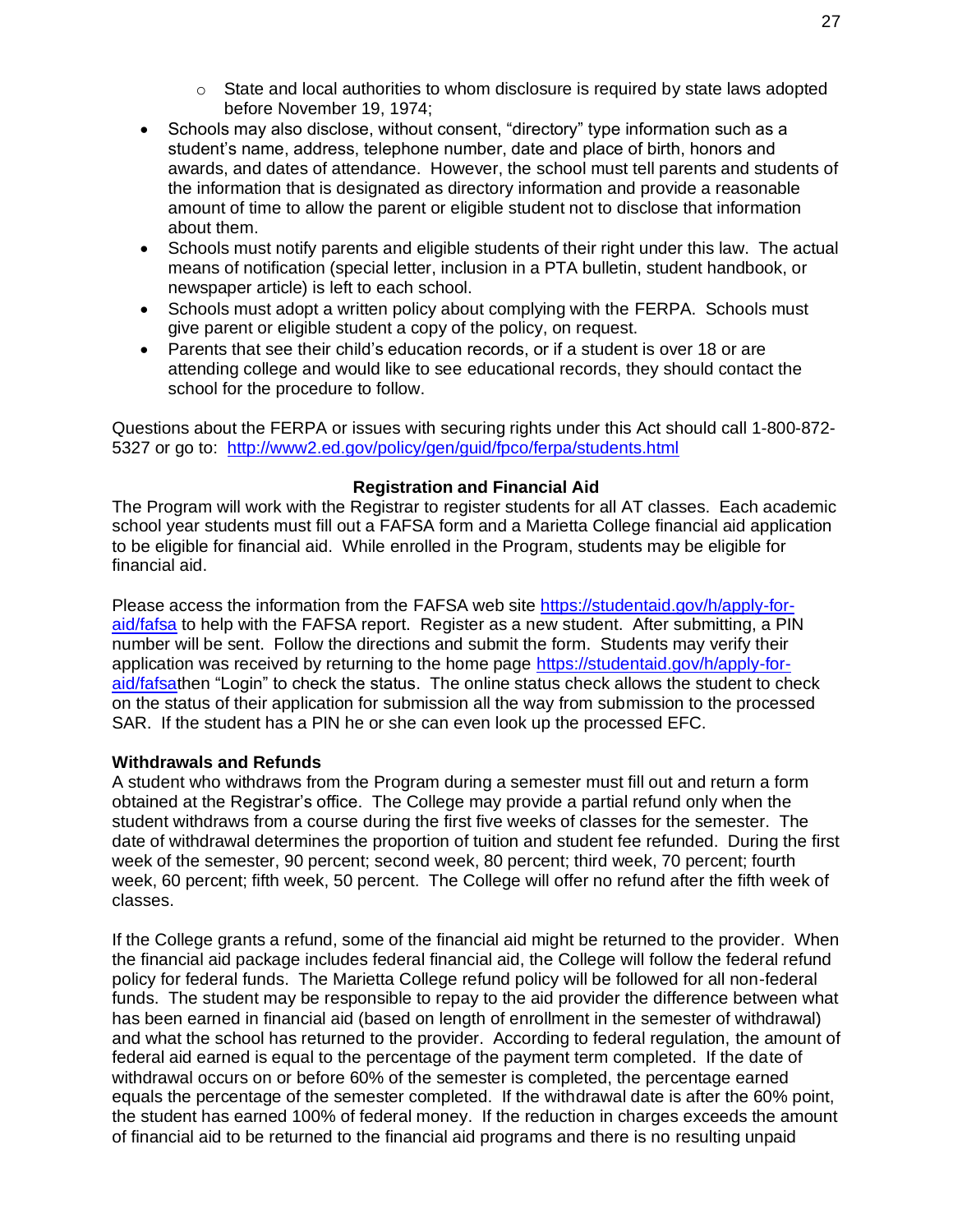balance on the student account, the excess funds will be returned to the student.

Refunds to the following financial aid program accounts will be calculated according to published federal and state regulations. Repayments are credited to accounts in the following order:

- 1. Unsubsidized Direct loans
- 2. Direct graduate PLUS
- 3. Other Federal Title IV aid (excluding work-study)

A sample calculation may be obtained by contacting the Office of Student Financial Services.

#### **Hours of Operation, Equipment and Resources**

#### <span id="page-32-1"></span><span id="page-32-0"></span>**Classroom Hours**

Regular class hours are generally 8:00/9:00 AM to 5:00/6:00 PM Monday through Friday with the possibility of an occasional evening class. Class times and locations are estimates and are subject to change AT ANY TIME during the Program. The Program will make every reasonable attempt to notify students of changes as soon as possible. Changes are made to benefit the quality of the education. **Classroom attendance is mandatory.**

#### <span id="page-32-2"></span>**Faculty Office Hours**

Faculty office hours are posted outside their office and in their syllabus. Faculty members maintain an open-door policy, but students should not enter a faculty office without permission. Removal of any article from a faculty office will not be tolerated and will be referred to the Progress and Conduct Committee.

#### <span id="page-32-3"></span>**Copier**

With College ID cards, students can make unlimited and free copies at copiers located all over campus including the Athletic Training Facility, Rickey Science Center, and the Legacy Library.

#### **Societies and the Community**

#### <span id="page-32-5"></span><span id="page-32-4"></span>**Student Society**

All students are members of the Marietta College Athletic Training Student Organization (MCATSO). The Program also encourages each student to become an active student member of the National Athletic Trainers' Association, Great Lakes Athletic Trainers' Association, and Ohio Athletic Trainers' Association.

#### <span id="page-32-6"></span>**Community Involvement**

As a member of the Program, students are ambassadors for the Program to the College, clinical preceptors and sites, patients, and the public at large. The impression that the Program and AT students as individuals make will be determined by direct actions and in turn will determine other's interest and willingness to work with the Program. Students should always be courteous and respectful and take pride in their work with faculty, students, staff, preceptors, patients, and the public.

The Program encourages and supports participation in service activities that contribute to the community. Please work with the student society to involve the entire class in community-based projects.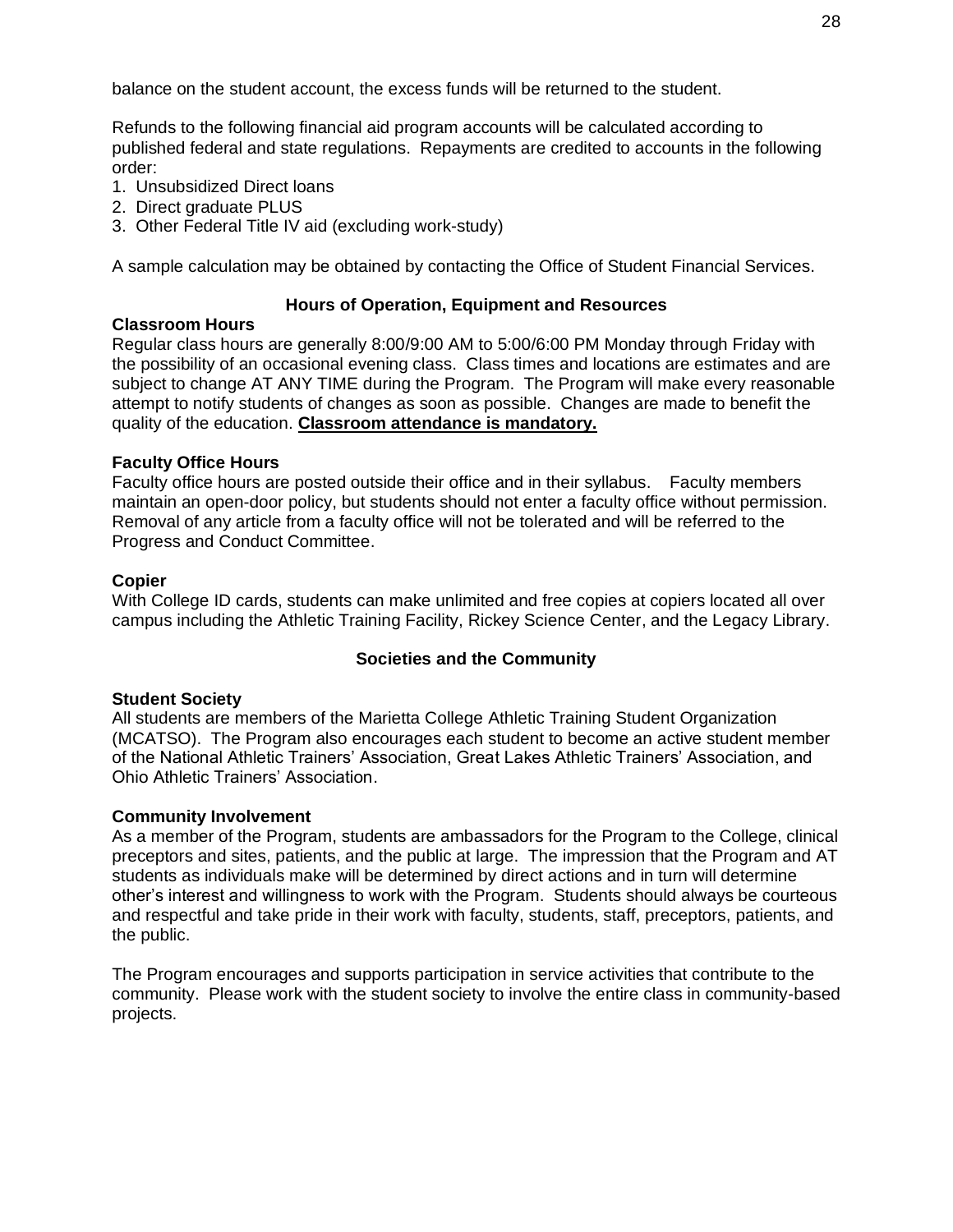#### **Policies and Procedures**

<span id="page-33-0"></span>The student is expected to maintain him/her/themself in good academic standing and to conduct him/her/themself with honesty and integrity in all academic and professional manners and is responsible for the following policies and procedures of Marietta College and the Marietta College Athletic Training Program that are currently in effect. As a member of the Marietta College community, students are expected to adhere to the policies and procedures outlined in the Marietta College Student Handbook which can be found online at <http://www.marietta.edu/community-standards>

Policies and procedures specific for graduate students can be found in the Graduate Programs Catalog online at [http://www.marietta.edu/course-catalogs.](http://www.marietta.edu/course-catalogs)

Additionally, this Handbook outlines specific policies and procedures that deal with the expectations and professional conduct of graduate AT students.

#### <span id="page-33-1"></span>**Respectful Interactions**

Respectful interactions are required of all students. Respectful is being considerate, courteous, professional, and maintaining confidentiality of patient information. While participating in any college-related activities (i.e. coursework, clinical experiences, volunteer work, etc.), it is expected that all students, faculty and staff affiliated with the Program will act in a manner that is guided by a respect for other students, staff, faculty, patients and healthcare practitioners who may have differences that include (but are not limited to) the following:

- Religious beliefs and practices
- Socioeconomic status
- Ethnicity/Language
- Racial background
- Nontraditional medical beliefs and practices
- Sexual orientation
- Physical/emotional disabilities
- Intellectual capabilities

• Gender

#### <span id="page-33-2"></span>**Harassment**

Allegations of harassment of any sort by students, faculty or staff will not be tolerated. See the Marietta College Student Handbook located at<http://www.marietta.edu/community-standards> The Program will not tolerate verbal or social media (see SOCIAL MEDIA POLICY) incivility by any member of the College community. Examples of incivility include rude, sarcastic, obscene, disruptive or disrespectful behavior, threats, or damage to property. Students exhibiting uncivil behavior and/or behavior that significantly disrupts teaching, research, administrative, or student functions may be brought before the Progress and Conduct Committee for possible disciplinary action.

#### <span id="page-33-3"></span>**E-Mail and Internet Access and Policy**

Students are required to receive and send all Program correspondence via their Marietta College e-mail address. Students should check their e-mail multiple times per day while in the Program. Failure to check e-mail will not be accepted as a reason for missed communication.

AT classrooms are equipped with wireless capability. The AT calendar may be accessed through Outlook.

All students, faculty and staff of Marietta College are subject to all applicable federal, state, and international computer laws. Unprofessional behavior on the computer systems will not be tolerated and could result in dismissal from the Program. Unauthorized duplication of software is a Federal crime. Penalties include fines and jail terms. Violation will result in dismissal from Marietta College and the Marietta College AT Program.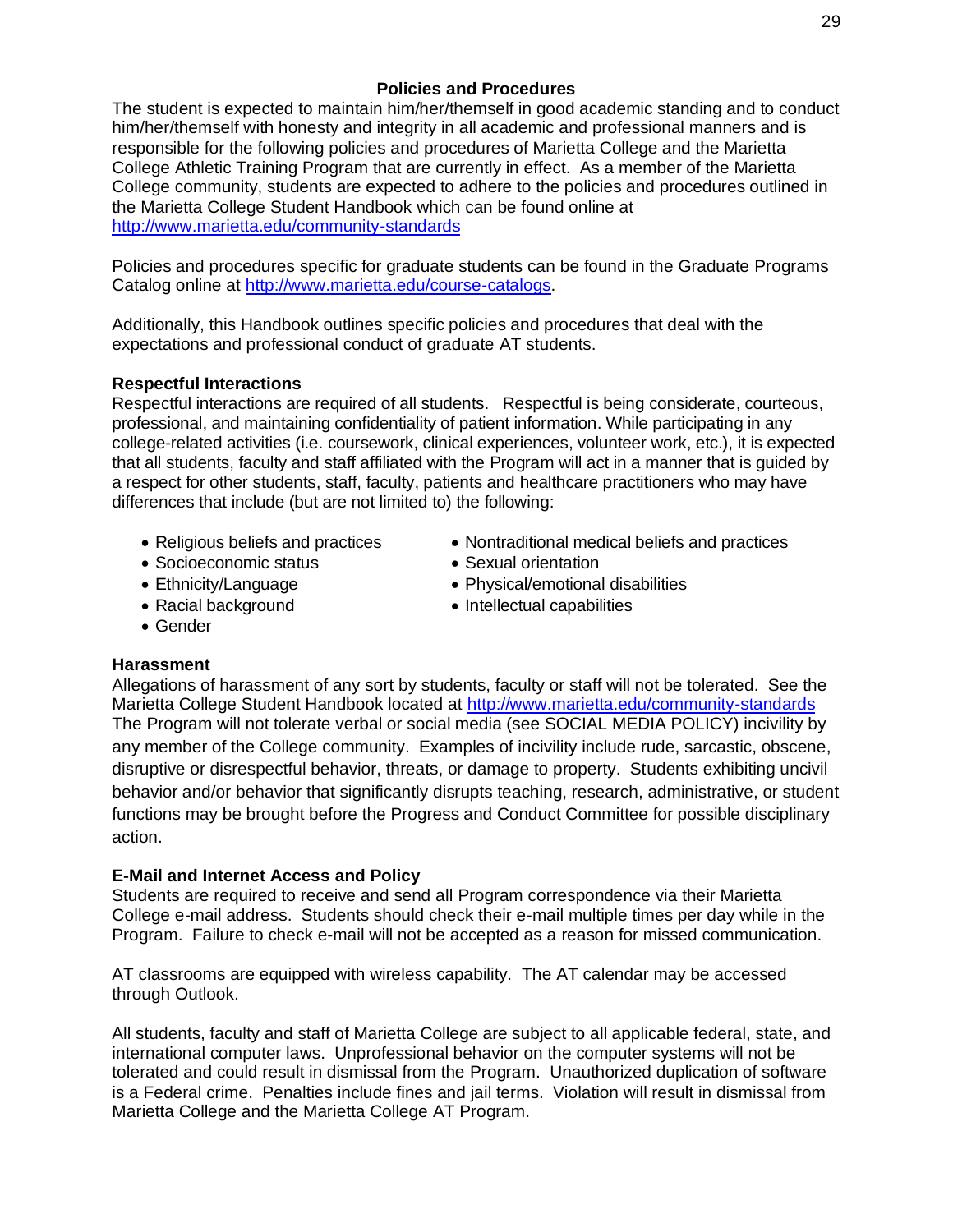#### <span id="page-34-0"></span>**Use of Electronic Communication Devices**

In order to respect the learning environment of classmates and faculty, students should turn off all personal electronic devices during class-related activities. Use of laptops or technology other than for instructional use is inappropriate (e.g. checking e-mail, texting, surfing the internet, instant messaging, etc.). A student who fails to comply will be asked to leave the class and it will be considered an unexcused absence. Use of unauthorized technology assistance during an exam will be treated as a form of academic dishonesty (see Academic Dishonesty Policy) and could result in dismissal from the Program.

#### <span id="page-34-1"></span>**Social Media Policy**

AT students must understand they are no longer anonymous individuals when posting and/or commenting on blogs and/or social media sites. Instead they are now members of identifiable groups; the Marietta College Athletic Training Program, Marietta College, the Marietta community and athletic trainers in general. Therefore, blogging, postings and/or comments to such sites should be thoughtful, respectful and in good taste as to portray themselves in a positive light for all groups they represent. Inappropriate comments and postings as a student can be harmful to the individual as a professional. Any comments, images, or videos regarding a patient interaction is strictly prohibited and a direct HIPAA violation. Violations of this policy will result in appearing before the Progress and Conduct Committee and possibly dismissal from the Program. Witnessing any violation of this policy, should be reported to the Program Director immediately.

#### <span id="page-34-2"></span>**Identification Badge**

All students will receive their identification badge during orientation. If a student loses their ID badge, they should report it to the Program office immediately. ID badges can be used to access buildings on campus. The Athletic Training Facility requires a key to enter. If students would like to access the classroom after hours, they may contact campus police to be let into the AT Classroom.

Students participating in clinical experiences and clinical rotations must wear their MC ID badges and/or hospital ID badges at all times.

#### <span id="page-34-3"></span>**Professional Appearance Policy**

Each athletic training student must adhere to the following professional appearance guidelines during all athletic training program-related events and clinical education experiences. This includes attendance in the athletic training clinics, whether during the clinical education or classroom experience. Failure to comply with the professional appearance guidelines will result in dismissal from the event and/or clinical site for the day.

#### **General Guidelines**

- When attending class students should be dressed in business casual attire unless participating in lab. For courses involving a lab, students should arrive dressed in business casual, change for lab, then change back into business casual once lab has ended.
- When completing clinical education experiences, collared shirt or professional blouse should be worn. Attire for game day may vary from this policy and will be discussed by the preceptor.
- Shorts length must be mid-thigh at minimum. To determine appropriateness of shorts length, measure in a kneeling position from the superior border of the patella to midthigh. The shorts should be no shorter than 8 inches above the knee when kneeling. In order to purchase appropriate length shorts, it is recommended to look for inseams that are 5 to 7 inches, or longer.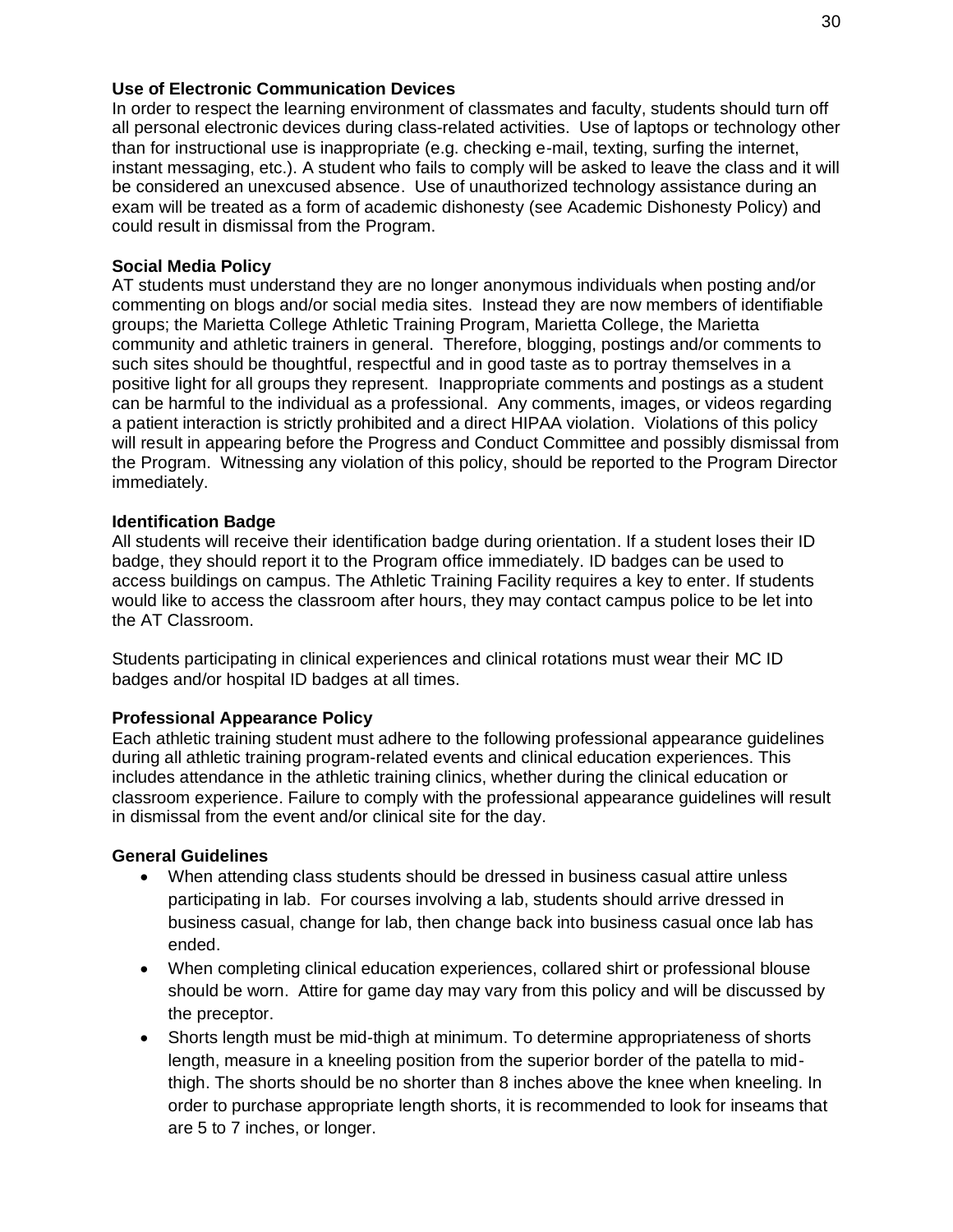- All clothing worn should allow for the body to freely move without significant restrictions. No leggings, spandex, or joggers permitted.
- All clothing must be free of holes, stains, and in good condition.
- All shoes worn while providing healthcare and/or inside of the athletic training clinics must be closed toe, even on "off" days.
- No athletic clothing should be worn for indoor clinical education experiences and/or sports. Athletic attire, determined by the discretion of the preceptor, can be worn for extreme temperatures (i.e., preseason). However, once the temperature for the season stabilizes, professional attire must be worn, unless otherwise instructed by the preceptor.
- All students must practice proper hygiene as referenced by the Centers for Disease Control. No artificial or long fingernails.
- Facial piercings are discouraged during patient care or during any athletic training related event. If a facial piercing is worn it must be professional and not distracting.

## **Dress code for Anatomy lecture/lab**

- Scrubs are permitted.
- The student's body must be adequately covered. Inappropriate skin exposure includes the torso, back, shoulders, thighs, and cleavage.
- Shoes must be closed-toe in lab.
- No food, drinks or gum in lab.

## **Presentation and Professional Event Attire**

Students must adhere to professional business attire for all presentation and professional events associated with the Athletic Training Program, including those related to academic courses. The following guidelines must be followed at all times unless otherwise instructed by the Program Director.

- Students must comply with the general guidelines established by the Professional Appearance Policy. In addition, students should consider:
	- o Hair neatly styled, avoid casual ponytails
	- $\circ$  Accessories including make-up should be conservative, especially avoiding heavy eye makeup, strong perfume or body scent, and large, bold jewelry.
	- o Clothes should fit comfortably, not too tight.
	- o Clothes should be wrinkle-free.
- Attire must be business casual, at minimum. Examples include:
	- o dress shirt with tie; sport coat is optional
	- o slacks or dress pants
	- o low-cut dresses or tops should be avoided
- Sports logos must be covered or unseen in a tasteful manner
- dresses that are knee-length or longer
- knee-length skirts
- Shoes
	- $\circ$  Shoes should be in good condition, without broken-down heels or uppers.
	- o Conservative in color such as brown, black or neutral.
	- o Clean, with no broken shoelaces.

Appearance and hygiene projects a professional image representing the student, the profession and the College. Students improperly attired and/or with poor hygiene can expect to receive a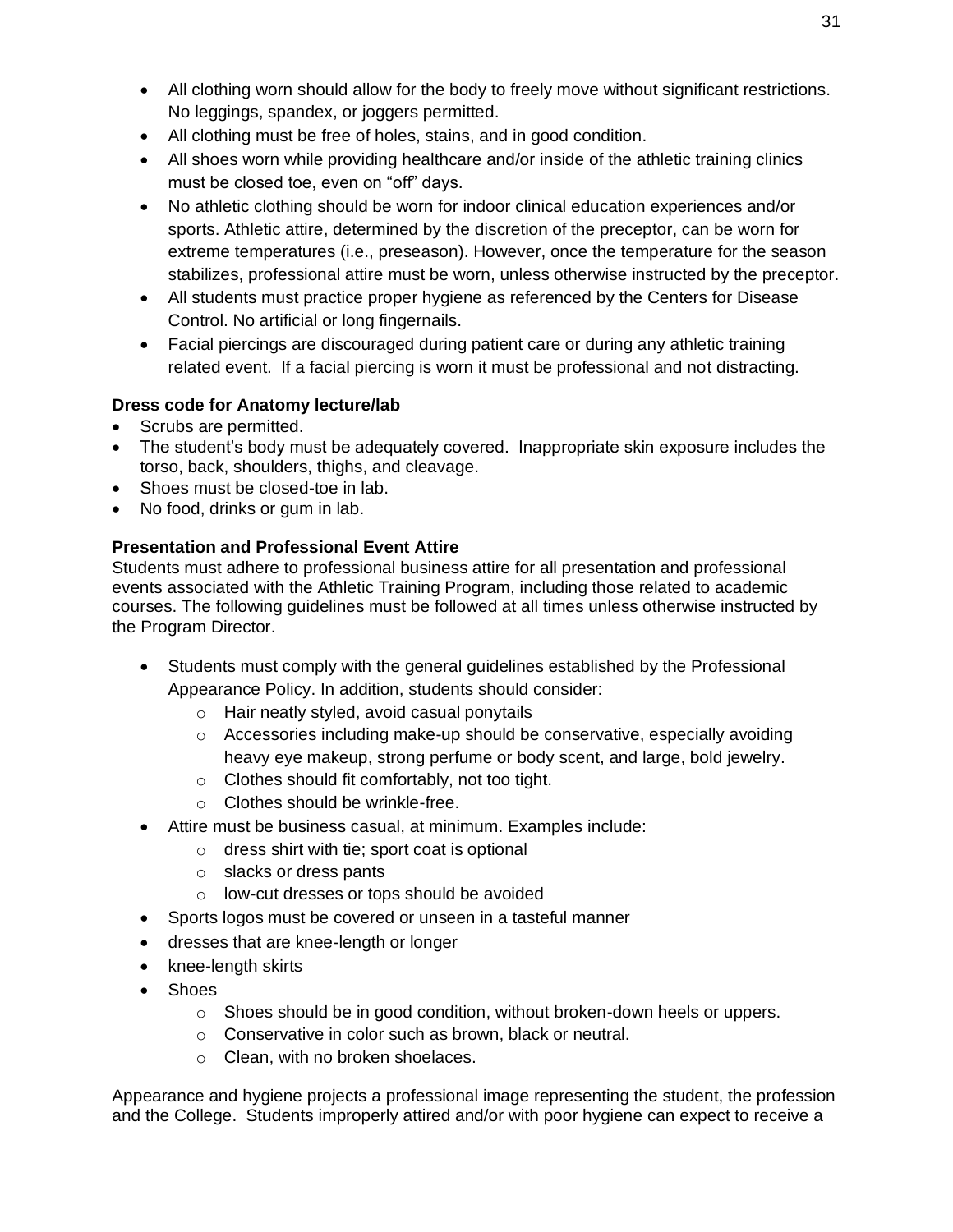verbal warning from a clinical preceptor or faculty/staff member. A second infraction will result in a letter of concern and/or a meeting with the Progress and Conduct Committee.

## <span id="page-36-0"></span>**Infractions Policy and Reporting Procedures for Professional Appearance Policy**

The following criteria will be used to monitor unprofessional behavior and misconduct infractions of athletic training students. Information regarding infractions will be used when considerations are made for clinical education experience assignments, and probation, suspension or dismissal from the Athletic Training Program. If a student is penalized two (2) infraction points during a clinical education experience, he/she/ze will immediately be placed on probation. Additional actions may be taken depending on the severity of the infractions (this includes suspension or dismissal). See below sections for procedures related to probation, suspension and dismissal. If a student is penalized five (5) infraction points during a clinical education experience, he/she/ze will immediately be suspended from the clinical education experience for the remainder of the semester. Additional actions may be taken depending on the severity of the infractions (this includes dismissal). See above sections for procedures related to probation, suspension and dismissal.

| Points         | Penalty    | Infraction                                                                                                                                                                                                                                                                                                                                                                                                                                                                                                                                                                                                                                                                                                                                                                                                                                                                                                                                                                                |
|----------------|------------|-------------------------------------------------------------------------------------------------------------------------------------------------------------------------------------------------------------------------------------------------------------------------------------------------------------------------------------------------------------------------------------------------------------------------------------------------------------------------------------------------------------------------------------------------------------------------------------------------------------------------------------------------------------------------------------------------------------------------------------------------------------------------------------------------------------------------------------------------------------------------------------------------------------------------------------------------------------------------------------------|
| 0              | Warning    | Improper dress in athletic training facility and/or in clinical<br>assignments<br>Arriving to assignment late or leaving early without making<br>$\bullet$<br>prior arrangements with the preceptor<br>Failure to arrange weekly clinical schedule with preceptor in a<br>$\bullet$<br>timely & responsible manner.<br>Inappropriate use of cell phone during clinical education<br>$\bullet$<br>experience<br>Not completing designated tasks in assigned clinical rotation<br>Failure to take initiative in completing designated tasks (e.g.<br>$\bullet$<br>set-up and take-down for practices & events, record keeping,<br>treatments, rehabilitation, maintaining clean work environment)<br>Inappropriate displays of affection shown in the athletic training<br>$\bullet$<br>facility, on the field, or during travel to or from a contest<br>Inappropriate verbal or nonverbal communication (language<br>unbecoming of professionals, unprofessional content of<br>discussion) |
| $\overline{1}$ |            | Second infraction of any of the above<br>$\bullet$                                                                                                                                                                                                                                                                                                                                                                                                                                                                                                                                                                                                                                                                                                                                                                                                                                                                                                                                        |
| $\overline{2}$ | Probation  | Violation of the NATA Code of Ethics and/or BOC Standards of<br><b>Professional Practice</b><br>Improper dress for contest<br>Grossly unprofessional conduct while representing the Marietta<br>$\bullet$<br>College Athletic Training Program.                                                                                                                                                                                                                                                                                                                                                                                                                                                                                                                                                                                                                                                                                                                                           |
| $1 - 4$        |            | Failure to follow policy and/or procedure of ATP or clinical site<br>$\bullet$<br>(points assigned based on severity of infraction)                                                                                                                                                                                                                                                                                                                                                                                                                                                                                                                                                                                                                                                                                                                                                                                                                                                       |
| 5              | Suspension | Major breech of ethics, major breech of professional behavior,<br>drug/alcohol impairment which effects completion of assigned                                                                                                                                                                                                                                                                                                                                                                                                                                                                                                                                                                                                                                                                                                                                                                                                                                                            |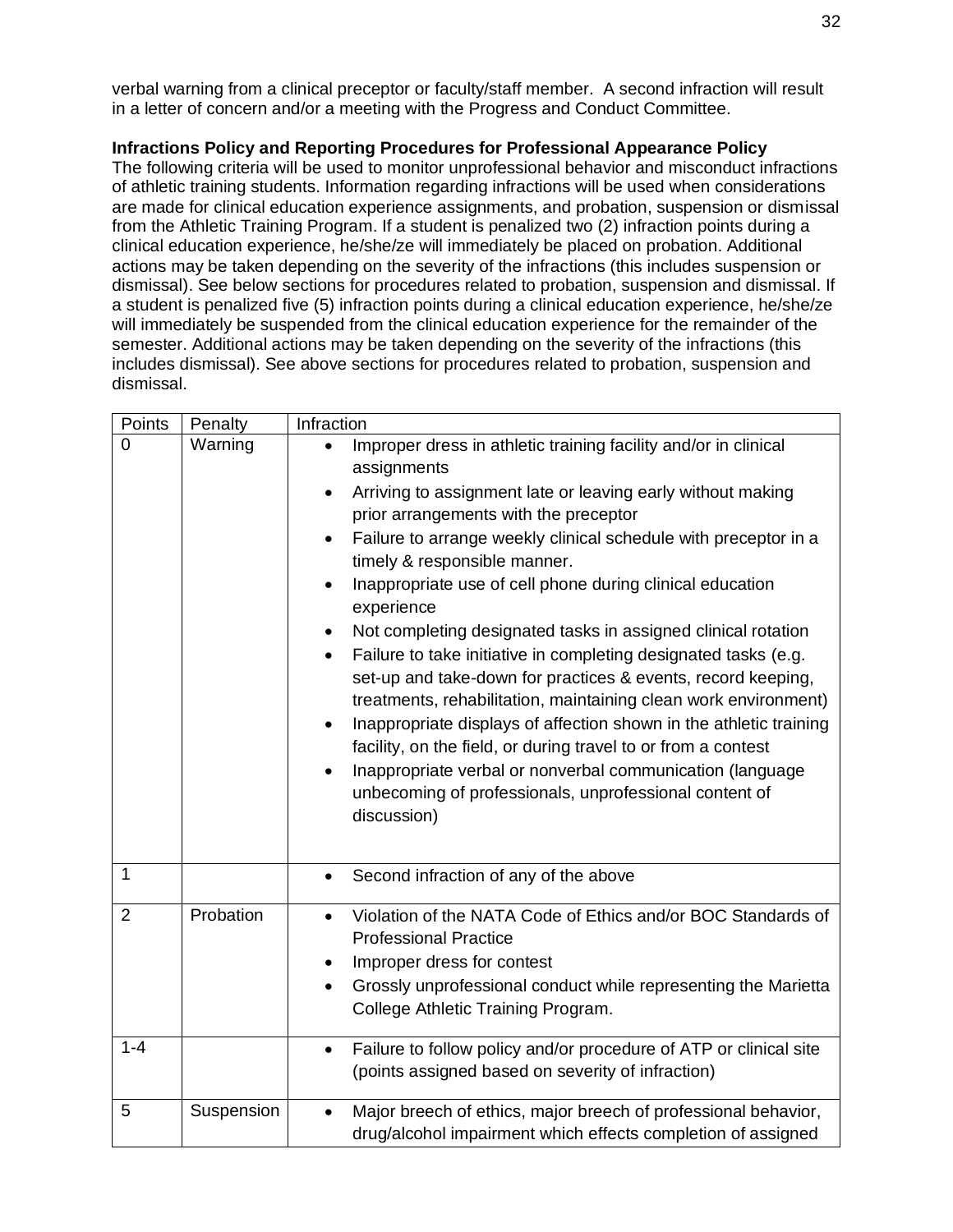| duties, use of tobacco, alcohol, illegal drugs, or other      |
|---------------------------------------------------------------|
| banned/illegal substances while representing Marietta College |
| <b>Athletic Training Program</b>                              |

Both ATP faculty members and preceptor are responsible for reporting infractions to the clinical education coordinator and program director via praise/concern cards or email. Such reports must be in writing and submitted as soon as reasonably possible after the infraction. Pertinent details of the infraction, including the recommended infraction points, should be included. Copies of reports will be maintained the student's file on E-value. The student will be notified via formal written letter within two weeks of the infraction. This notification will be placed in the ATP file and copied to preceptor. The student will have one week from the date of the letter to appeal. The student must file a written appeal with the program director. The appeal will be considered by a committee that includes but is not limited to: the program director, clinical education coordinator, the student's preceptor, and one additional preceptor or department faculty member of the student's choice.

The Clinical Education Coordinator will review cumulative infractions at the time of each infraction and at the end of each academic semester for each student with his/her/zir preceptor.

Because of an increased visibility in the intercollegiate, clinical, and high school settings, athletic training students are highly recognized and identified. This demands higher levels of professional conduct because the student is also held accountable for the codes of conduct at their assigned facility. These facilities may also impose additional and more stringent code of conduct violation sanctions. The ATP will strictly support these sanctions.

#### <span id="page-37-0"></span>**Program Disciplinary Process**

**Probation:** An athletic training student may be placed on probation for:

- failure to maintain ATP Academic Retention and Promotion requirements
- failure to follow established policy and/or procedure pertaining to academic courses and/or clinical education
- accumulation of 2 or more infraction points as explained previously

**Suspension:** An athletic training student will be placed on suspension:

- failure to meet ATP Retention and Promotion standards
- if an athletic training student, while on probation, commits an additional infraction of the Professional Behavior Expectations
- accumulation of a total of 5 or more infraction points as explained previously

**Dismissal:** An athletic training student may be dismissed from the ATP for:

- failure to remedy suspension status
- failure to meet College or Program academic standards
- for a third offense of the ATP Disciplinary Policy.

It is the decision of the Program Director in consultation with the appropriate parties, determined on a case-by-case basis, that will include athletic training faculty members at minimum. Additional consultation may occur with the Clinical Education Coordinator and preceptor(s) to place the student on probation. The student will be notified in writing of the findings and decision including the probation or suspension time period, within two weeks of the decision. A copy of the notification will be maintained in the student's file.

Students have the right to appeal their status within one week of the date of the letter in writing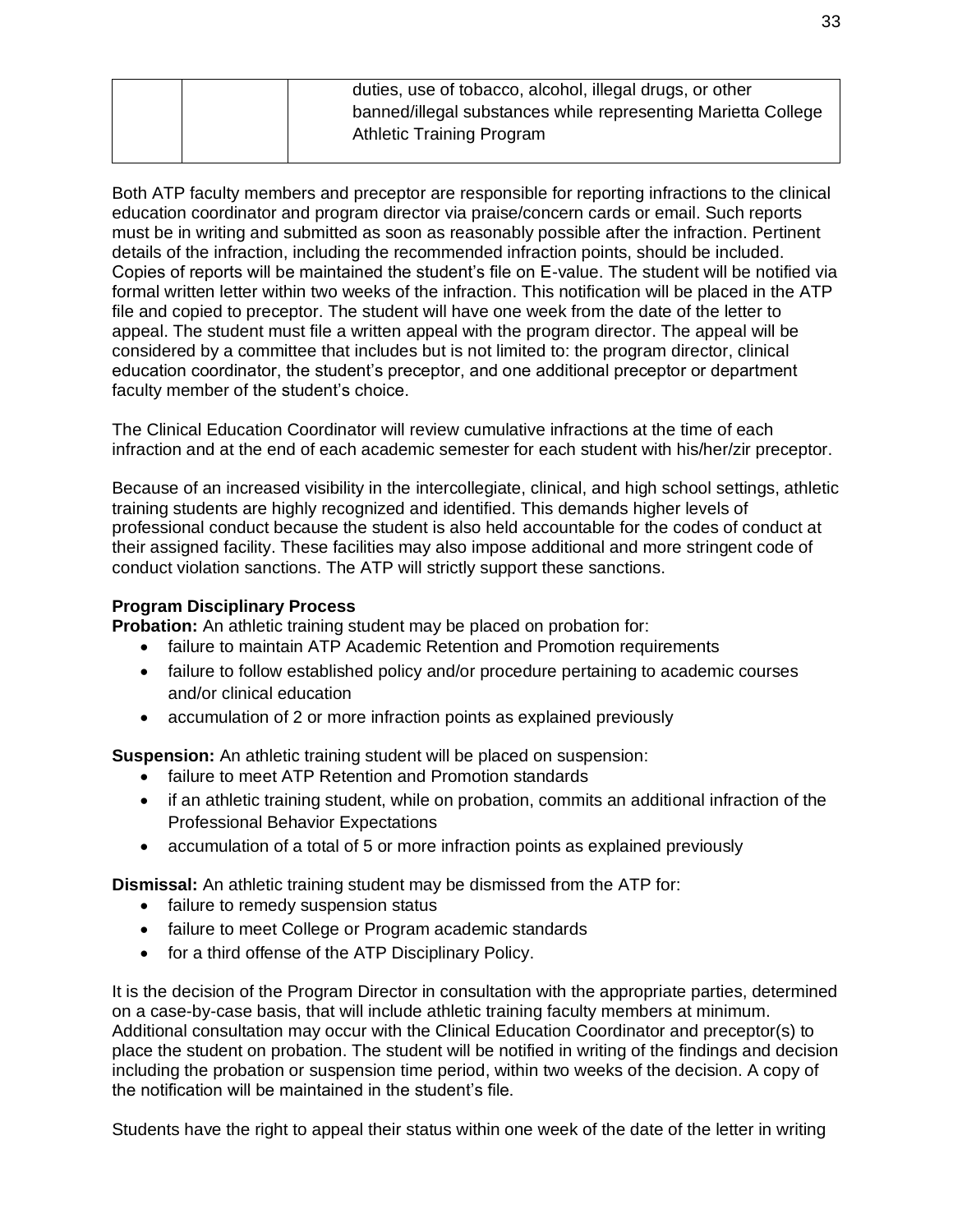to the program director. In this case, a committee will be formed which will include but is not limited to: the Program Director, athletic training faculty member, Clinical Education Coordinator, the student's preceptor, and one additional preceptor or department faculty member of the student's choice as deemed appropriate based on infractions identified. The committee will make the final decision regarding the student's status in the ATP. At the discretion of the committee, the student may be required to meet with one or more of the committee members to review the committee's decision.

**A student on probation may be ineligible to begin or continue with a team assignment/ clinical assignment during the probationary time period stated.** *Each decision will be made on a case-by-case basis determined by the Program Director in consultation with that athletic training faculty and Clinical Education Coordinator.* Decisions will be rendered based on the infraction(s), student's academic and/or performance.

**A student placed on suspension will not have a clinical experience and may not enroll in a Clinical Experience course (ATTR 515, 525, 615, 625) during the suspension time period***. A student placed on suspension is ineligible to gain clinical education experience hours and will not continue with their clinical education experience during the suspension time period stated. If a student fails to follow the terms of the suspension, he/she/ze will be dismissed from the ATP. (see section below).* 

Multiple probations, or failure to remedy existing deficiencies will result in the student being suspended from the program (see section below).

- When the probationary period has expired, the student will be reinstated to the program if all of the following criteria have been met:
	- $\circ$  deficiencies that resulted in the student being placed on probation have been resolved
	- $\circ$  a written plan of action is received by the program director from the student
	- $\circ$  the student has met with the program director, clinical education coordinator, and preceptor.

It is important for the student to understand that extended probation may result in having to repeat a course or courses (i.e., athletic training major courses) due to failure to meet course requirements. Deviations in expected course progression often interfere with graduating in two years, as well.

When the suspension period has expired, the student will be reinstated to the program provided deficiencies have been resolved and after a written plan of action is received by the program director from the student. It is important for the student to understand that suspension will likely result in having to repeat a clinical methods course, due to failure to meet course requirements. Deviations in expected course progression often interfere with graduating in two years, as well.

#### <span id="page-38-0"></span>**Professional Conduct**

The professional relationship between healthcare providers and their patients requires a dedication to responsibility and accountability. Students will earn the trust of patients who will instill confidence in their ability to be a steward of the patient's health according to state law. Students must understand it is an honor and a privilege to be an athletic trainer.

The Program promotes learning, personal responsibility, self-discipline, respect for others and self in an atmosphere of mutual respect. AT students are expected to adhere to professional decorum in all activities. As professionals within the Program, students are responsible for attendance, completion of all documentation, preparedness, handling of Program resources and equipment, participation, and ultimately, their performance in the Program. As professionals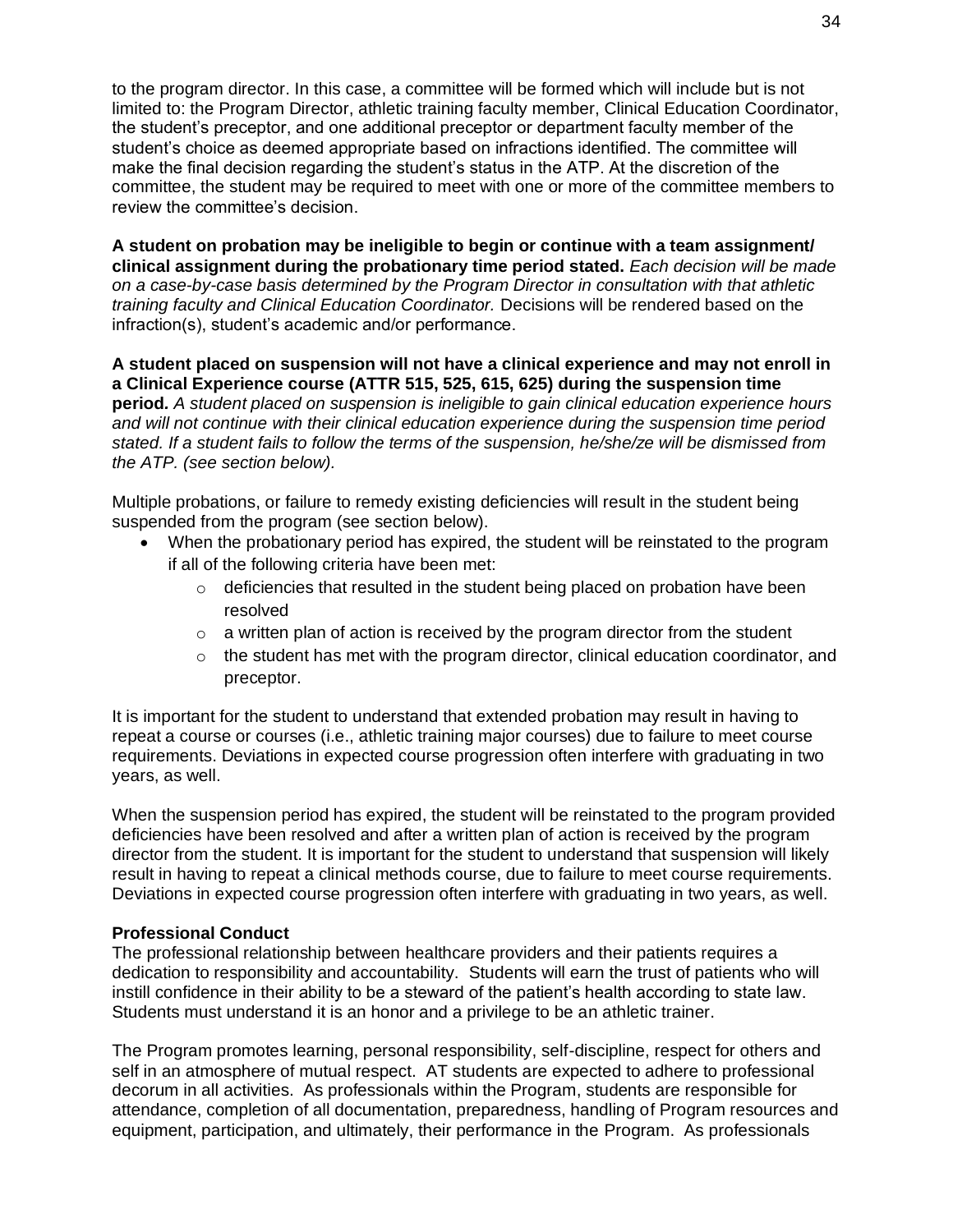outside of the Program, students will display model citizen behavior.

Professionalism is taken very seriously and our students are continuously assessed in this area. During the didactic phase, students are required to complete and discuss the "Professionalism Self-Assessment" form on E-value with faculty advisors each semester. During clinical rotations, professionalism is evaluated by both clinical preceptors and the Program.

Any violations of professional conduct will be brought to the Progress and Conduct Committee and could result in a student's dismissal from the Program.

#### <span id="page-39-0"></span>**Attendance**

The Program faculty believe that significant learning occurs in the classroom and that regular class attendance is vital to a student's education. Therefore, attendance is mandatory. This means students must attend all scheduled instructional periods and assigned clinical experiences. Attendance is reflective of commitment, acquisition of knowledge, and professional behavior. Failure to fulfill this requirement is considered in the evaluation of a student's academic performance and professional attitude, and could result in a failing grade for a course and a meeting with the Progress and Conduct Committee for possible dismissal from the Program.

#### <span id="page-39-1"></span>**Absences**

Absences due to illness will **require email notification to the course coordinator of the course(s) missed as soon as possible.** An absence of more than 2 days will require a medical excuse from a health care provider. An extended illness (more than 3 days) must be "cleared" through the Program Director and will require a medical excuse from a health care provider. All missed work/exams are the responsibility of the student.

Absences of students from scheduled examinations and/or laboratory sessions will be excused only under extraordinary circumstances (i.e., death in the family, personal illness, etc.). All such absences require notification/approval from the Program Director and all class instructors teaching on the missed day(s). Unexcused absence from class is not acceptable and may affect the student's academic status in the Program. All missed work/exams are the responsibility of the student.

#### <span id="page-39-2"></span>**Inclement Weather**

Students should adhere to the Marietta College emergency protocol regarding inclement weather. Information may be accessed by calling 740-376-HELP, on the College website main page [www.marietta.edu,](http://www.marietta.edu/) or through Pioneer Alert. To receive Pioneer Alert messages, sign up as follows:

Go to mymarietta.edu; under the WebAdvisor tab click on User Account, then click on Emergency Information. Enter the appropriate information then SUBMIT at the bottom of the page.

#### <span id="page-39-3"></span>**Extended Absence**

An extended absence from the Program may be granted by the Program Director for a specific period of time, if deemed necessary for medical or personal reasons. Reasons may include but are not limited to: family or personal medical leave, pregnancy, birth of a child, injury, or disability. Request for an extended absence must be discussed with the Program Director. If granted, a written contract detailing the leave will be generated by the Program Director and signed by the student. Such students will be permitted to resume course work upon satisfactory resolution of the problem necessitating extended absence. All possible efforts will be made by the faculty to provide a means for remediating deficiencies incurred and the student bears the responsibility for learning any material missed and for exam make-ups.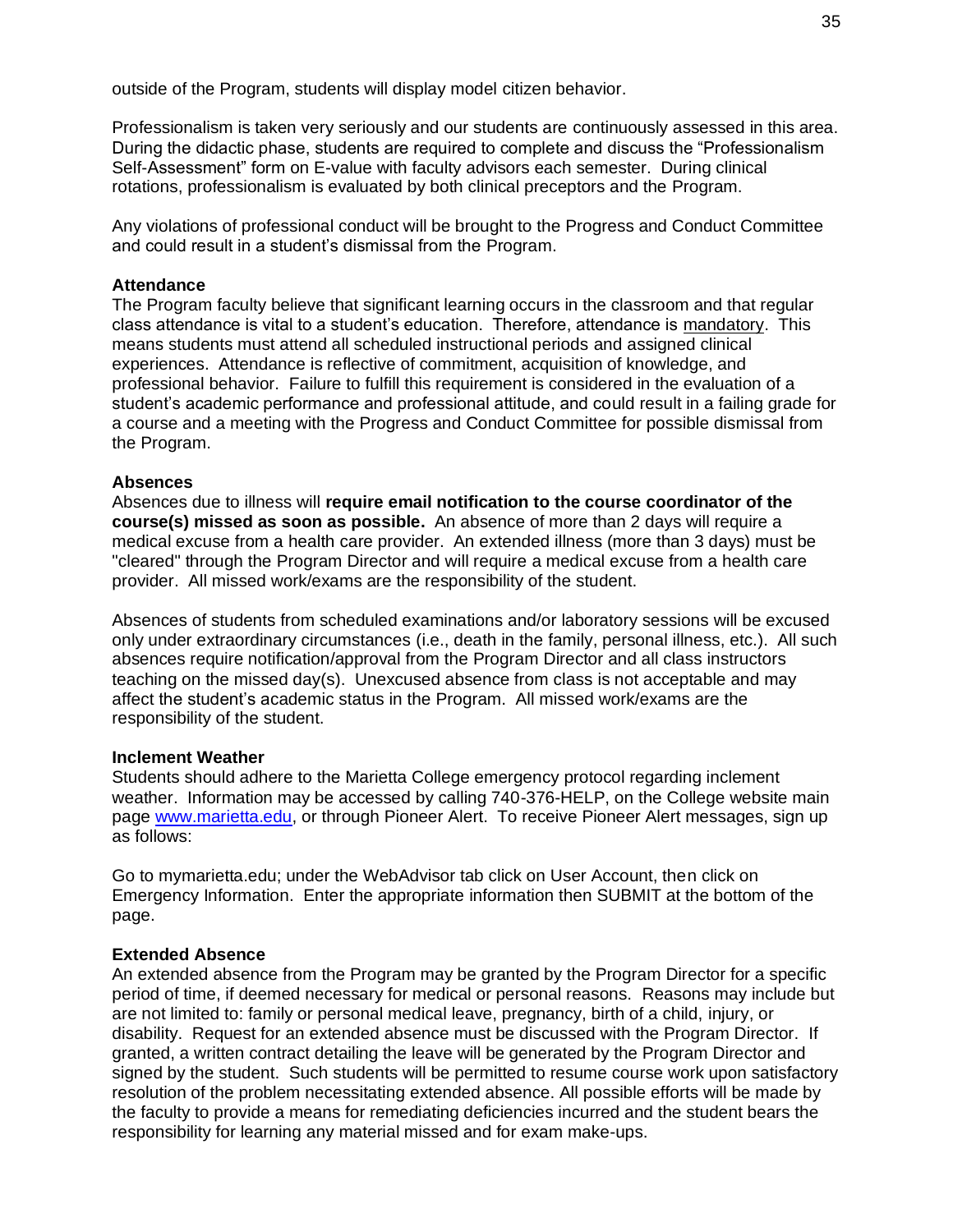Should the student's circumstances require the absence be continue beyond the approved time period and/or remediation not be possible, the student may apply for a formal Leave of Absence. In these situations, the student will be permitted to re-enroll in the Program the following year to continue their studies.

**Funeral –** Individual arrangements are between the student and the Program Director. The details of making up missed work will be discussed between the course coordinator(s) and the student. Ultimately, all missed work is the responsibility of the student.

**Jury Duty –** Immediately upon receiving a notice for jury duty, the student must provide the Program Director with a copy of the notice. The Program Director will provide a letter documenting the student's position and standing in the Program for the court. Ultimately, all missed work is the responsibility of the student.

**Military -** If a student is called to serve as a member of the U.S. Armed Forces during the Program, they will be eligible for re-admission following completion of their service term. The procedure is as follows:

- 1. The student must show the orders to the Program Director as soon they are received.
- 2. The student must satisfactorily complete the active duty service.

**Pregnancy** – Students who become pregnant while enrolled in the Program are advised to notify the Program Director as soon as possible. Because there is always some risk of exposure to infectious disease, it is important that the student take the necessary precautions to avoid harm to the fetus. A pregnant student has several options:

- Continuing the curriculum after providing to the Program Director a signed healthcare provider's statement indicating physical ability to do so.
- Continuing courses through the semester of enrollment only followed by a leave of absence delaying the start of the following semester. Students seeking this option will need to make special arrangements with the Program Director for the completion of the courses during the following academic year.
- Withdrawing from the Program entirely.

Regardless of which option the student selects, all requirements for the Program must be completed before the College can award the Master of Athletic Training degree. Each student's case is based on individual circumstances.

#### <span id="page-40-0"></span>**Housekeeping**

Neatness and good housekeeping reflect professionalism and pride. For the safety and health of all, students are expected to keep all Program areas neat and orderly. **Eating should be kept to a minimum in the AT classroom and all liquids must be in a non-spill container.** Trash receptacles and recycle containers are accessible throughout the building and should be utilized appropriately. All buildings are smoke-free.

In order to keep the Program looking and working properly, please report any situation or equipment that may need repaired or replaced as soon as they are discovered.

#### <span id="page-40-1"></span>**College Property**

All College property issued to individual students must be returned at the request of the Program. Students are responsible to pay for any lost or damaged items. The value of any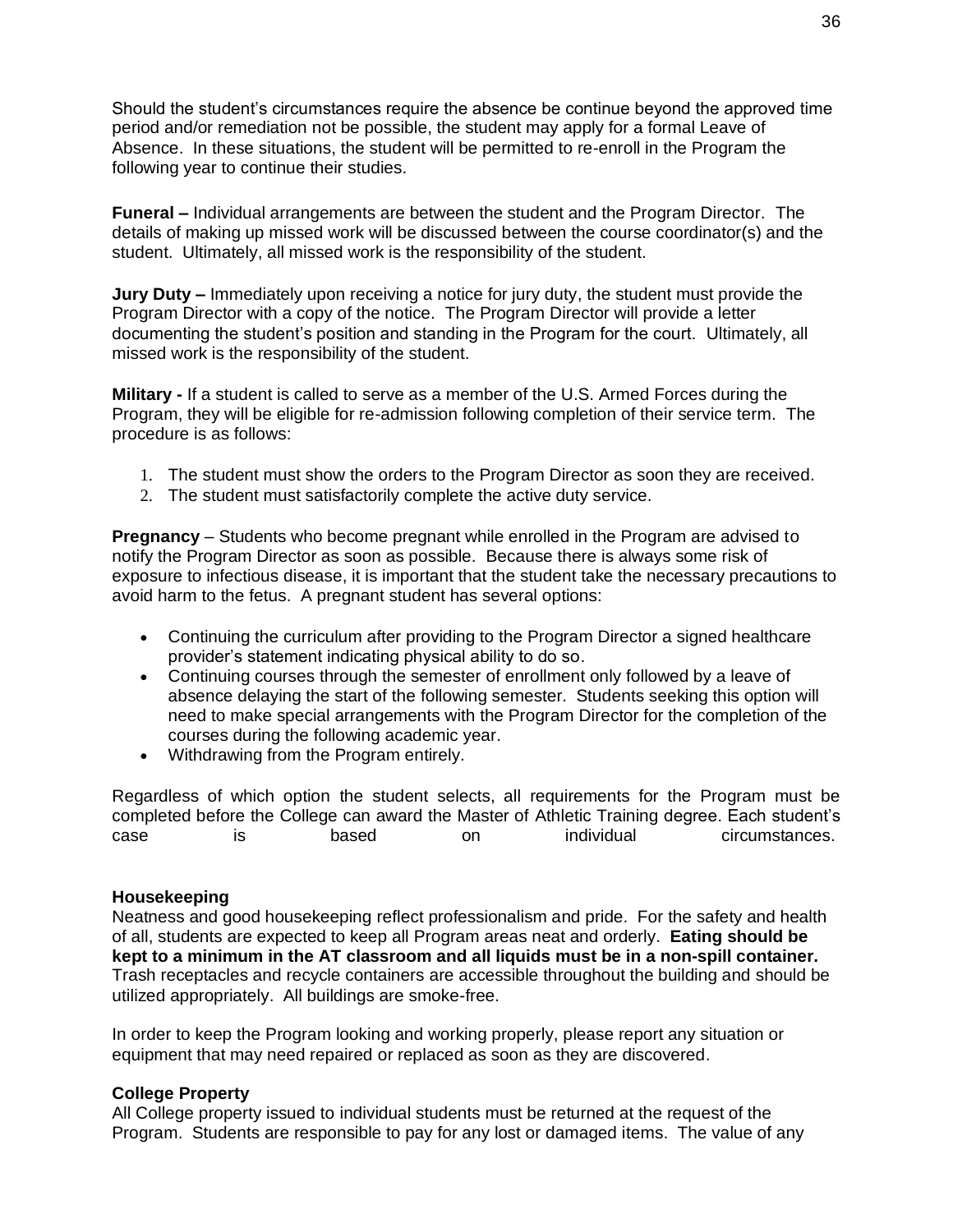item not returned or damaged will be charged to the student's financial account. Diplomas and transcripts will be withheld for any outstanding financial obligation.

The Program is not responsible for loss or damage to personal property of any students.

## <span id="page-41-0"></span>**Student Housing**

It is the responsibility of each student to find housing while enrolled in the Program.

## <span id="page-41-1"></span>**Student Safety**

Keeping students safe while enrolled in the Program is paramount. While on campus, students are protected by the 24/7 full-service Marietta College Police Department. During rotations, students are encouraged to utilize all security resources offered to them by the facilities (safe parking areas, police escorts, etc.). Should a student have a safety concern at any time, they should contact the Program Director immediately.

## <span id="page-41-2"></span>**Outside Employment**

The Program is extremely intense and rigorous. Students should view their education as their primary responsibility and should not allow any outside activity to interfere with their ability to accomplish the requirements necessary as an AT student. Therefore, outside employment is strongly discouraged during the Program.

## <span id="page-41-3"></span>**Use of Students as Staff or Instructional Faculty**

The Program will not require students to work for the Program or use students as a substitute for regular administrative staff, or instructional faculty.

## <span id="page-41-4"></span>**Academic Advisors**

Each student is assigned a faculty advisor during the first year. The assigned faculty member will remain their advisor throughout the program. Students should meet with their advisor as needed.

While the primary focus of advisor meetings is academics, students should not hesitate to contact their advisor with any questions or issues. Faculty advisors can refer students to campus resources such as the Center for Health and Wellness and/or the Academic Resource Center to assist with any problem affecting academic progress.

## <span id="page-41-5"></span>**Confidentiality**

Students, preceptors, and patients trust the Program and the students with important information relating to their lives, practices, and medical problems. The athletic training profession requires maintenance of confidentiality and it is the Program's responsibility to safeguard the information. Students have an obligation to maintain confidentiality, even after graduation. Any violation of confidentiality seriously affects the Program's reputation and effectiveness. Casual remarks may be misinterpreted and repeated, so students must learn to develop the personal discipline needed to maintain confidentiality. This also is applicable to internet and social media sites (see SOCIAL MEDIA POLICY**).**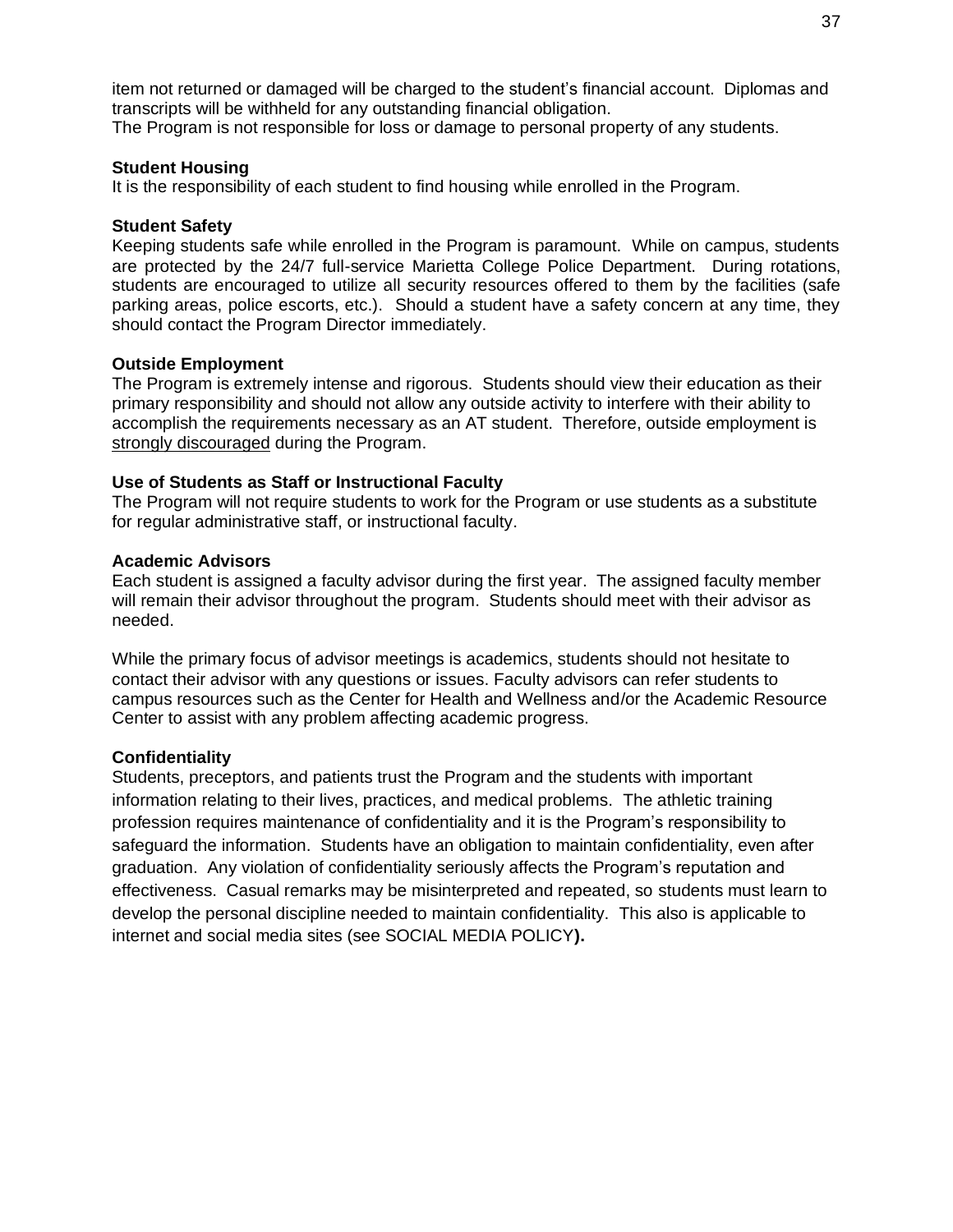## **Evaluation and Testing**

## <span id="page-42-1"></span><span id="page-42-0"></span>**Student Evaluation**

Throughout the program, students will be evaluated by various mechanisms including, but not limited to, class participation, computerized examinations, practical examinations, oral examinations, and professional behavior. Final grades for each course/rotation are established by the individual Course Coordinator and will be outlined in their course syllabus.

## <span id="page-42-2"></span>*Testing Policies*

- 1. Attendance is mandatory for all exams.
- 2. Students are expected to take examinations at designated time and date.
- 3. Students will clear desk and surrounding area of all materials including electronic devices and watches, binders, backpacks, etc. prior to exam.
- 4. Students are responsible for properly marking the answers on the computer.
- 5. At the instructor's discretion, students will be allowed to enter after the start of an examination but no extra time will be allotted.
- 6. Students must not communicate with each other in any way during an exam.
- 7. Students must submit all exam materials to the instructor when finished with the exam and before leaving the room.
- 8. The use of unauthorized technology assistance including smart phones and watches, during an exam will be treated as a form of academic dishonesty (Academic Dishonesty Policy) and could result in dismissal from the Program.
- 9. Students will not be permitted to use the restroom during exams, except in extreme emergencies.
- 10. Students may not re-enter the room after they have completed the exam.
- 11. In the event of an illness, the student must contact the Course Coordinator, BEFORE the test begins.
- 12. If a student misses an exam due to an excused illness or personal crisis, a make-up exam will be offered to the student on the first day back in classes.
- 13. It is the student's responsibility to schedule an appointment with the Course Coordinator to view their exam and receive feedback.
- 14. Questions and/or discrepancies regarding an exam should be respectfully addressed to the Course Coordinator and/or faculty member responsible for the exam question. Students should be prepared to provide proof of discrepancy in writing by citing and listing references. Question challenges will only be accepted for 48 hours after the review.
- 15. Changes in exam scores will be made at the discretion of the Course Coordinator and/or faculty member responsible for the exam question.
- 16. Review sessions are at the discretion of the Course Coordinator.
- 17. Under no circumstance should a student attempt to "copy" (written, screenshot, photograph, etc.) any released exam feedback. Such actions would fall under the "Academic Dishonesty" section of this Handbook and result in disciplinary action.

## <span id="page-42-3"></span>*Grading System*

Passing grades are "A" (excellent), "B" (good). The grades of "C" (average), "D" (scholastically deficient) or "F" (failure) are non-passing grades.

The grade of "PR" (in process) may be given for reasons acceptable to the Program Director in cases where a student has been unable to complete all the required work in the course. In order for a student to receive a "PR", the *Supplementary Grade Report* must be completed by the department stating the reason(s) for the "PR"; conditions for removal of the "PR"; and deadline for removing the "PR", and turned into the Records Office. The Program Director must sign this form. When the conditions for removal of the in process have been fulfilled, the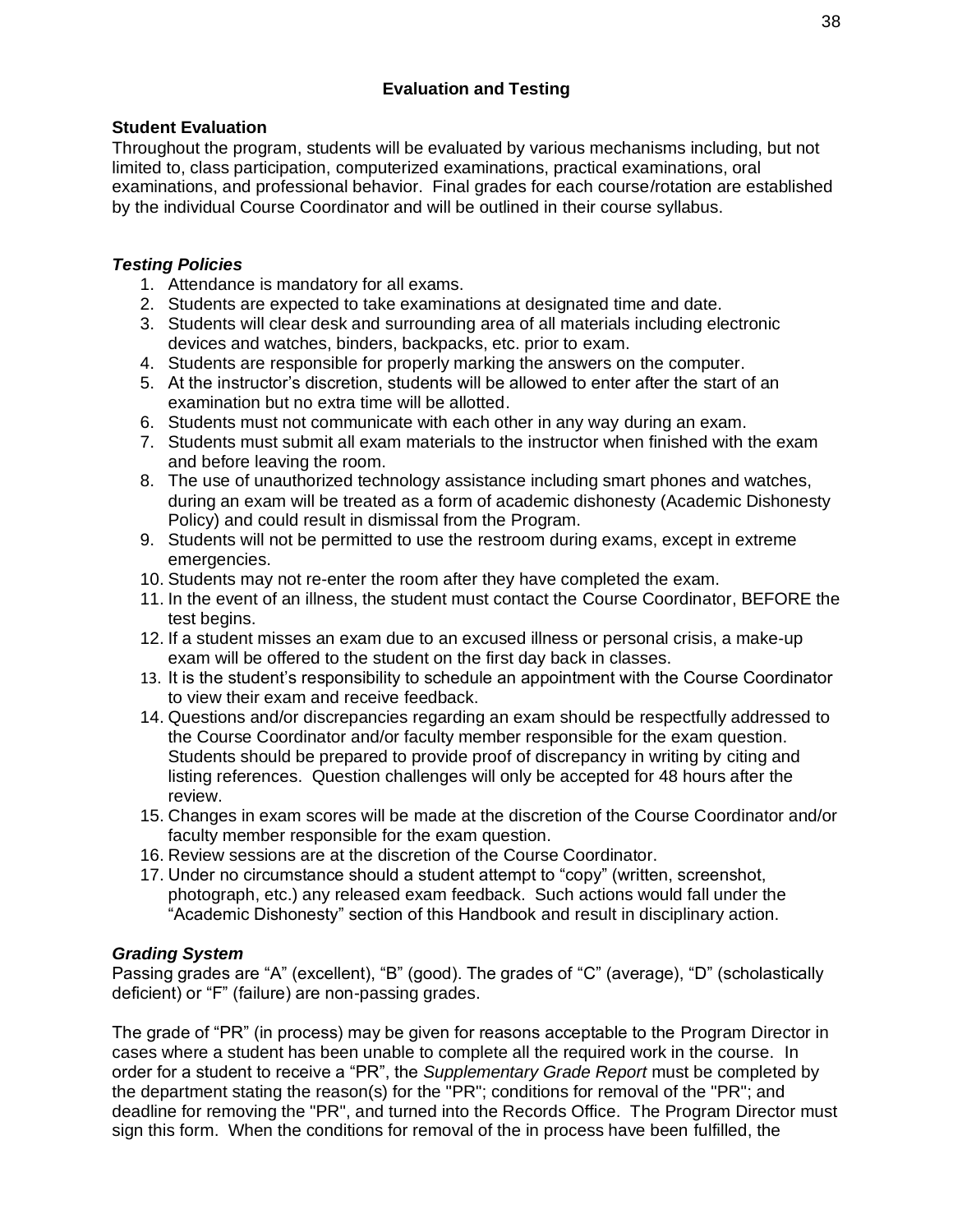department must then submit a *Change of Grade.* Grade point values of permanent grades for courses and rotations in the Program are as follows:

| A | $90 - 100\%$ |   |
|---|--------------|---|
| B | $80 - 89%$   | 3 |
| C | 70 - 79%     | 2 |
| D | $60 - 69%$   |   |
| E | $0 - 59%$    |   |

#### <span id="page-43-0"></span>**"At Risk" Identification**

Students not earning a passing grade (>80%) on an exam are identified as "at risk" and are required to meet with the Course Coordinator to try to identify a contributing issue for the exam grade. The Program is proactive in its approach to identify "at risk" students so to offer early academic support and/or referral to a support service thereby maximizing the student's success in the course/Program.

#### <span id="page-43-1"></span>**Course and Faculty Evaluations**

The Program requires that each student complete course and faculty evaluations for each course at the end of each semester. The evaluations are completed on-line. These evaluations are a student responsibility and should be taken seriously. Constructive suggestions are beneficial and aid the faculty in designing course materials for successful learning. It is unprofessional for a student to include disrespectful comments in his/her course evaluation. Students will also complete evaluations following all guest lecturer presentations throughout the Program.

#### **Scholastic Performance**

<span id="page-43-2"></span>The ability of an athletic training student to be promoted and to graduate from the Program is the responsibility of the student with assistance and support from the faculty. Note: in this document, a course is defined as a subject listed in the catalog under a specific name and number, with a designated number of credit hours and for which registration will be required. This applies to both the didactic (classes) and clinical (rotations) aspects of the Program curriculum.

Promotion and graduation are based on *both* academic and professional performance. Students must demonstrate acceptable levels of maturity, integrity, and other attitudes and behaviors expected of health care professionals. Students must be free of any impediments for licensure or for performance as an athletic trainer. Failure to meet these requirements will jeopardize continued enrollment in and graduation from the Program.

#### **Students are required to maintain a cumulative GPA of 3.0 or higher THROUGHOUT the Program to be in good academic standing AND to graduate from the Program.**

#### <span id="page-43-3"></span>**Academic Probation**

Students with a cumulative GPA falling below the 3.0 requirement at the end of a semester will receive a letter explaining they are on Academic Probation. This letter remains in their student file and their academic progress will be closely monitored by their academic advisor and the Program Director.

When the student's GPA rises above 3.0, they receive a letter indicating they are no longer on Academic Probation.

Students remaining on Academic Probation for three (3) consecutive semesters will be dismissed from the Program.

#### <span id="page-43-4"></span>**Remediation Policy**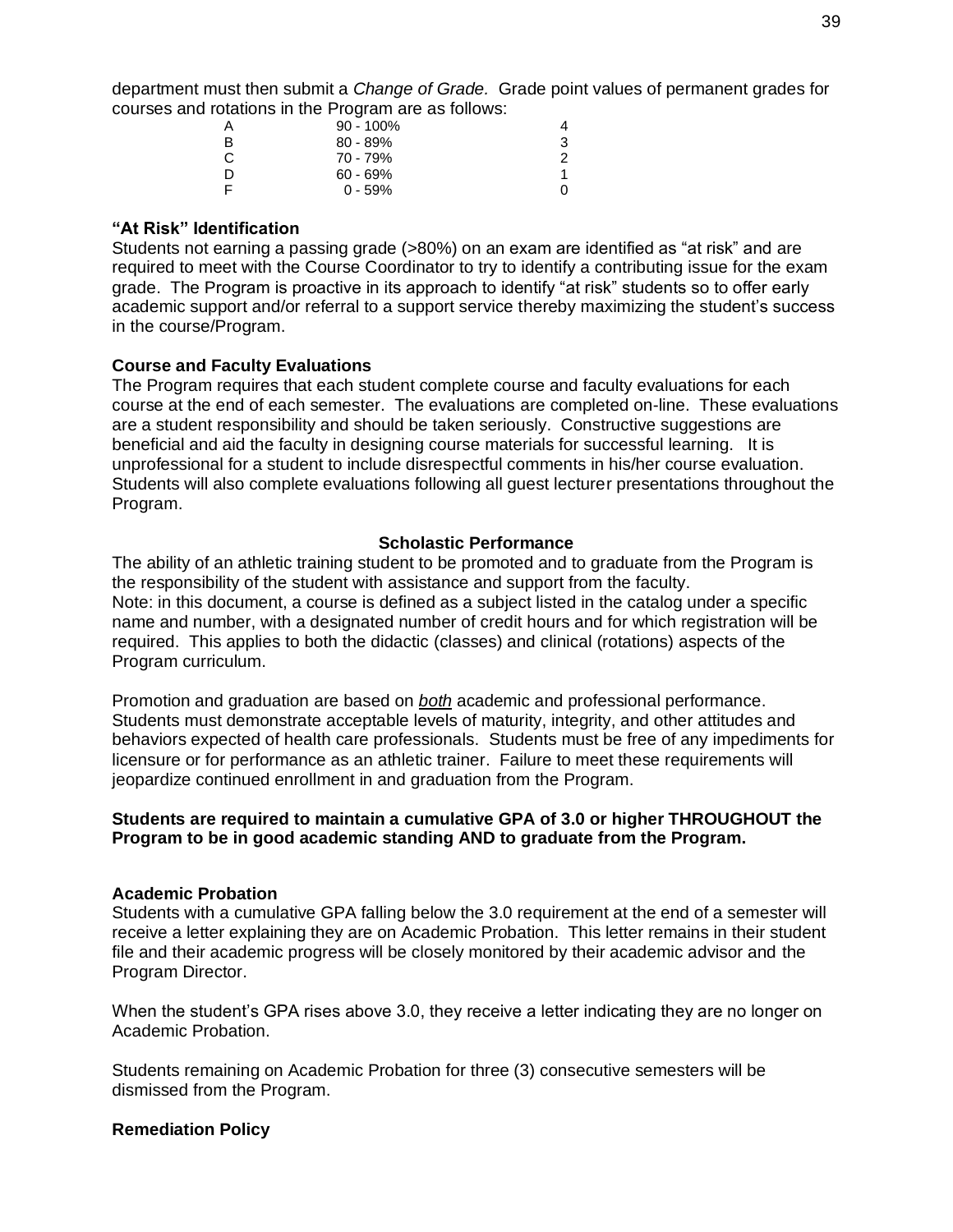Throughout the two years in the ATP, students will complete practical skills and computerized exams. All practical skills exams must be passed with a minimum of 3.0 out of 4.0 to be deemed proficient. Additionally, all written exams must be passed with an 80% or higher to be proficient.

Any student who scores below the minimum will be required to remediate the identified deficient area. Student progress is monitored and documented throughout the MAT program in a way to identify deficiencies in knowledge or skills. The remediation protocol is as follows:

- 1. A student earning below a B in any particular component of an ATTR course will remediate the identified deficient area.
- 2. The specific remediation plan will be developed at the discretion of the course instructor and may include but is not limited to:
	- i. Reading assignments
	- ii. Written completion of course objectives
	- iii. Exam retake
	- iv. Problem-based learning in the area of weakness
	- v. Individual tutoring
	- vi. Retaking practical exams
- 3. All remediation plans will include
	- i. Composition of the assessment and requirement to be successful
	- ii. Date by which remediation is to be completed
	- iii. All remediations will be documented in a shared OneDrive folder.
- 4. A student earning below a B in any component of a course outside of the ATTR (i.e. PASP, PSYC) course, should seek help from their advisor or the professor of the course. Any remediation will be left to the discretion of the Course Coordinator.

Students may earn a maximum of 2 C's as a course grade during their tenure in the Program. Students earning more than 2 C's as a final course grade will be dismissed from the Program. A student may appeal a decision of dismissal to the Graduate Council. Students who submit an appeal and have it granted by the Graduate Council or College Provost will remain on academic probation and will be dismissed again in the instance of another grade of a C in any MAT course.

Upon completion of the Master Athletic Training Program, students will sit for the Board of Certification Exam. Students that do not pass on the first attempt will need to pay and retake the exam if they still want to gain the certification in athletic training

## <span id="page-44-0"></span>**Personal Aptitude for Medicine**

Awarding the Master of Athletic Training degree is predicated on the determination by the faculty that a student is suitable for the practice of medicine in terms of personal characteristics and conduct, as well as scholastic achievement. Academic grades alone are not sufficient to warrant promotion to the next class, clinical phase or graduation. Faculty reserve the right to dismiss any student when the student's behavior is not in keeping with the standards of the medical profession or when the student's presence in the Program is considered detrimental to the student in question, the other students in the school, or to society in general.

## <span id="page-44-1"></span>**Graduation Requirements**

After completion of the ATP requirements, the student must also meet the criteria for graduation listed below in order to earn the Master's of Athletic Training.

The Master of Athletic Training Degree is granted to students who have successfully:

- 1) maintained a high degree of professionalism throughout the Program,
- 2) attained a cumulative grade point average of 3.00 or higher,
- 3) completed all clinical education requirements
- 4) completed of all clinical proficiency skills assessed during clinical rotations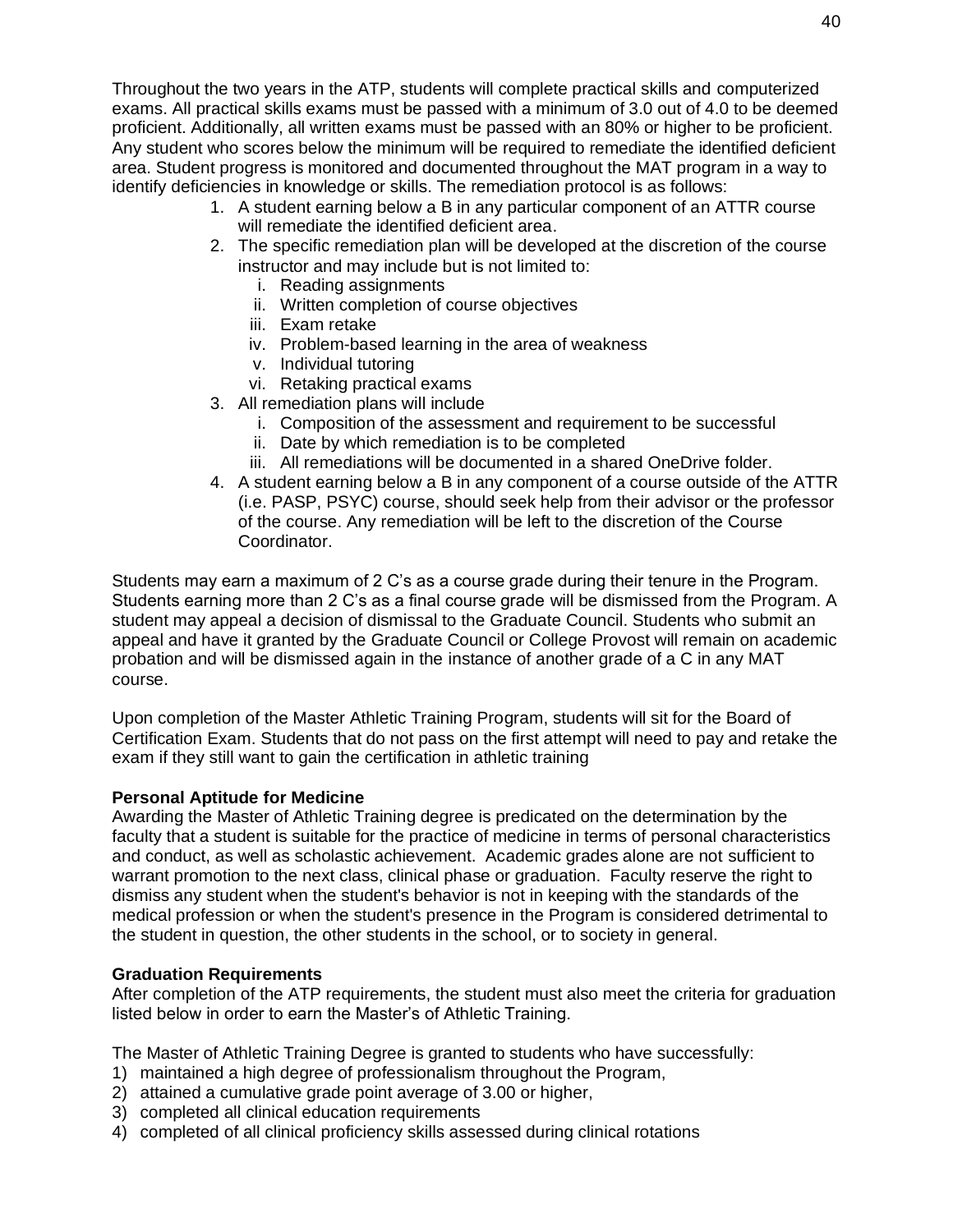- 5) obtained an average of Level 3 on all assessed AT Milestones competencies
- 6) passed the summative exam at the end of the program with a score of 70% or higher,
- 7) passed a problem-focused physical exam at the end of the program with a score of 80% or higher,
- 8) completed an exit interview with the Program Director.

The successful completion of the above requirements demonstrates that the student has met the minimum requirements for graduation from the Marietta College Athletic Training Program, is a candidate suitable to sit for the Board of Certification examination and is free of any impediments to licensure or to performance as an athletic trainer.

#### <span id="page-45-0"></span>**Program Dismissal**

A student dismissed from the Program has fifteen (15) days to appeal in writing any adverse decision to the Graduate Council (see Graduate Council Grievance Procedure). The Graduate Council will hear the graduate student's case and make a recommendation to the Provost who can affirm or overturn the decision. There is no appeal of the Provost's decision.

#### <span id="page-45-1"></span>**Comprehensive Examination**

Students are required to successfully complete the Comprehensive exam with a score of 70% or higher at the end of each year in the program. Failure to reach an 70% will require remediation and could delay the start of clinical rotations. Failure to successfully fulfill remediation requirements will result in Program dismissal.

#### <span id="page-45-2"></span>**Academic Dishonesty**

Dishonesty within the academic community is a very serious matter, because dishonesty destroys the basic trust necessary for a healthy educational environment. Academic dishonesty is any treatment or representation of work as if one were fully responsible for it when it is in fact the work of another person (Marietta College Undergraduate Course Catalog).

Academic dishonesty includes cheating, plagiarism, theft or improper manipulation of laboratory or research data or theft of service. Plagiarism is one specific example of academic dishonesty that is often misunderstood by students. Plagiarism occurs when a writer deliberately uses someone else's language, ideas, or other original (not common-knowledge) material without properly acknowledging its source. Appropriate paraphrasing and proper referencing are necessary to avoid plagiarism. Students will have access to electronic and printed materials that are the "intellectual property" of others. The distribution or presentation of these materials, whether or not copyrighted and including both electronic and print formats, without appropriate citation will be considered plagiarism.

Falsification of any Program documents (E-value, preceptor evaluations, site evaluations, case studies, etc.) is a violation of academic dishonesty and professionalism of an athletic training student.

In order to ensure the academic honesty and integrity of all students while class is in session, the Program faculty and staff reserve the right to monitor classroom activity including examinations. Additionally, ExamSoft, the Program's testing system, will restrict access to all computer programs, files and web sites during exams.

In order to deter plagiarism and ensure appropriate use of resources in student research and learning, Marietta College subscribes to a plagiarism prevention service, [www.turnitin.com.](http://www.turnitin.com/) Faculty may request that students submit their written work to the service to ensure that others' ideas are cited appropriately.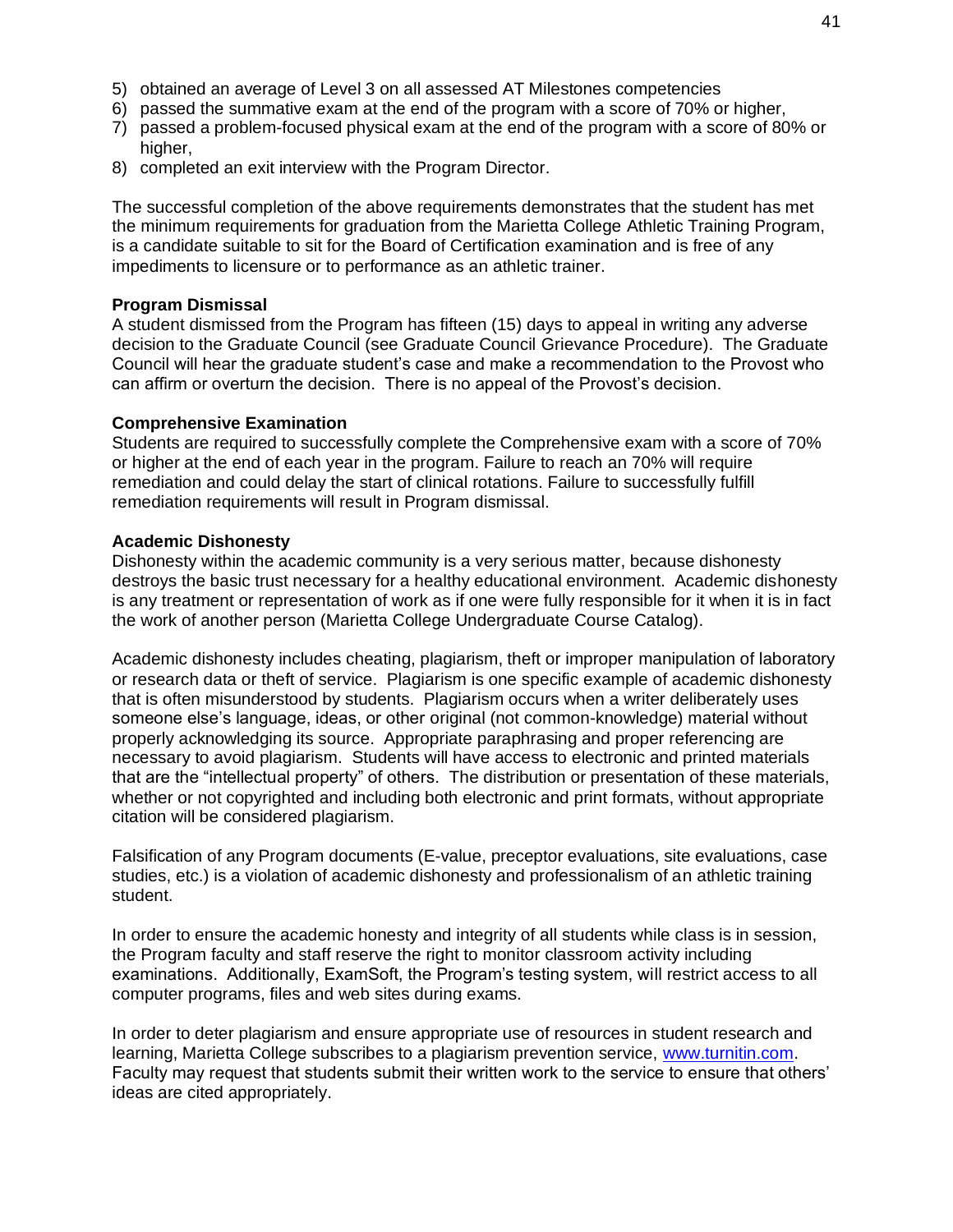In cases of suspected academic dishonesty and/or violation of professional conduct, the instructor is advised to consult with the Program Director and, if deemed necessary, with the Provost. If it is determined that academic dishonesty and/or professional misconduct has occurred, it is the responsibility of the instructor to notify the Program Director who will then notify the Provost.

A substantiated case of academic dishonesty may result in disciplinary action, including a failing grade on the project, or failing grade in the course, or expulsion from the College.

Students have the right to appeal any penalties imposed for academic dishonesty or professional misconduct (Procedure for Academic Grievance).

#### **Graduate Student Disciplinary Issues**

#### <span id="page-46-1"></span><span id="page-46-0"></span>**The AT Program Progress and Conduct Committee**

This Committee has membership of all full-time AT Program faculty members, any available part-time faculty, and the AT Medical Director. The Program Director presents the information to the Committee. The Progress and Conduct Committee process may be enforced at any point in the Program. Appearance before the Progress and Conduct Committee includes but is not limited to: reviewing cases of students who have received a failing grade(s) and reviewing cases of students whose professional behavior and/or ethics have been questioned by the faculty/staff, Program Director, a preceptor, or a patient. Additionally, the Committee may at its discretion, meet with a student to discuss that student's individual situation (i.e. legal issues). After meeting with the student, the Committee will submit recommendations regarding promotion, remediation, probation or dismissal from the Program.

#### <span id="page-46-2"></span>**Graduate Student Academic Grievances**

Marietta College is committed to the highest principles of academic and personal integrity and a sensitive regard for the rights of others. Essential to these rights are the individual responsibilities of faculty and graduate students. Faculty are responsible for clearly communicating their grading policies, testing procedures, and expectations of graduate student performance at the beginning of each course, as described in the Faculty Handbook. Graduate students are responsible for following these policies and fulfilling those expectations. Although graduate students have the right to their opinions about course content and delivery, they remain responsible for learning the content of the course and for fulfilling all degree requirements.

**Important Note to Graduate Students** There is always a subjective component to grading. Because of the specialized nature of graduate education, the Graduate Council is not in a position (i.e. does not have the expertise) to second-guess the instructor as to the appropriateness of a grade. In an appeal of a grade, the student must demonstrate that the grade was unfair in some way (expectations were not clear, the instructor was unprofessional, etc.). The standard for successfully appealing a grade is very high and must be accompanied by clear, unambiguous documentary evidence.

#### <span id="page-46-3"></span>**Procedure for Academic Grievances**

If a graduate student believes he or she has a legitimate complaint or grievance, the student should follow the following procedure:

#### **Step I**

It is recommended that a graduate student consult with his or her academic advisor before and while initiating a complaint or grievance.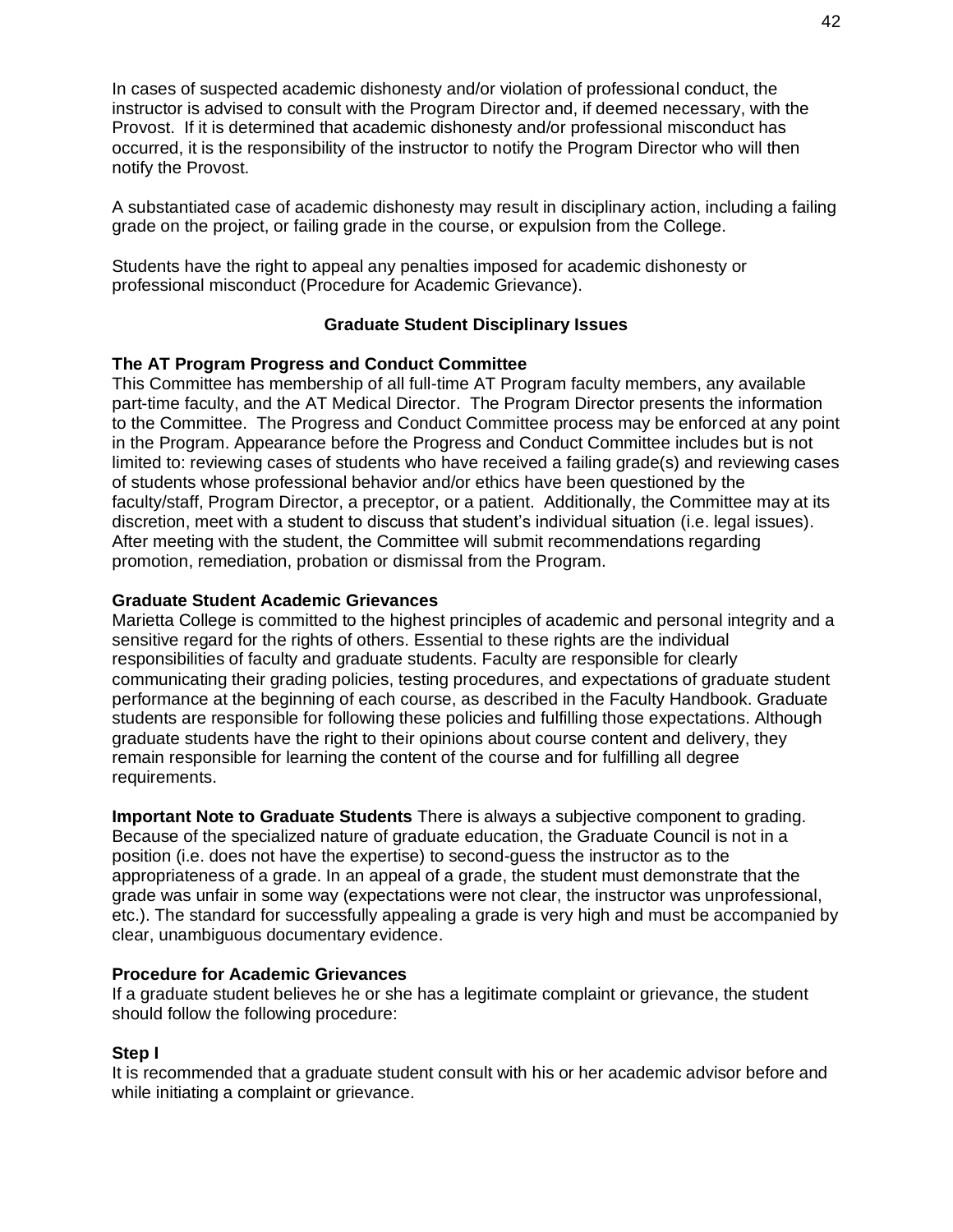- The graduate student shall discuss the problem with the instructor (for problems involving a single class) or program director (for problems involving the program in general).
- If a problem is not mutually resolved, the graduate student shall confer with the program director of the graduate student's program. Some programs may have their own grievance procedure (Progress and Conduct Committee); the program director will inform the graduate student of this procedure. If the problem is between the student and the program director, then the graduate student shall confer with the Provost or the person in the office to whom the Provost has delegated this responsibility, hereafter referred to as the Provost designate.
- A graduate student should not assume that petitioning a complaint or grievance means that the petition will be granted. The graduate student should continue to attend classes and fulfill the requirements of the course in which the graduate student is currently enrolled.
- A complaint or grievance must be initiated by the end of the seventh week of the semester following the incident triggering the complaint/grievance. The summer term does not count as a semester.

#### **Step II**

- If the complaint is not satisfactorily resolved in Step I, the graduate student has the right to file a grievance with the Graduate Council. The graduate student should contact the current chair of the Graduate Council to obtain the current procedure (given below) for filing a grievance with the Graduate Council.
- In general, the Graduate Council will hear the following types of grievances: appeal of grades, extension of time to complete program requirements, non-professional behavior, plagiarism, and any other matter that may potentially fall within the scope of the Council.
- The Graduate Council will hear the graduate student's case (using the procedure below). The decision of the Graduate Council will be forwarded to the Provost and the student. If an appeal of the Graduate Council's decision arises, the Provost can affirm or overturn the decision. There is no appeal of the Provost's decision.

#### <span id="page-47-0"></span>**Graduate Council Grievance Procedure**

- 1. The chair of the Council will supply the graduate student with a copy of this procedure.
- 2. The chair of the Council will appoint a faculty counselor to help the student formulate the grievance. This faculty counselor may be the Associate Provost or any member of the faculty teaching in a graduate program not directly involved in the grievance.
- 3. The student, working with the faculty counselor, will produce a written allegation describing the grievance, a summary of the circumstances surrounding it, the related evidence, and what has already been done in attempting to resolve it. An electronic copy of this document must be delivered to the chair of the Council for distribution to the Council at least 48 hours (not including weekends and holidays) prior to the hearing.
- 4. The graduate student will work with the chair of the Graduate Council to schedule the hearing at a mutually agreeable time, normally the regular meeting time of the Council. The student is entitled to a hearing within 15 days of the time the student first contacts the chair of the Graduate Council. Grievances arising shortly before break periods may require more time to complete.
- 5. At the hearing, the graduate student will have a reasonable amount of time (about 15 minutes) to present his or her grievance. The faculty member and/or affected program will then have a similar amount of time. Neither of the affected parties will be present to hear the other party's presentation; neither of the affected parties will be present during deliberations. The Graduate Council may hear additional witnesses at the chair's discretion. A decision will be forwarded to the Provost within 8 days of the hearing.
- 6. There shall be no legal counsel present in the hearing.
- 7. The Graduate Council shall maintain confidentiality concerning any information presented in the hearing.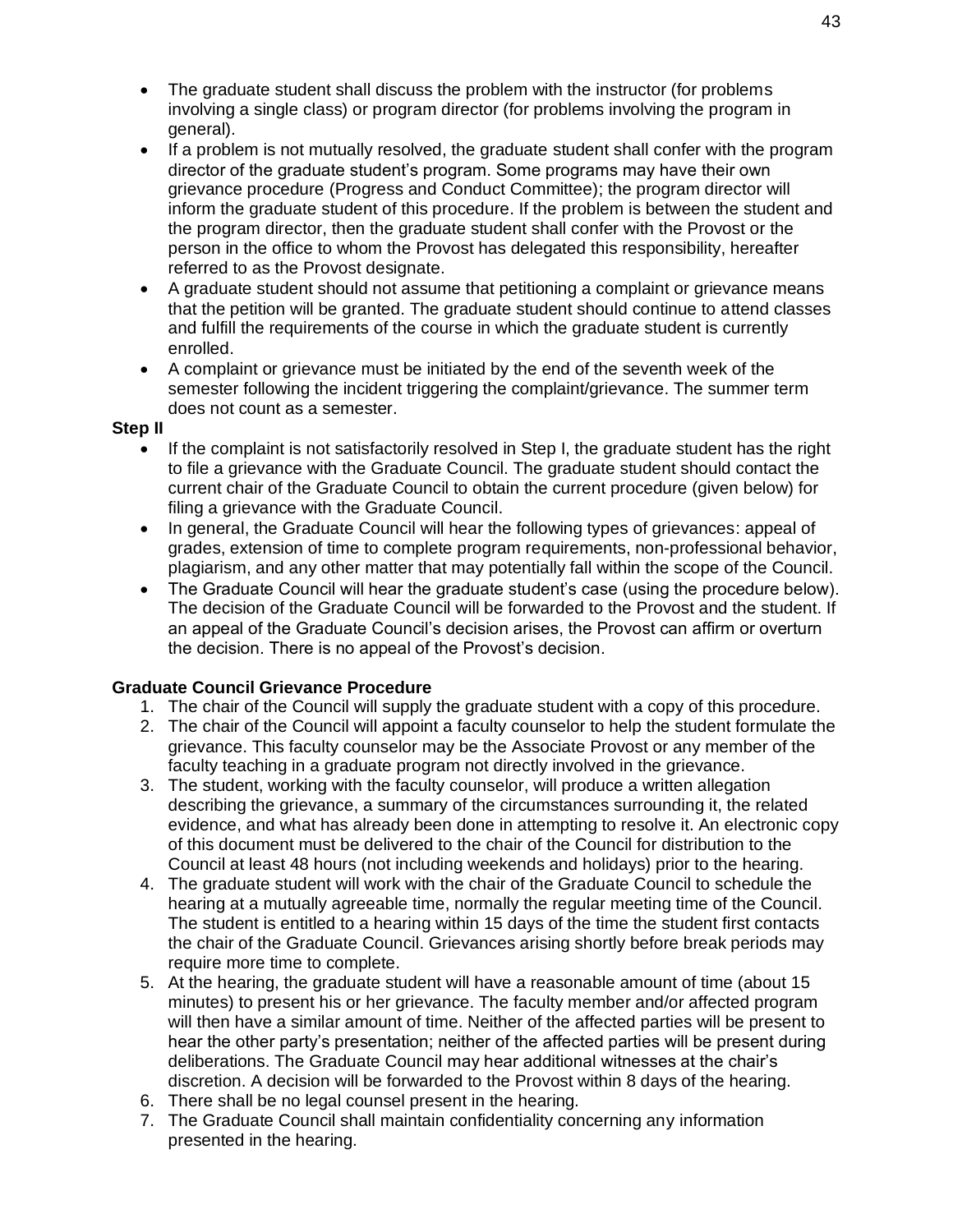- 8. The Graduate Council shall have access to all material it feels is relevant to the case.
- 9. Cases brought before Graduate Council will be decided by a simple majority vote.
- 10. The decision of Graduate Council will be forwarded to the Provost, the student, the program director, and the faculty member involved in the grievance. If an appeal of the Graduate Council's decision arises, the Provost can affirm or overturn the decision. The Provost will inform the graduate student, the program director, the faculty member involved in the grievance, and the Council of the final decision. There is no appeal of the Provost's decision.
- 11. The graduate student may withdraw the grievance at any point in the proceedings by so requesting in writing to the Provost or Chair of the Graduate Council.
- 12. The Provost or Chair of the Graduate Council may grant an extension of the time limit of this procedure for good cause.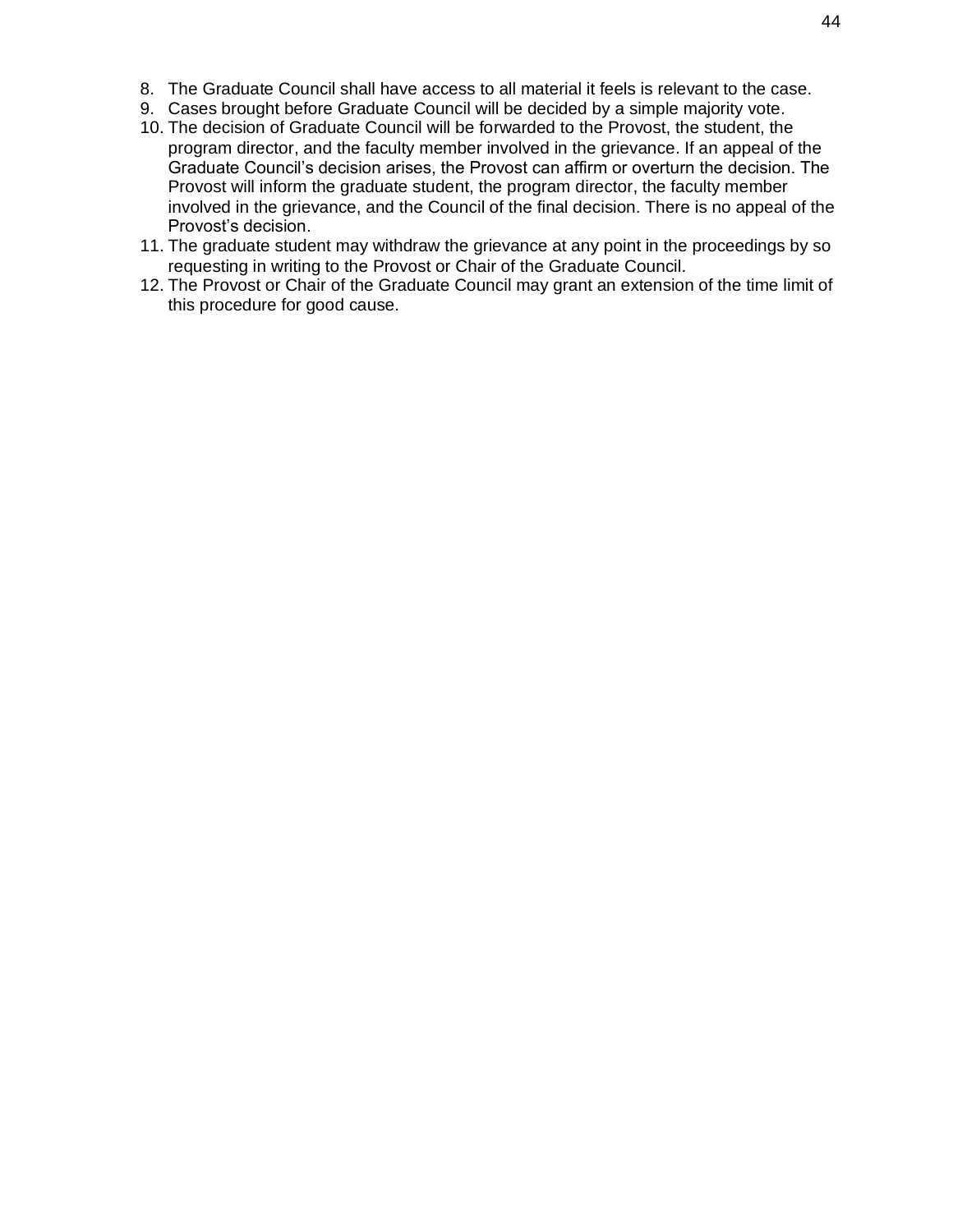#### **Clinical Experiences**

<span id="page-49-0"></span>The Marietta College Athletic Training Program offers students a challenging course of study designed to prepare them for future roles as an athletic trainer. Clinical experiences involve an in-depth exposure to patients in a variety of clinical settings. It is during these experiences that the student shapes and reinforces the skills described within the clinical role of an athletic trainer. The opportunities for learning, enhancing skills, and developing an identity as an athletic trainer will *never* be greater than they will be during clinical experiences. The student's responsibilities to themselves, their preceptors, and their patients will be tremendous. **Students must take advantage of every opportunity** and live up to the responsibilities – ultimately, they and their patients will be the major beneficiaries.

Temptations to choose the "easy road" during this time will be great but taking this path will be a disservice to preceptors, patients, and especially the student themselves. To make the most of the opportunities during clinical experiences requires discipline and hard work. Students must remember that each clinical encounter will be as successful as they make it and that there is always something new to learn, even in the most mundane tasks.

During clinical experiences, students are representing the athletic training profession as well as the Marietta College Athletic Training Program. Many times, they may be the first contact a patient or other healthcare professional has had with the AT profession or Marietta College; therefore, it is imperative to be a "positive representative" for the profession and the College.

Clinical rotations provide further instruction in anatomy, pathophysiology and clinical medicine. Training experiences will occur in a variety of settings encountered in the athletic training profession. During rotations, students learn how to better interview and examine patients, identify healthcare risks and problems, transmit patient information in verbal and written form, obtain specimens for diagnostic testing, participate in surgeries, monitor programs of evaluation and therapy to diverse patient populations of all ages with a range of acute and chronic medical and surgical conditions, and discuss preventive healthcare behaviors with patients and families.

The faculty and staff of the Marietta College Athletic Training Program want to offer any help and guidance students may need during this time; remember we are only a phone call away.

#### <span id="page-49-1"></span>**Clinical Education Requirement**

Students will begin their clinical experience in the first fall semester of the MAT Program and will be completed over a minimum of 2 years. The student will be assigned to a Clinical Preceptor during the clinical experience. This clinical experience is designed to provide the student with authentic, hands-on experience in athletic training practice. Students should make the most of this opportunity to practice athletic training skills and learn from their preceptors' experiences and clinical expertise.

#### <span id="page-49-2"></span>**Additional Requirements**

There may be additional clinical hour requirements assigned as part of various courses. These assignments may include experiences in the emergency room, surgery, physical therapy settings, etc. Additionally, guest speakers will be invited and scheduled to provide additional learning opportunities. All attempts will be made to make these times during class but may be scheduled during the evening to accommodate all students in the MAT. Attendance of these speaking engagements is mandatory. If you must miss a guest speaker due to an academic or clinical site reason, you must obtain the video of the speaker and answer questions as assigned by the instructor who invited the speaker.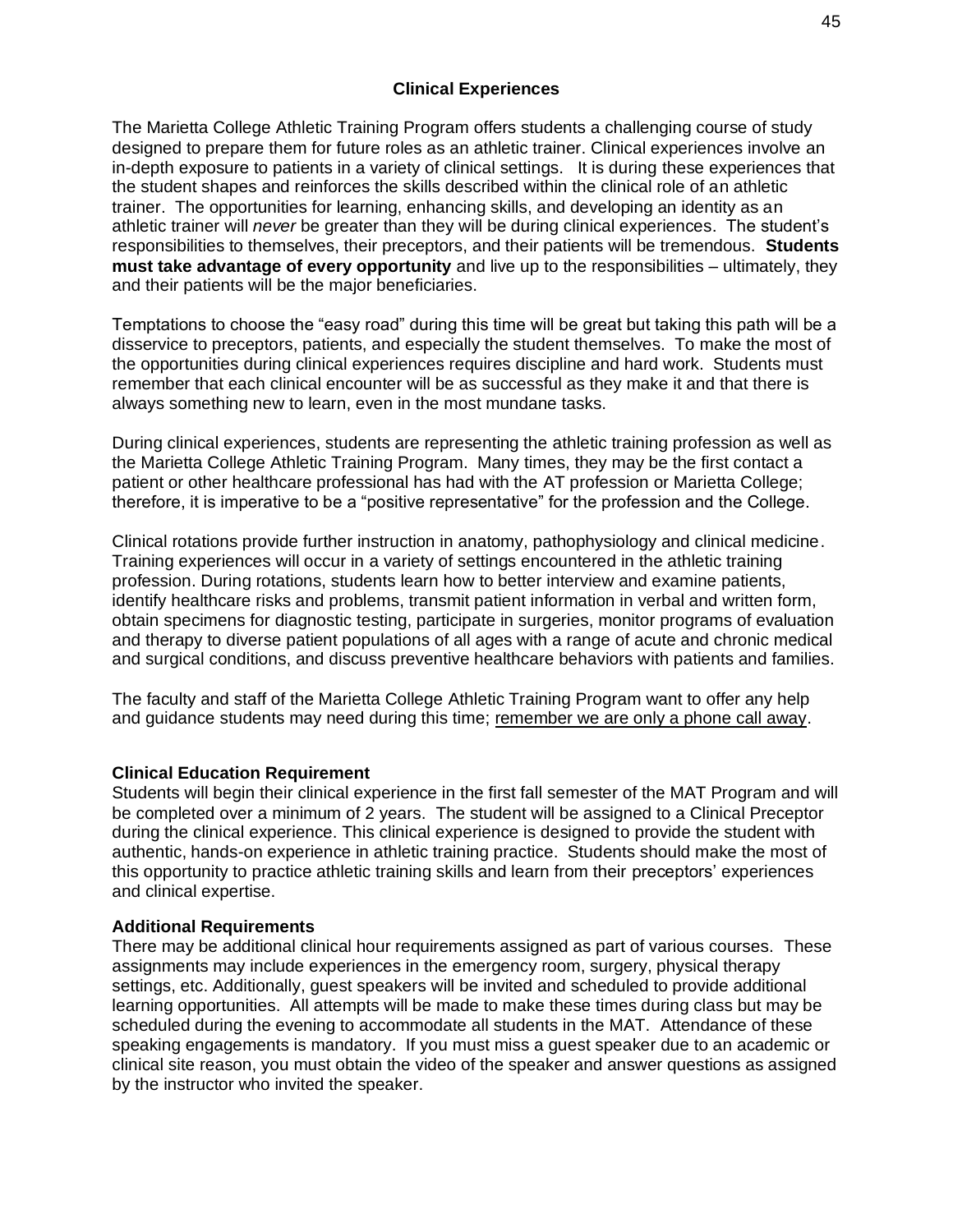#### <span id="page-50-0"></span>**Additional Expenses**

In addition to the normal tuition and fees of Marietta College, the student enrolled in the Athletic Training Program will be subject to the following expenses:

- 1. Students will be required to obtain a 12-panel drug screen prior to their clinical experience. Drug screens are available through MMH and are at the expense of the student, typically about \$80.
- 2. All students in the MAT will be required to wear clothes consistent with the dress code. This will require the purchase of an Athletic Training polo. Average cost for a polo is typically about \$40. Additionally, students will need appropriate khaki pants and/or shorts which should be purchased on their own and be in accordance with the Professional Appearance Policy. It is expected that a student will spend approximately \$40-\$200 dollars during their two years in the program.
- 3. At times, students may wish to purchase other clothing with the athletic training logo. These will be ordered as interest dictates and are always optional expenses.
- 4. Travel to and from clinical sites is at the student's expense. This includes gas, airfare depending on the clinical immersion site, and housing. Financial obligations will be considered when assigning a student clinical immersion sites.

#### <span id="page-50-1"></span>**General Formula for Clinical Placement of Students**

The following is the plan for assignment of students to their field experience and their Clinical Preceptor. In order to be enrolled in the MAT, students cannot be a varsity or junior varsity athlete of any sort for Marietta College. For those choosing a 3+2 option, this would mean forgoing the fourth year of eligibility.

During the fall semester of the student's first year, he/she/ze would be assigned to a Preceptor at Marietta College. Assignments are made based on areas of need for learning as well as student learning styles, strengths, weaknesses, and personality. Every attempt is made to pair the student with a Preceptor within a setting that will meet their/zir learning and experience needs and matches the teaching style that will benefit the student most and will promote successful completion of the clinical experience. The subsequent clinical experiences (ATTR 525 and ATTR 615) will be assigned based on patient encounters logged in E-value and areas of need identified by the student, faculty, and previous preceptors. The clinical immersion will be identified in the spring of the student's first year and will be completed in the student's second year. The clinical immersion assignment will be made based on students' professional goals, ability to meet areas of need anticipated at that time, personality, and learning styles.

All students will be assigned to an off-campus clinical site for one or more of their field experience/clinical education requirements. These placements will require the student to have some form of transportation. Carpooling may be used whenever possible, though it should not be relied on as a primary means of transport (i.e., high school football, or clinics that will accept two students at a time).

#### <span id="page-50-2"></span>**Clinical Settings**

All clinical experiences must take place at a Marietta College approved affiliated clinical site under the supervision of an ATC, MD, or DO.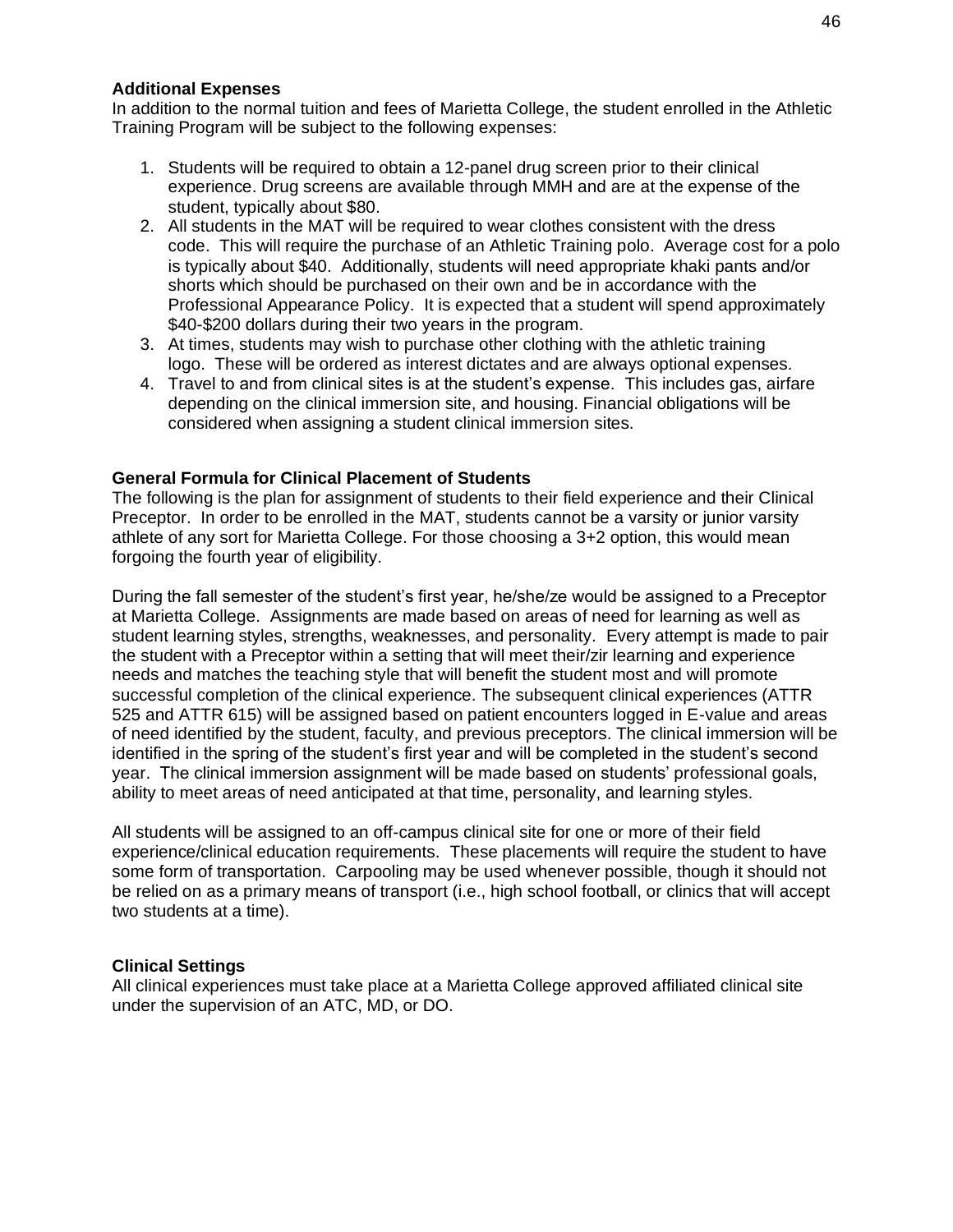## <span id="page-51-0"></span>**Program Responsibilities**

- The Program is responsible for verifying, coordinating and assigning all student clinical sites and preceptors.
- The program will be responsible for assuring that clinical sites are provided Marietta College's professional liability insurance information prior to the start of the students clinical rotation.
- The Program will be responsible for assuring that during the clinical rotations each student keeps in force major medical insurance as stipulated by the College.
- The Program will protect the student and their educational learning experience if it is deemed they are in danger or in an environment not conducive of learning.
- The Program will withdraw any student from a rotation at the request of the preceptor when it is deemed that the student's work, conduct, or health is considered detrimental to patients or the practice site.
- The Program will withdraw any student from a rotation if there is a significant conflict between the student and preceptor that would deter from the rotation experience.
- The Program will coordinate the assignment of students with the preceptor and designate a staff member(s) who shall act as a liaison and information resource for the preceptor.
- The Program will evaluate rotation sites to assess student progress and to address any preceptor and/or student issues.
- The Program will maintain frequent communication with students while they are on rotations.
- The Program will determine the final grades for students in the clinical course.

## <span id="page-51-1"></span>**Preceptor Responsibilities**

- The preceptor agrees to orient students at the onset of the rotation with the practice/site policies and procedures and review the expectations and objectives for the rotation.
- The preceptor agrees to promptly inform the Clinical Coordinator (740-376-4788) of any circumstance that might interfere with the accomplishment of the rotation goals or diminish the overall training experience.
- The preceptor agrees to provide clinical hours as indicated in the course syllabus for the student to attend and participate in clinical activities at the rotation site understanding it may be more or less depending upon the setting.
- The preceptor agrees to review the educational objectives to make reasonable efforts to assist the student in attaining the competencies and skills listed in the objectives.
- The preceptor agrees to provide ongoing and timely feedback regarding clinical performance, knowledge base and critical thinking skills.
- The preceptor agrees to maintain an ethical approach to the care of patients by serving as a role model for the student.
- The preceptor agrees to delegate the student increasing levels of responsibility for clinical assessment and management as appropriate to the student's experience and expertise.
- The preceptor agrees to arrange an alternate preceptor (another athletic trainer or physician) or to give an assignment to the student if he/she will not be able to precept the student for more than two days. If an alternate cannot be found, please contact the Clinical Coordinator (740-376-4788) immediately.
- The preceptor agrees not to use students as a substitute for regular clinical or administrative staff.
- The preceptor agrees to accept responsibility and to provide supervision (to the point he/she deems necessary) of a student's clinical activities in the clinical/office setting: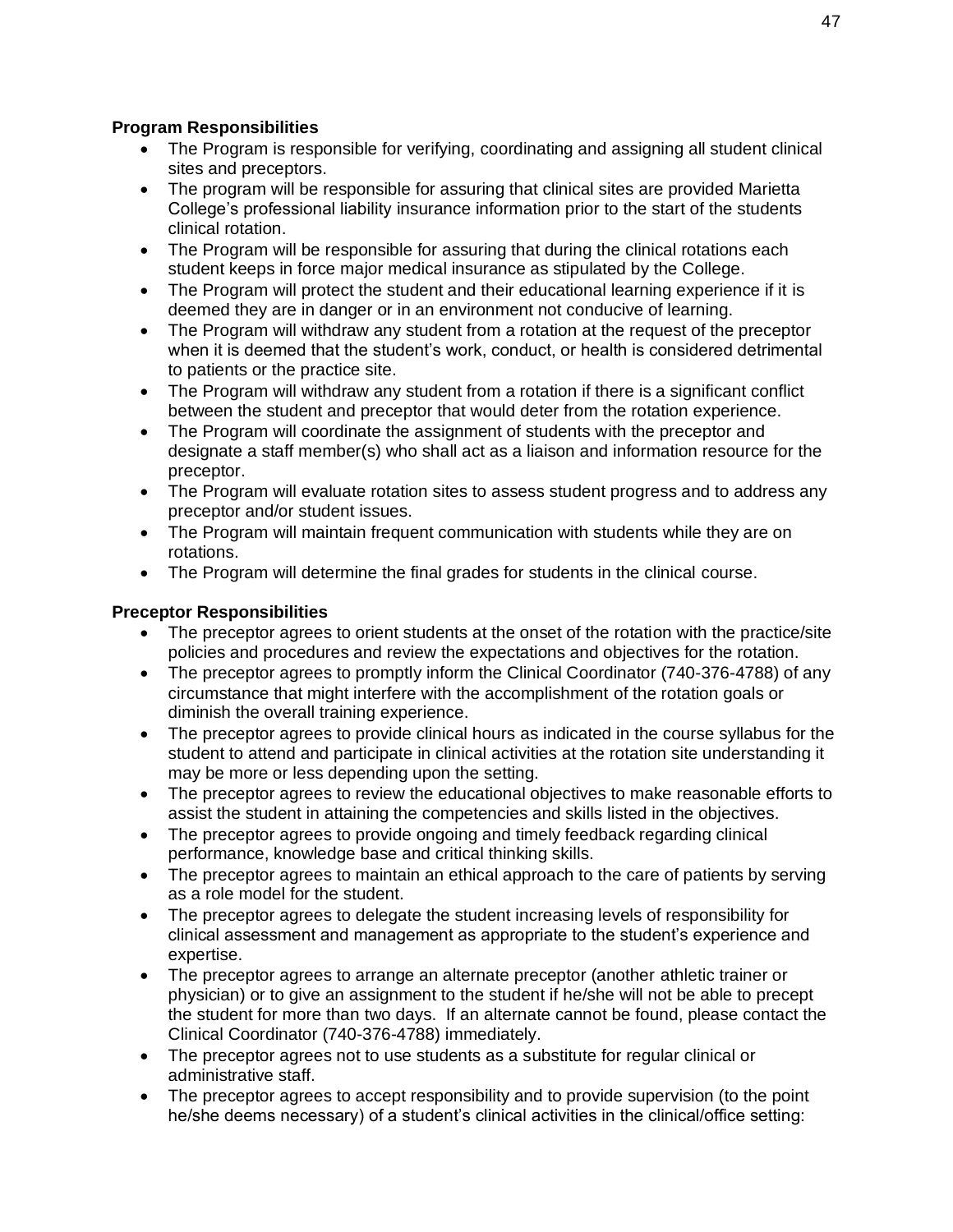- **E** Histories, physical exams, laboratory/radiology tests, making assessment and treatment plans.
- Case presentations or research projects as required by the preceptor.
- Clinical procedures that are consistent with patient care.
- The preceptor agrees to accept responsibility and to provide supervision (to the point he/she deems necessary) of the student's clinical activities and documentation in the setting.
- The preceptor agrees not to provide money or material goods to the student in return for his/her assistance in the medical care of patients.
- The preceptor agrees to allow student visits by faculty/staff of the Marietta College Athletic Training Program to assess the progress of students.
- The preceptor agrees to complete all evaluation forms provided by the Program reflecting on student knowledge and skills as well as their improvement throughout the rotation.
- The preceptor agrees to supervise the student within the preceptors' scope of practice.

#### <span id="page-52-0"></span>**Student Responsibilities**

- The student will conduct themselves in a courteous, respectful, and professional manner at all times.
- The student will identify themselves as a Marietta College Athletic Training Student.
- The student will be hardworking, conscientious and accountable.
- The student will be responsible for taking an active role in their clinical education.
- The student will demonstrate awareness of professional limitations and will only perform activities assigned by and under the supervision of their preceptor.
- On the first day of the rotation, the student will inform the preceptor of their individual needs; this includes sharing with the preceptor where the student feels he/she "is" and where he/she "ought to be" in specific clinical requirements and clinical skills. He/she will review rotation objectives and evaluation form with the preceptor.
- The student will not be used as a substitute for regular clinical or administrative staff.
- The student will adhere to the regulations and policies of the Marietta College AT Student Handbook.
- The student will follow the rules and regulations of the hospital or other institutions in which he/she works and agrees to complete all required documentation, additional training and/or testing required by the facilities.
- The student will make all reasonable efforts to maintain good relationships at all times with patients, staff, and preceptors.
- The student will complete all assignments, E-value tracking, and site/preceptor evaluations at the completion of each rotation.
- The student is responsible for discussing with the preceptor a mid-point evaluation for each rotation.
- The student will never see, treat and discharge a patient without having the preceptor see the patient.
- The student shall handle all confidential information in a professional and ethical manner and in accordance with all applicable federal and state regulations, including HIPAA laws.
- The student shall be permitted to document in designated portions of the patient's medical record, in accordance with setting policy. It is the student's responsibility to complete all required documentation for each clinical rotation as required by the setting.
- The student will incur expenses and obtain drug/alcohol screen or an additional background check if required by the placement site (prior, during or after rotation).
- The student may make suggestions for clinical sites and/or preceptors (physicians/ATs) but it is the responsibility of the Program to verify, coordinate and assign all student clinical sites and preceptors.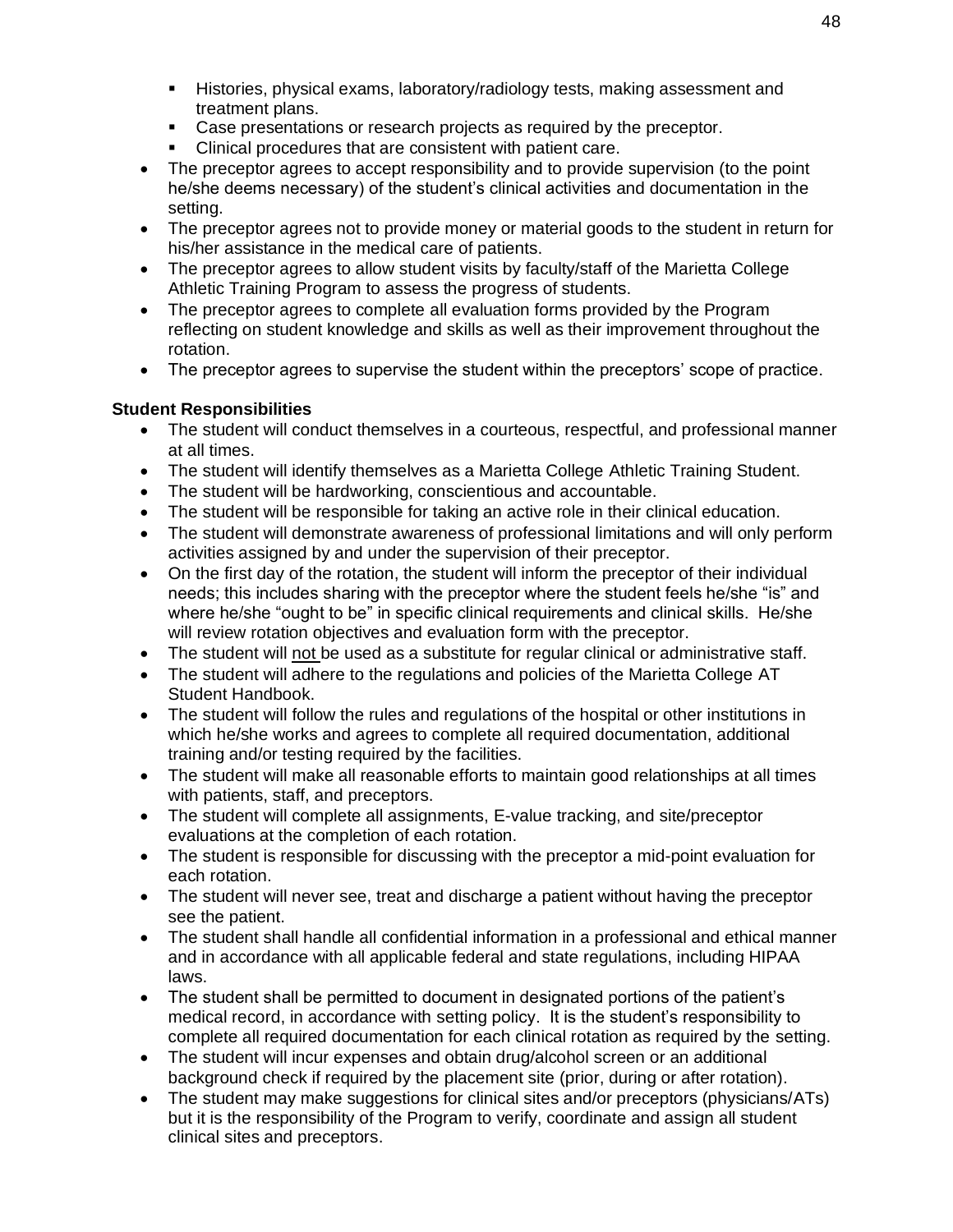- The student is to follow the schedule of their preceptor. This may include evenings, weekends and holidays.
- The student understands that if they are removed from a rotation by the Program or a request from a preceptor, the student must appear before the Progress and Conduct Committee. The student could be dismissed from the Program or the graduation of the student could be delayed until other rotations can be found that are approved by the Program.
- The student understands that any falsification of clinical rotation documents will result in an appearance before the Progress and Conduct Committee and may result in dismissal from the Program.

## <span id="page-53-0"></span>**Survival Skills**

#### <span id="page-53-1"></span>*Planning and Self-Reflection*

The student should review and use as a study guide the instructional and outcome objectives for each rotation. When this step is complete, the student should identify the specific objectives to accomplish while assigned to each clinical rotation.

At the end of each clinical experience, the student should spend some time reflecting on expectations and how they compare with actual achievements over the course. What personal and professional factors served to facilitate or impede the student's learning experience? What would the student have done differently if the opportunity to repeat a particular rotation were provided?

As the student gets ready to begin clinical rotations, there are several axioms that have emerged over the years that should be kept in mind. Following each of the tenets presented below has proven to reduce error and oversight while maintaining focus on the processes of quality medical care.

## <span id="page-53-2"></span>*Preceptor Communication*

- At the beginning of each rotation, students should review the rotation objectives with their preceptor. They should discuss their educational background and experience, strengths and weaknesses, and the areas/skills in which they would like to focus.
- Ask questions. Clinical instructors like to teach inquisitive students.
- Practice patient presentations to improve organizational skills, the ability to make decisions about the information elicited and how to approach a problem.
- Take advantage of all patient care opportunities: students minimize their educational experiences when they "skip" opportunities.
- Create educational opportunities. Find learning opportunities during downtime, whether it is writing notes for the preceptor to review, looking over course notes, or striking conversations with the preceptor.
- When patient volume is low, ask the preceptor if it is possible to spend time with another AT/provider who seems particularly interested in teaching for the day.
- The difference between a successful student and one who struggles is the amount of quality reading done.
- Be a team player. Being a team player may involve doing "scut" work.
- Students will be exposed to many variations on how to perform physical examinations, including shortcuts, omissions and legitimately different approaches.

#### <span id="page-53-3"></span>*Patient Interaction*

• Introduce oneself to patients and their families and be prepared to describe the role and responsibilities of the athletic trainer succinctly.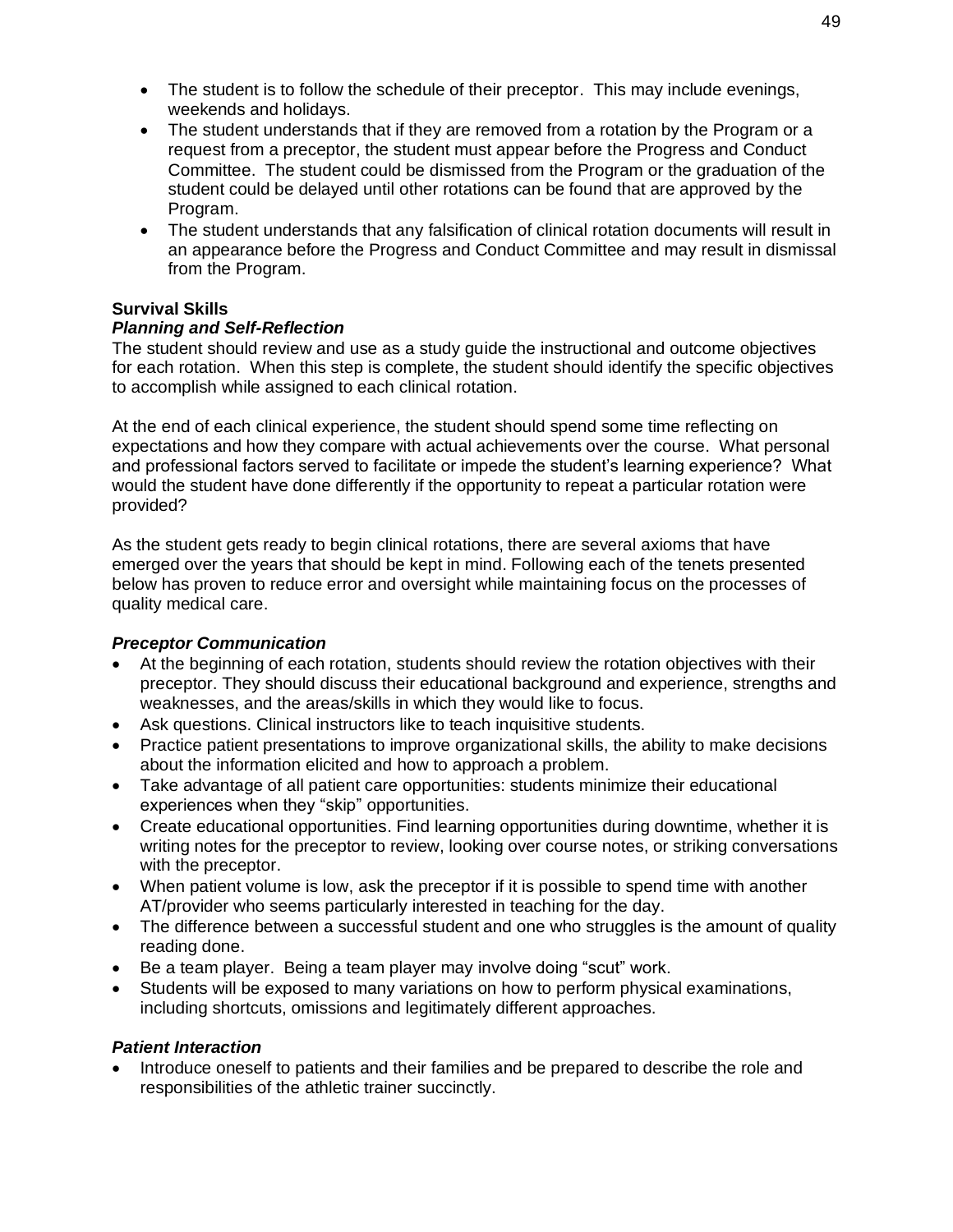- Keep an open mind: Patients and families may bring different perspectives, values, and experiences to their healthcare. It is the student's responsibility to cherish these values while providing the best care possible.
- Listen to the chief complaint: Patients will tell the provider much necessary information in most instances.
- Be genuine: the therapeutic relationship is built on open and caring interactions.
- Take the time to explain: Patients appreciate providers who spend time with them, explain in clear and unambiguous language, and acknowledge their feelings about what is happening.

## <span id="page-54-0"></span>*Medical Knowledge*

- Know the patient case thoroughly: Students should know the illness history, pertinent physical findings, lab results/imaging obtained or when it will be available, and the social and cultural situation of the patient.
- The time devoted to better understanding the social and cultural circumstances of the patient's life will do much to help the student understand how better to manage the patient.
- Be prepared and ready to learn. Learning objectives of each clinical experience are based on knowledge gained in previous courses. Students should know these objectives by the beginning of the rotation and be an expert in them by its conclusion.
- Students should observe as many diagnostic procedures and studies as possible, look at the imaging studies and electrocardiograms, and any other test results available.
- Students should review all medications and understand the therapeutic purpose of each.
- Know diagnostic study results and ordering tests with attention to cost, risks, and benefits: Tests should confirm what is hypothesized based on a thorough history and physical examination.

## <span id="page-54-1"></span>*Professional Development*

- Use time wisely: For example, if the student is waiting to present a patient case to the preceptor, completing the write up while waiting makes excellent use of time.
- Be truthful in all situations: If the student indicates that she/he will do something, then she/he should DO IT! If the student did not do the MMT portion of the exam, indicate that it was "not done" rather than "deferred." That would be falsifying medical records.
- Be helpful to others.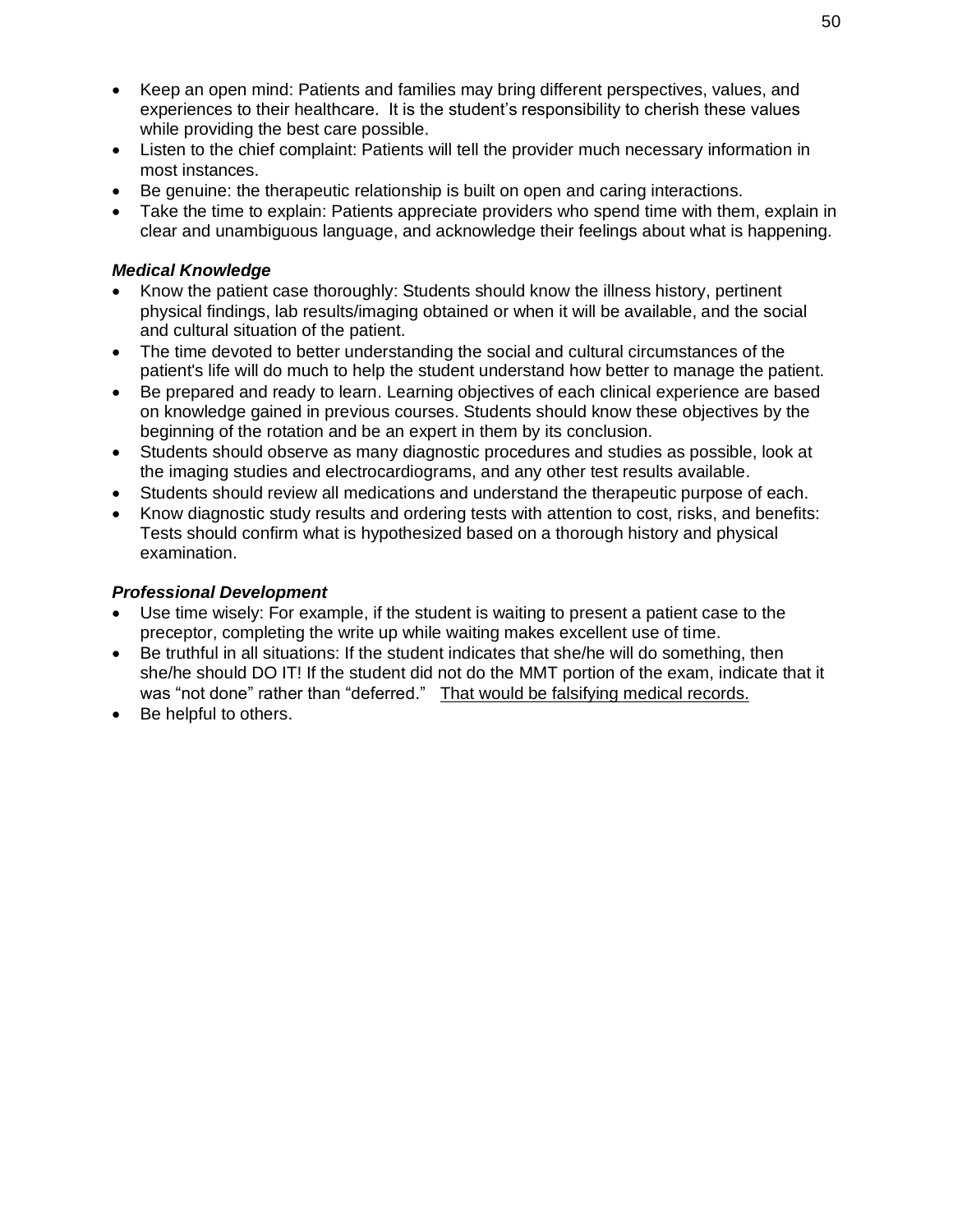### **Clinical Rotation Policies and Procedures**

#### <span id="page-55-1"></span><span id="page-55-0"></span>**How to Resolve Problems During Clinical Rotations**

- 1. Initially, students should professionally discuss questions and/or issues regarding a clinical rotation with their preceptor(s).
- 2. If the question/issue is not resolved by discussion with the preceptor, the Clinical Coordinator should be contacted, who will attempt to resolve the problem.
- 3. If the student does not feel that the question/issue has been addressed or the situation needs further review, it should be presented to the Program Director.

Do not allow small problems to turn into large problems, address issues immediately so they can be resolved quickly.

#### <span id="page-55-2"></span>**Professional Conduct**

AT students' professional conduct should always be exemplary and professional. Professionalism is one of the parameters preceptors will be evaluating during rotations. Please make an effort to establish friendly relationships with preceptors and other healthcare professionals. Students should always be mindful of their conduct; they are constantly being observed by others.

#### <span id="page-55-3"></span>**Drug Screening**

Students must comply with and assume costs for initial and any subsequent drug screening requirements during clinical experiences. If a student has a confirmed positive drug screen due to a prescribed medication, a letter from their healthcare provider will be required to validate the positive drug screen. Positive results not explained by a healthcare provider will result in the student appearing before the Progress and Conduct Committee and may result in additional testing, a required treatment program, delayed rotations/graduation and/or Program dismissal.

#### <span id="page-55-4"></span>**Attendance**

The student is expected to be in attendance daily and when asked, to be available to the preceptor, which may include evenings and/or weekends. Family care and/or pets are not an excuse to miss time from rotational experiences so arrangements should be made ahead of time for these types of responsibilities. For holidays, students are expected to follow the schedule of their preceptor with the exception of scheduled Program vacation. Personal days should be kept to a minimum. If the student needs a personal day, they should communicate this to their preceptor well in advance of the scheduled day off.

ANYTIME a student is not able to attend their rotation, they must notify the Clinical Coordinator (740-376-4788) **AND** their preceptor immediately. An absence of two or more consecutive days due to illness will require a written excuse from a healthcare provider. An unexcused or extended absence will result in loss of professionalism points from the final rotation grade. Depending on the amount of time missed, the student may be required to appear before the Progress and Conduct Committee and could jeopardize the student's continued enrollment in the Program.

#### <span id="page-55-5"></span>**Inclement Weather**

Students should follow local and/or state postings regarding inclement weather. For less severe weather, clinical students should follow the policies of the rotation site. The student should discuss the possibility of inclement weather with the preceptor at the time of initial orientation.

Ultimately, students should exercise their own judgment concerning whether road conditions are safe enough for travel to the clinical site. If the student decides against attending a clinical site because of inclement weather, the student must call both their clinical preceptor and the clinical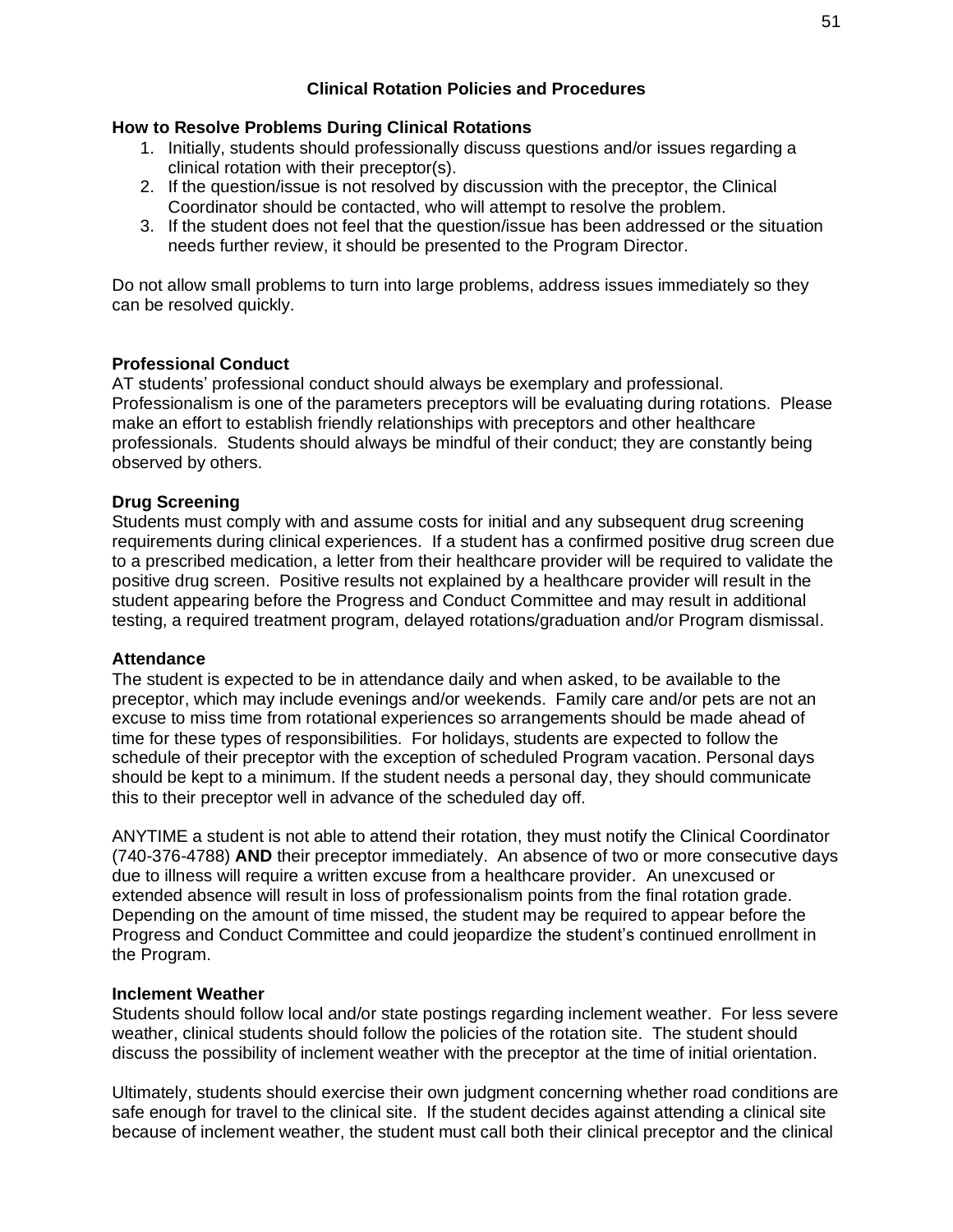coordinator.

#### <span id="page-56-0"></span>**Clinical Rotation Student Travel, Transportation and Housing**

Students are responsible for all transportation and housing expenses during rotations. Students should be aware that it is reasonable for clinical sites to be scheduled up to a one-hour commute from their desired location. Additionally, a student may be required to relocate should a rotation site not be available in their geographically assigned area.

#### <span id="page-56-1"></span>**Student Safety**

Keeping students safe while enrolled in the Program is paramount. While on campus, students are protected by the 24/7 full-service Marietta College Police Department. During rotations, students are encouraged to utilize all security resources offered to them by the facilities (safe parking areas, police escorts, etc.). Should a student have a safety concern at any time, they should contact the Program Director immediately.

#### <span id="page-56-2"></span>**Emergency Contact**

During the clinical immersion, students must give their preceptors and/or site (office) direct and current contact number(s) and get a direct number for both the preceptor and site (office).

#### <span id="page-56-3"></span>**Outside Employment**

The Program is an extremely intense and rigorous academic program. The Program expects students to see their education as their primary responsibility and should not allow any outside activity to interfere with their ability to accomplish the requirements necessary as an AT student.

#### <span id="page-56-4"></span>**Use of Students as Staff or Instructional Faculty**

Clinical rotations should be an educational experience for the AT student. At no time during the clinical experiences should the student be called upon or used to **substitute** for regular clinical or administrative staff. If a situation arises where an individual is asked to perform in a role other than that of student or to substitute for a staff member, the student should contact the Clinical Coordinator immediately for guidance (i.e.: working as a lab tech).

#### <span id="page-56-5"></span>**Clinical Site Acquisition/Evaluation & Student Matching**

Students are asked to identify and/or request a clinical setting for the clinical immersion or a general geographical territory to minimize travel. The clinical coordinator will work hard to secure the location desired for the immersion. The student must understand that this is a request, not a guarantee. Ultimately the Program's primary commitment is to provide students the opportunity for quality clinical experiences and to ensure compliance with CAATE standards. If these two objectives are met, consideration of individual student preferences will be accommodated. If these two objectives are not met, students may be asked to identify another placement or to comply with Program assigned placements.

While the student may make suggestions and requests for clinical sites and/or preceptors, **the Clinical Coordinator will verify, coordinate and assign all clinical rotations**. Once assigned, students may obtain their rotation information (preceptor name and contact information) through the E-Value system.

A student request for a change in an assigned rotation **will only be** considered in rare circumstances pending review by the Clinical Coordinator and the Program Director. Difficulty finding housing, travel expenses, distance from family members or pets, or using the site to help secure future employment will not justify an assignment change. It is expected that students will accept their rotation schedules with professionalism and without complaint. Students are not permitted to set-up and/or change a rotation without consultation with the clinical coordinator.

**Two weeks prior** to the rotation start date, students need to make contact with the site and/or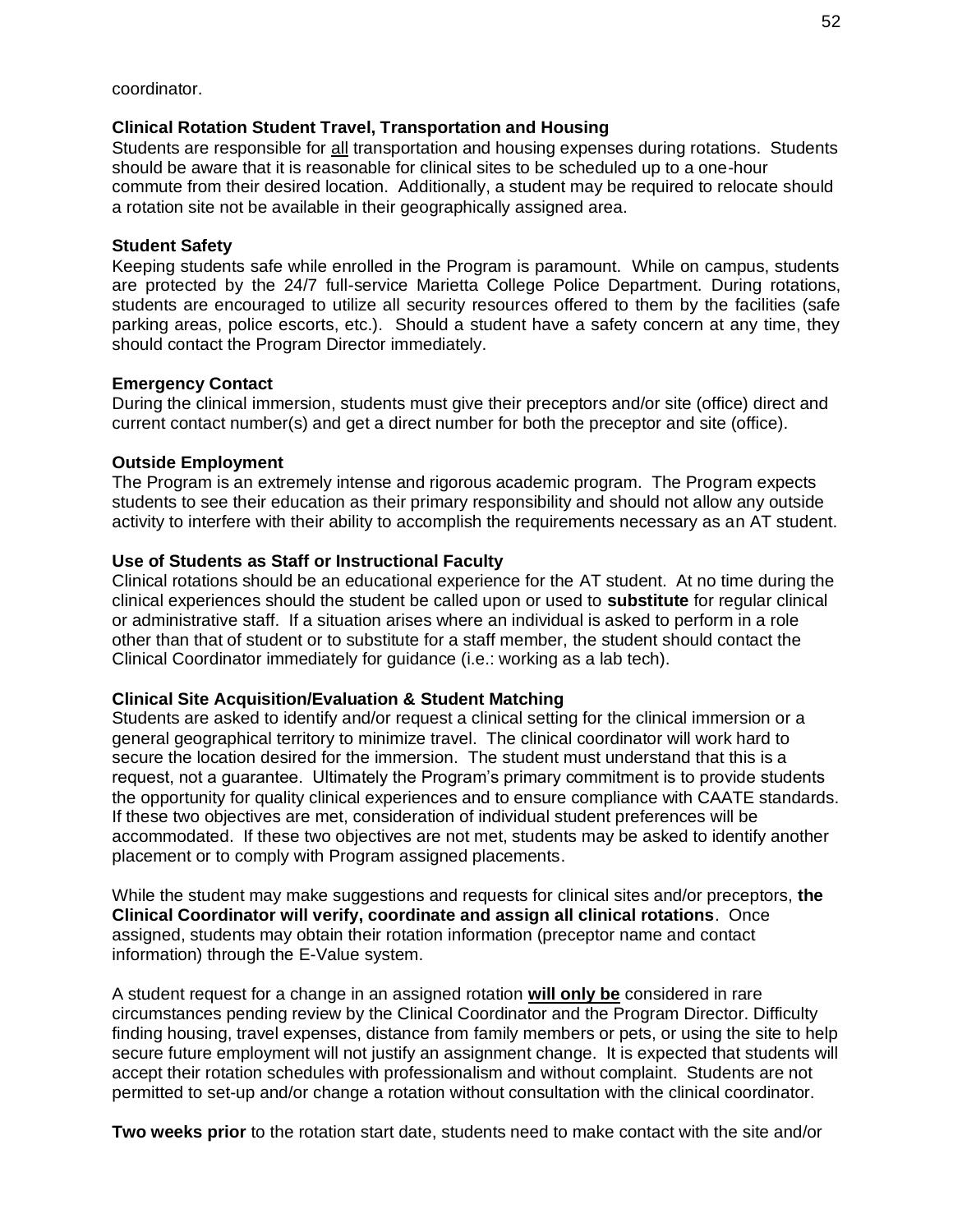hospital to arrange a meeting time and location as well as receive site-specific information (regarding parking, badges, etc.). The student is responsible for completing any paperwork, drug/alcohol screens, additional background checks, etc., or obtaining training as required by assigned facilities. Any fees associated with placements are the individual students' responsibility.

## <span id="page-57-0"></span>**Evaluation and Testing**

### <span id="page-57-1"></span>*Clinical Site/Preceptor Assessment*

The Program uses several tools to help evaluate the clinical sites and the effectiveness of the curriculum. The following are involved in the evaluation process:

- Preceptor and/or site profile the Clinical Coordinator obtains information on all prospective clinical sites. If the preceptor and/or site meet the Program's criteria, the Clinical Coordinator will contact them to arrange the student placement.
- First/second week check-in the Clinical Coordinator and/or assistant Clinical Coordinator will contact each student via phone or e-mail during the first and/or second week of the rotation to assess their progress.
- Student visits each student will be visited by the Clinical Coordinator or designated Regional Coordinator in person or virtually (FaceTime and/or Skype) at least once per semester. The meeting will be with the student and/or the preceptor to discuss progression and other pertinent issues in and around the rotational experience.
- Student evaluation of site and preceptor each student will complete a site/preceptor evaluation via E-value at the conclusion of each rotation. This evaluation will help the Program demonstrate the ability of the setting to strengthen the student's capacity to perform essential role responsibilities. It will also provide feedback regarding the effectiveness of the rotation, the effectiveness of the preceptor as a teacher, and the ability of the rotation to help the student understand defined principles and develop technical skills. Evaluations of preceptors will be provided to the preceptor as a form of preceptor development.
- Preceptor evaluation of student at the completion of each rotation, the student's clinical preceptor completes a preceptor evaluation form.
- Patient Encounter Tracking System students are required to enter patient encounter data online through E-value. Specifically, students enter data daily throughout the clinical rotation to record patient encounters. This documentation allows the Program to evaluate the level of patient involvement, exposure to patient populations (infants, children, adolescents, adults, and the elderly) and specialties, and quantify student skills learned. If experiences/skills are not successfully obtained on rotations, the Program will provide remediation for the deficiencies. This remediation may delay completion of the Program and graduation. Students that inconsistently enter or falsify patient encounter data will lose points on their assignment grade and could possibly be dismissed from the Program.
- Competency Skills the Program will monitor each student's patient encounters throughout each rotation to ensure that the skill requirements are fulfilled. It is the students' responsibility to note the skills/procedures that are required and listed as performed, or performed and/or observed, are satisfied. The skills listed in **Performed Only** and the **Performed/Observed areas are required**. The Program encourages students to approach preceptor(s) about the opportunity to accomplish these technical skills (whenever possible) during the rotation(s). If skills are not successfully obtained on rotations, the Program and/or preceptor will provide remediation for the deficiencies. This remediation may delay completion of the Program and graduation.

The information derived from using these evaluation tools allows the Program to make informed decisions regarding the quality of the clinical experience offered to any student, class, or group of students over time.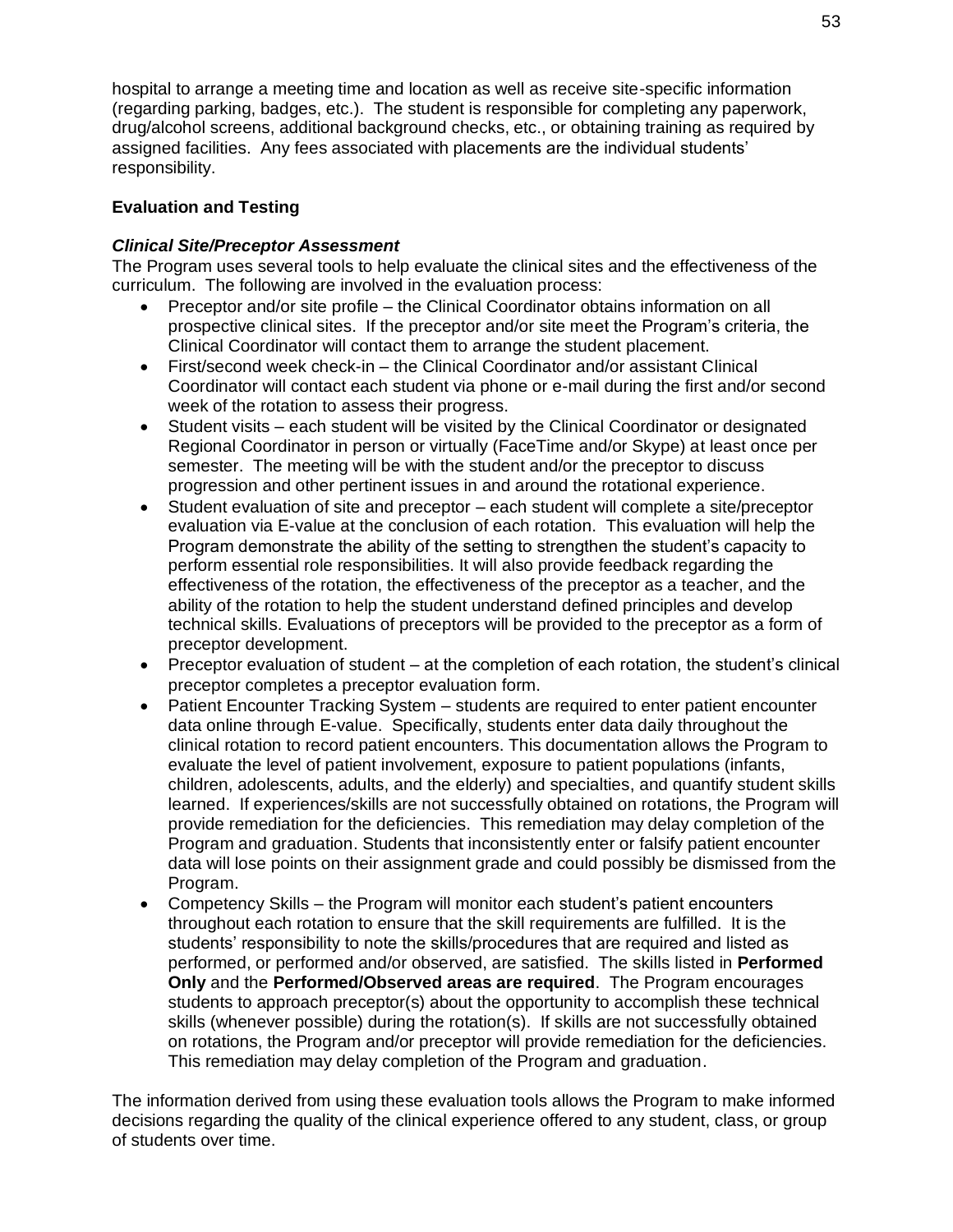The Program wants all students to view their clinical rotations as a positive learning experience. Occasionally, problems and/or frustrations may develop – these are inevitable. **PLEASE** call the Clinical Coordinator or director for help, counsel, or advice regarding **ANY** problem. It is easier to help resolve an issue at the beginning rather than the end of a rotation.

### <span id="page-58-0"></span>**Student Evaluation**

## <span id="page-58-1"></span>*Preceptor Evaluation*

The process of student performance and evaluation is ongoing throughout each rotation for the entire clinical phase. At the completion of each rotation, the student's clinical preceptor completes an Evaluation of the student on E-value. The form provides information about the student's performance along different parameters. The information provided for each student allows us to amass a global picture of the clinical and cognitive abilities of the entire class at specified points in time throughout the Program.

Any student who receives a mark(s) in the "Professional Attributes" section or other unsatisfactory rating(s)/grade/comment on the preceptor evaluation is required to meet with their faculty advisor and may be brought before the Progress and Conduct Committee. Appearance will be at the discretion of the faculty advisor and clinical coordinator.

Students are responsible for **ALL** of the following during each rotation:

- Reviewing the preceptor evaluation form with their preceptor mid-way through the rotation to obtain feedback and identify any areas to improve their performance, if needed.
- Arranging an exit interview with their preceptor to review their final preceptor evaluation.
- Confirm review of the preceptor evaluation form in E-value.

Clinical course grades will **NOT** be assigned until the final preceptor evaluation is received.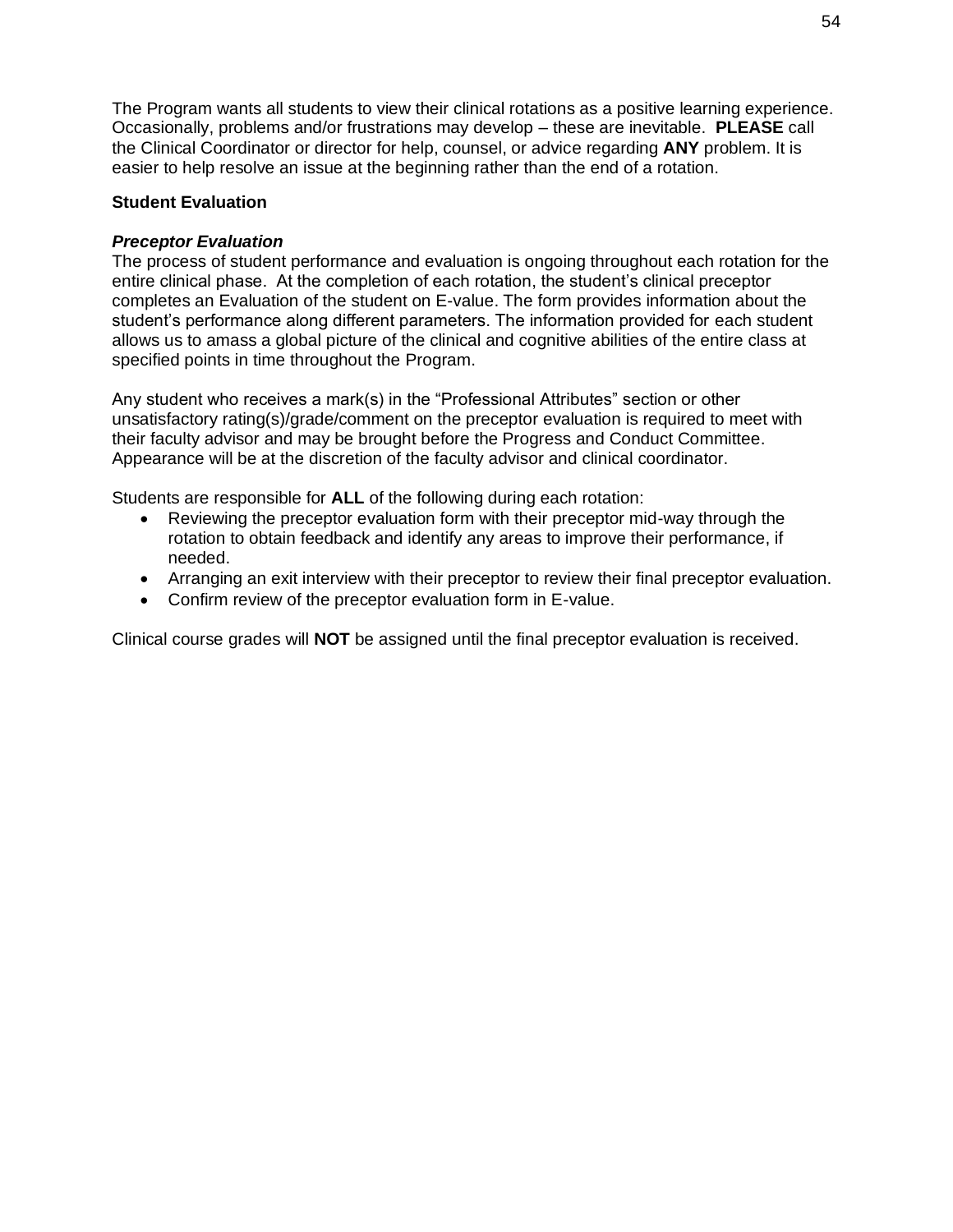#### **Clinical Vignette Question Format**

<span id="page-59-0"></span>**(please include your name and rotation on the document you submit for grading).**

- *1.* **Choose one of the following athletic training practice domains** (refer to [https://mclib.marietta.edu:443/record=b1537845](https://mclib.marietta.edu/record=b1537845) for practice domain information)
- *2.* **List the practice domain topic and the correct answer for the question and explain why the answer is correct and the other choices are incorrect**
- *3.* **Choose a practice domain task area**
- *4.* **List your reference source from a course textbook or a peer-reviewed resource**
- *5.* **List the page number(s) of the reference source**

Example Question: The stem (question) plus **5** distracters (answers)

A 23-year-old female presents to the clinic for a pregnancy test and is found to be very pregnant. However, on exam, there is also an irritated appearance to the cervix and urethra. You perform a nucleic acid amplification from a culture swab that reveals C. Trachomatis. The patient reports a penicillin allergy. Which of the following is the treatment of choice for this patient's STI?

- a. Benzathine Penicillin (Bicillin LA)
- b. Doxycycline (Vibramycin)
- c. \*Azithromycin (Zithromax)
- d. Metronidazole (Flagyl)
- e. Ciprofloxacin (Cipro)
- 1. Genitourinary
- 2. Topic: Chlamydia

Azithromycin is the treatment of choice for Chlamydial infection. Benzathine Penicillin is the treatment for syphilis. Doxycycline is not advised in pregnancy because of gray of teeth among other sequelae. Metronidazole is for fungus. Ciprofloxacin is a treatment for UTI.

- 3. Pharmaceutical therapeutics
- 4. Current Diagnosis and Treatment OB/GYN 11<sup>th</sup> Edition
- 5. Page 674
- 6. PASP 652 (Prenatal/GYN)

Question writing tips:

- Use patients you are seeing in clinic and modify. You already have a good start for everything you need…age, signs/symptoms, labs, etc
- Make the stem of the question clear enough that the reader will know the answer without looking at the options
- Make all answer options the same i.e.: all treatments, all medications, all diagnostic tests
- Include both the generic and trade names for drugs
- Do not use "but/except", "which of the following are true/false" or multiple answer questions
- Do not use "in the above question" questions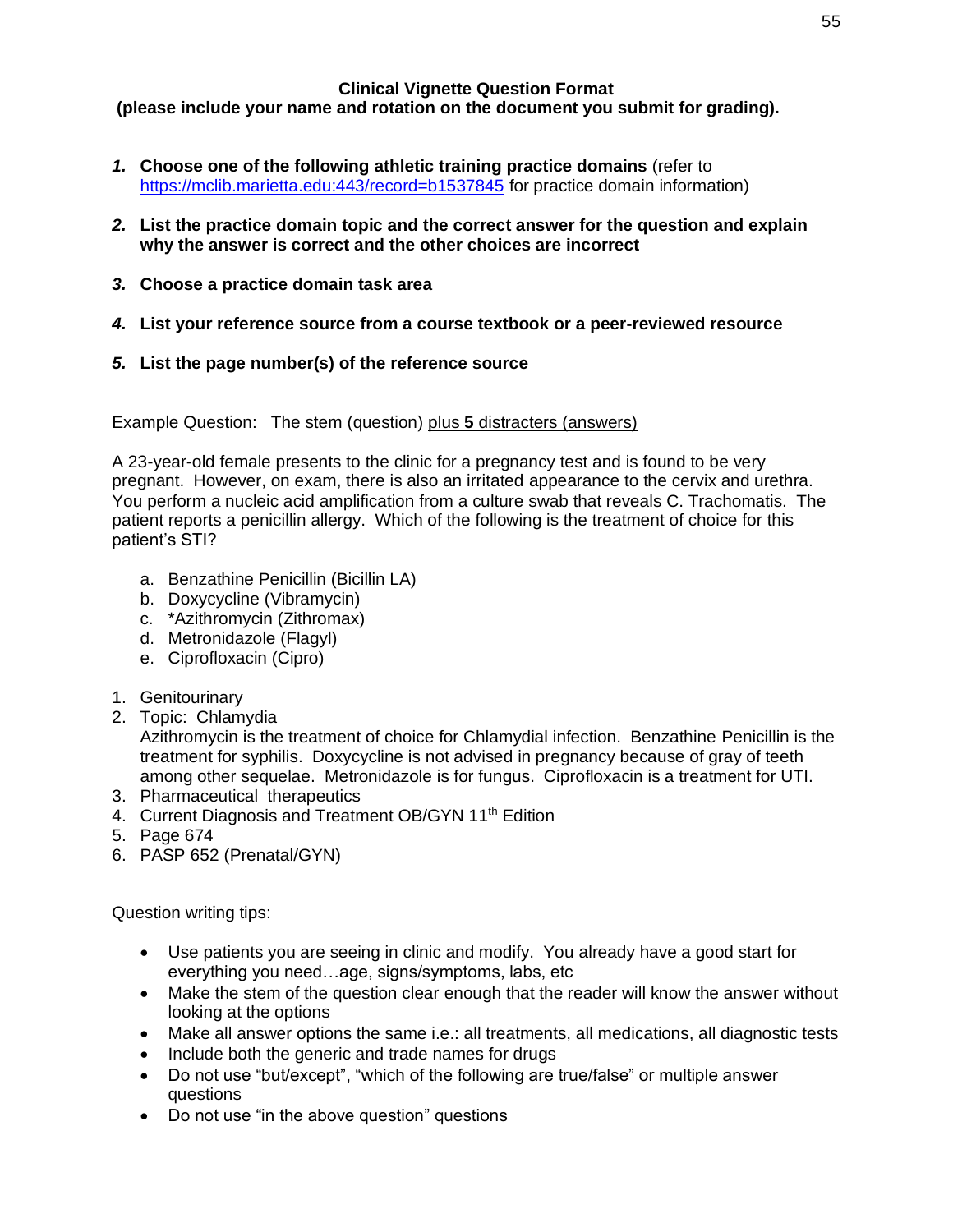#### **SUMMATIVE EXAMINATIONS**

As part of the MAT Program, students are required to successfully complete (at the end of the each year) both a summative exam and problem-based practical exam(s). Students must pass the summative exam with a score of 70% or higher and pass problem-focused physical examinations with a score of 80% or higher. Failure to reach a 70% or higher on the summative exam and/or a 80% or higher on the problem focused physical exam(s) will require remediation and could delay graduation from the Program.

### <span id="page-60-0"></span>**PATIENT RECORDS/DOCUMENTATION**

The student will **legibly** sign all notes and written documentation and/or identify him/her/themself dictating on a patient's record as "ATS" (athletic training student) following their signature/name. All written records are to be neat, well organized, and legible. The student is to always maintain and respect patient confidentiality. Information identifying the patient must be deleted before handing in required H&P's, case studies, and assignments. Students should ask preceptors/hospitals for permission before copying patient records.

#### <span id="page-60-1"></span>**MISCELLANEOUS**

The student will respect the wishes of the patient if they choose not to have the student participate in their care.

The student will promptly advise the Program of any problems which seem to be distracting from the purpose of the rotation.

The student will be familiar with rotation objectives.

Students **cannot** change rotation sites or preceptors. This is only done by the Clinical Coordinator. Under no circumstances may a student change a rotation without **FIRST**  contacting the Clinical Coordinator. At that time, the **Program** will decide if the change requested is appropriate. The Progress and Conduct Committee automatically review violations of this policy.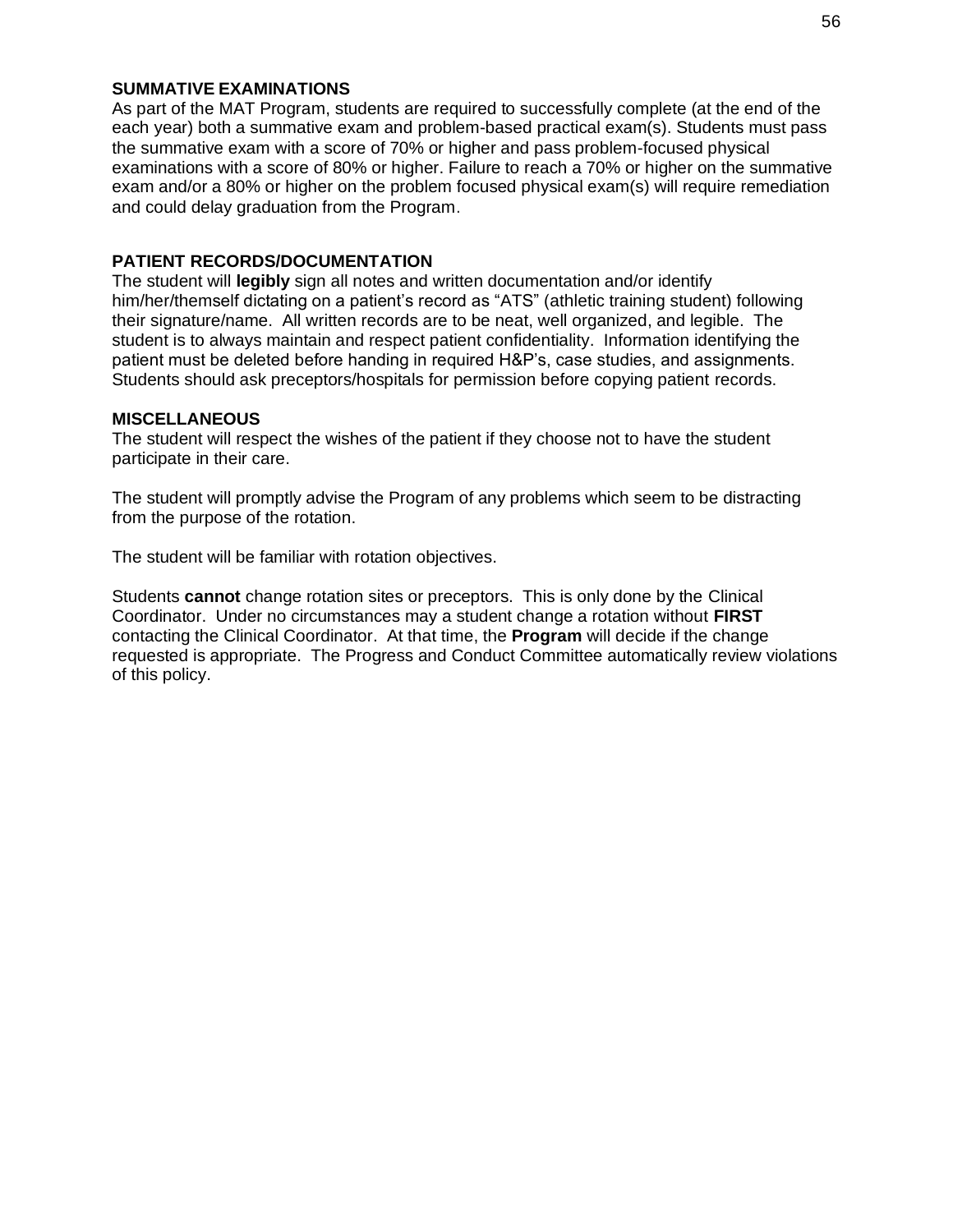#### **Appendix A: Marietta College Athletic Training Program Exposure Report**

#### <span id="page-61-0"></span>**To be filled out by student exposed**:

Name of student Click here to enter text. Date/time of exposure: Click here to enter text. Who assigned the duties: Click here to enter text. Name(s) of other personnel that witnessed incident: Click here to enter text. Name(s) of personnel notified of incident: Click here to enter text. Decontamination provided at time of incident: Click here to enter text. Personal protective equipment worn at the time of exposure: Click here to enter text.

Briefly describe details of the procedure being performed (include where/how exposure occurred, whether exposure involved a sharp device and if so the type of device and whether there was visible blood and how/when during its handling the exposure occurred): Click here to enter text.

Please provide details of the exposure including: the type/amount of fluid or material and the severity of exposure. For percutaneous injury, include depth of wound, gauge of needle, and whether fluid was injected. For a skin or mucous membrane exposure, include estimated volume of material, duration of contact, and condition of skin, e.g. chapped, abraded, or intact). Click here to enter text.

Details about the exposure source including: whether to source material contained hepatitis B virus (HBV), hepatitis C virus (HCV); or human immunodeficiency virus (HIV). If the source was infected with HIV - the stage of disease, history of antiretroviral therapy, viral load and antiretroviral resistance information, if known.

Click here to enter text.

Details about the exposed person (e.g., hepatitis B vaccination and vaccine-response status): Click here to enter text.

Details about counseling, post-exposure management and follow-up: Click here to enter text.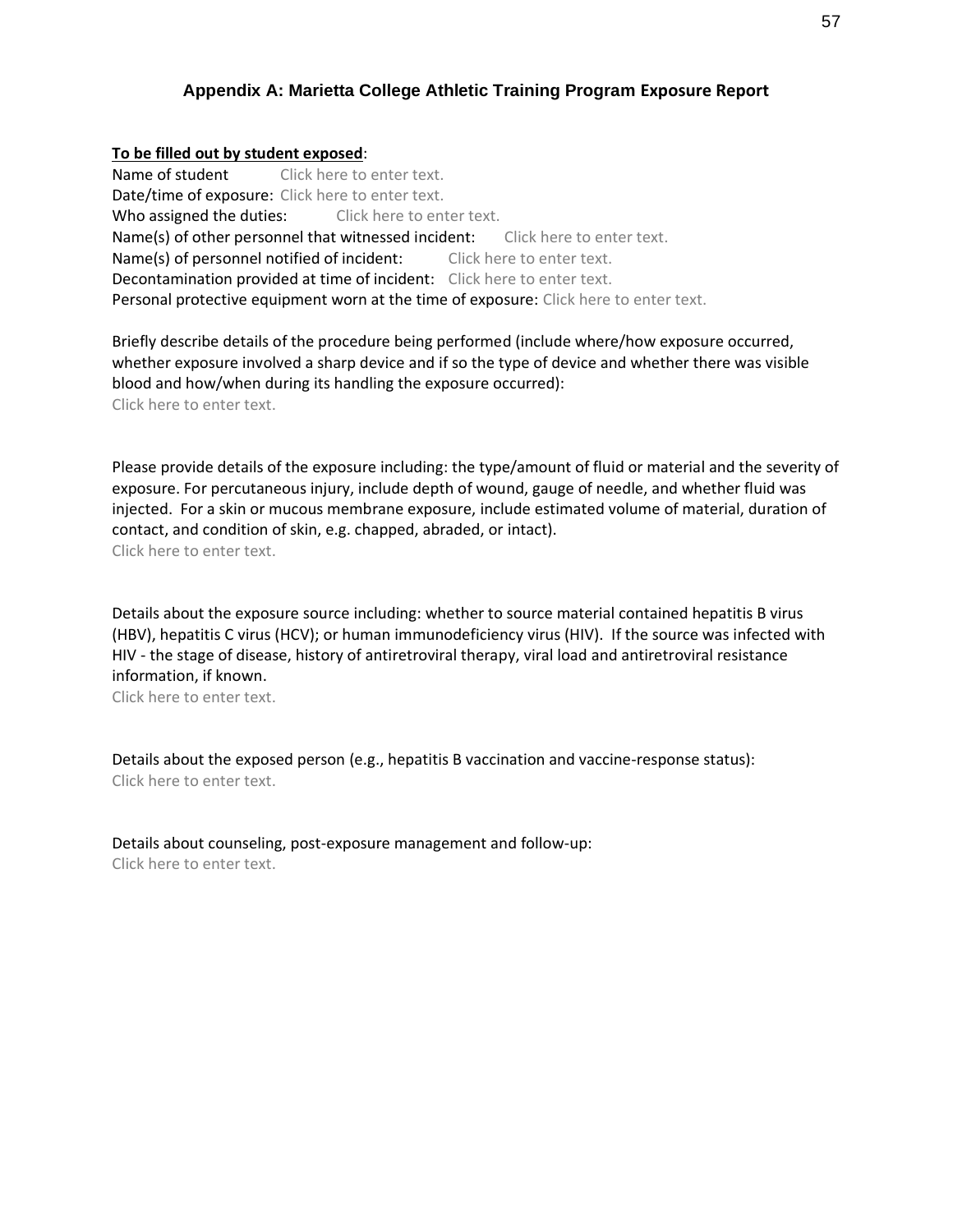| Appendix B: MCAT Program Professionalism Self-Assessment |
|----------------------------------------------------------|
|----------------------------------------------------------|

<span id="page-62-0"></span>

| <b>NAME Example 20</b>                                                                                                                                  | <b>DATE</b>         |                |   |   |   |  |  |
|---------------------------------------------------------------------------------------------------------------------------------------------------------|---------------------|----------------|---|---|---|--|--|
| $1 = not at all$                                                                                                                                        | 5= consistently met |                |   |   |   |  |  |
| <b>Attendance</b>                                                                                                                                       |                     |                |   |   |   |  |  |
| I attended all class sessions as required                                                                                                               | 1                   | $\overline{2}$ | 3 | 4 | 5 |  |  |
| <b>Timeliness</b>                                                                                                                                       |                     |                |   |   |   |  |  |
| I came to class/lab/informational sessions on time                                                                                                      | 1                   | $\overline{2}$ | 3 | 4 | 5 |  |  |
| I submitted assignments in a timely fashion                                                                                                             | 1                   | $\overline{2}$ | 3 | 4 | 5 |  |  |
| I submitted other required paperwork on time<br>(lab results, immunizations etc.)                                                                       | 1                   | $\overline{2}$ | 3 | 4 | 5 |  |  |
| <b>Preparation &amp; Participation</b>                                                                                                                  |                     |                |   |   |   |  |  |
| I came to class/lab prepared                                                                                                                            | $\mathbf{1}$        | $\overline{2}$ | 3 | 4 | 5 |  |  |
| I contributed significantly to class/lab                                                                                                                | 1                   | $\overline{2}$ | 3 | 4 | 5 |  |  |
| <b>Attire</b>                                                                                                                                           |                     |                |   |   |   |  |  |
| I wore appropriate attire in class/lab as per<br>Program policy                                                                                         | $\mathbf{1}$        | $\overline{2}$ | 3 | 4 | 5 |  |  |
| <b>Behavior</b>                                                                                                                                         |                     |                |   |   |   |  |  |
| I demonstrated respect to instructor/faculty/staff                                                                                                      | 1                   | $\overline{2}$ | 3 | 4 | 5 |  |  |
| I demonstrated respect to classmates                                                                                                                    | 1                   | $\overline{2}$ | 3 | 4 | 5 |  |  |
| I conducted myself in an honest, ethical, and<br>professional manner                                                                                    | 1                   | 2              | 3 | 4 | 5 |  |  |
| I demonstrated sensitivity and responsiveness to the<br>culture, gender, age, disabilities, and ethnicity of others                                     | 1                   | $\overline{2}$ | 3 | 4 | 5 |  |  |
| If necessary, I recognized and took action to get beyond<br>my shy personality and became appropriately assertive<br>in my interactions<br>with others. | 1                   | $\overline{2}$ | 3 | 4 | 5 |  |  |
| <b>Commitment to Learning</b>                                                                                                                           |                     |                |   |   |   |  |  |
| I accepted responsibility for educational challenges and<br>sought learning and/or remediation when necessary                                           | 1                   | $\overline{2}$ | 3 | 4 | 5 |  |  |
| <b>Feedback</b>                                                                                                                                         |                     |                |   |   |   |  |  |
| I accepted constructive feedback and when necessary,<br>adapted my behavior appropriately                                                               | $\mathbf{1}$        | $\overline{2}$ | 3 | 4 | 5 |  |  |